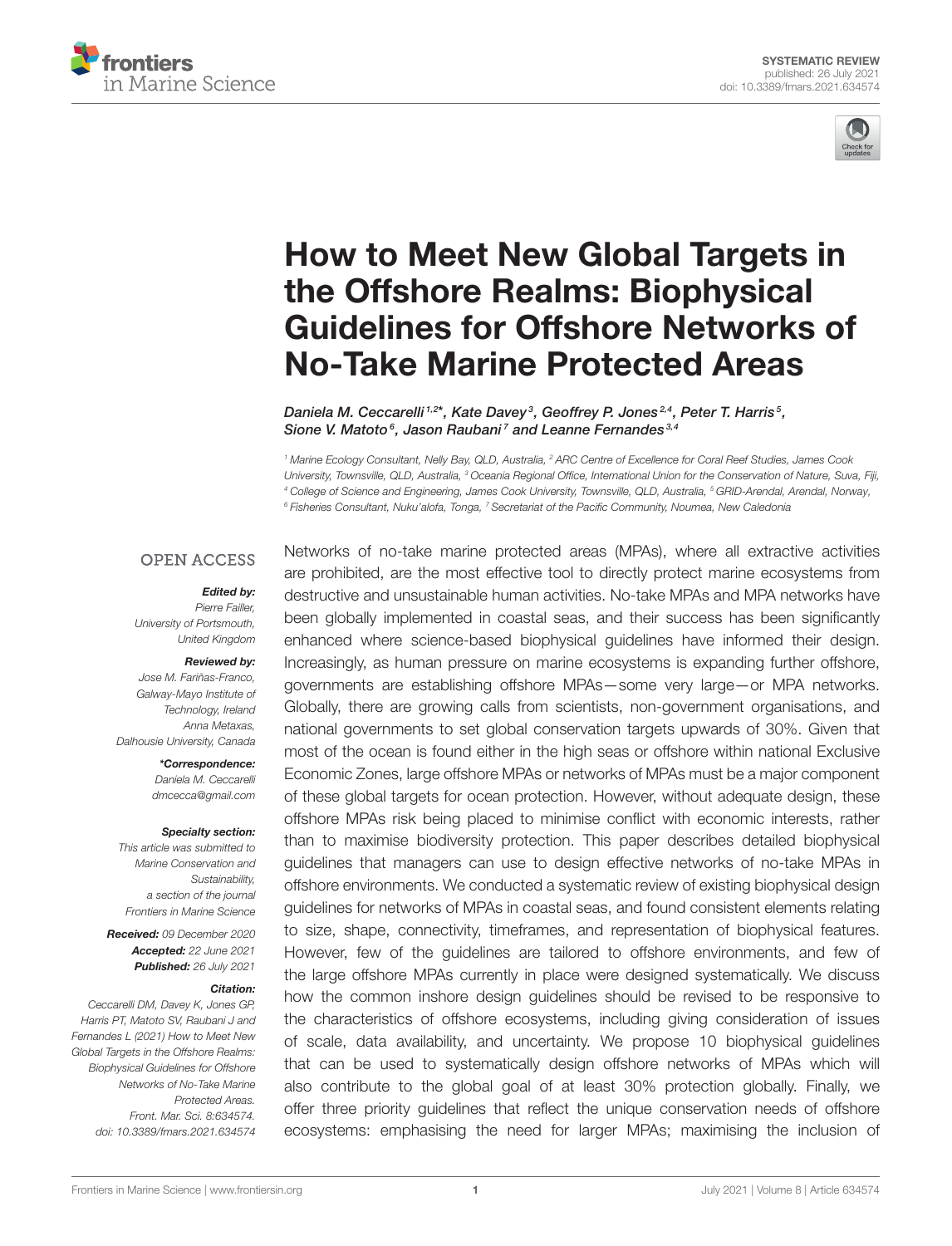special features that are known and mapped; and representing minimum percentages of habitats, or, where mapped, bioregions. Ultimately, MPA guidelines need to be embedded within an adaptive management framework, and have the flexibility to respond to emerging knowledge and new challenges.

Keywords: marine reserves, oceanic, pelagic, marine conservation, ecological principles, marine protected areas, design, guidelines

#### INTRODUCTION

Our oceans are immensely valuable, both intrinsically and to our economies, societies, and cultures. However, human pressures are causing significant and, in some cases, catastrophic declines in marine species [\(Duarte et al., 2020\)](#page-21-0). Marine protected areas (MPAs), especially no-take MPAs that prohibit extractive use [\(Sala and Giakoumi, 2017\)](#page-26-0), are considered among the best tools available to protect marine species and habitats from exploitation and damage, and to conserve marine biodiversity [\(Graham et al., 2011;](#page-22-0) [Costello, 2014;](#page-21-1) Roberts et al., [2019\)](#page-25-0). Common biophysical goals of MPAs are to maintain or restore native species diversity, habitat diversity and heterogeneity, keystone species, connectivity, and important ecological processes [\(McCook et al., 2010;](#page-24-0) [Green et al., 2013,](#page-22-1) [2014\)](#page-22-2). Usually, achievement of these biophysical and ecological goals allows the consequent achievement of socio-economic and cultural objectives, including, for example, the protection or restoration of fisheries, food security, and cultural landscapes [\(Gilman et al., 2011\)](#page-22-3).

Whilst MPAs and MPA networks have been broadly established in the world's coastal seas, the application of spatial protection to offshore environments is much newer [\(Ban et al.,](#page-20-0) [2014a\)](#page-20-0). For the purposes of this paper, offshore waters (also referred to as the open ocean or deep sea) are defined as all marine areas (benthic and pelagic) beyond the seaward edge of the geomorphic continental shelf, which is often at a depth of ∼200 m. Where there is no continental shelf (e.g., oceanic islands and atolls), offshore waters are understood to be marine areas beyond the 80 m depth contour, which is a generally accepted depth limit of light-dependent habitatbuilding organisms [\(Bongaerts et al., 2011;](#page-20-1) [Bridge et al., 2011;](#page-20-2) [Althaus et al., 2017;](#page-19-0) [Lesser et al., 2019;](#page-24-1) [Beger et al., 2020\)](#page-20-3). We use the word "offshore" as an umbrella term to encompass benthic, demersal, and pelagic habitats both within the exclusive economic zones (EEZs) of nations and in areas beyond national jurisdiction (ABNJ), as long as they are beyond marine areas that are under the jurisdiction of local communities (i.e., beyond the scope of community-managed marine areas), beyond the continental shelf break or deeper than 80 m around oceanic islands. The legislative, economic, and practical requirements of establishing MPA networks by individual States within their EEZs are different from those of the international community when protecting ABNJ [\(Merrie et al., 2014\)](#page-24-2). However, whilst important, those considerations are beyond the scope of this paper. This paper focuses on biophysical design guidelines only. These guidelines are not intended to replace existing design principles applied in coastal seas (e.g., [Green et al.,](#page-22-2) [2014\)](#page-22-2), and they will most likely be tempered by socioeconomic and cultural considerations, national legislation and international agreements.

The open ocean contains a wide variety of ecosystems and species assemblages, from the pelagic habitats at the surface to the deepest realms of the seabed. The view that the deep sea is physically and biologically homogeneous has been dispelled [\(Herring, 2002;](#page-23-0) [Benoit-Bird et al., 2016\)](#page-20-4), and the deep sea is now known to host levels of biodiversity that rival those of shallow-water coral reefs [\(Van den Hove et al., 2007\)](#page-26-1).

Far from being resilient, the open ocean and the deep sea are home to some of the most long-lived and vulnerable marine animals, habitats and ecosystems on earth [\(Verity et al., 2002;](#page-26-2) [Glover and Smith, 2003;](#page-22-4) [Roberts et al., 2019\)](#page-25-0). The open ocean is under increasing pressure from human impacts, especially overfishing, bycatch of non-target species, destructive fishing methods, noise, pollution and litter from land (including plastic), shipping (including cruise shipping), derelict fishing gear, deep sea mining for non-renewable resources and climate change [\(Verity et al., 2002;](#page-26-2) [Halpern et al., 2008;](#page-22-5) [Ramirez-Llodra et al.,](#page-25-1) [2011;](#page-25-1) [UN, 2015;](#page-26-3) [UN Environment, 2017;](#page-26-4) [Harris, 2020\)](#page-22-6).

As coastal fisheries become depleted and technological improvements allow fishing vessels to venture further offshore, pelagic fish stocks and deepwater seabeds are more at risk of overexploitation than ever [\(Baum et al., 2003\)](#page-20-5). Numerous heavily exploited offshore species are now of conservation concern, including some tuna, billfish, and sharks (Ferretti et al., [2010;](#page-22-7) [Collette et al., 2011\)](#page-21-2). In the open ocean, overfishing affects not just targeted stocks but also by-catch species, community composition, habitats, trophic functioning, and ecological linkages, in both the horizontal and vertical dimensions [\(Roberts, 2002;](#page-25-2) [Worm and Tittensor, 2011;](#page-27-0) Ortuño Crespo and Dunn, [2017\)](#page-25-3). The relatively low productivity, weaker governance, and data deficiency of the open ocean make it difficult to determine what level of fishing activity targeting pelagic and deep-sea species is sustainable [\(Collette et al., 2011;](#page-21-2) [Norse et al., 2012;](#page-24-3) [Ortuño Crespo and Dunn, 2017;](#page-25-3) Palomares et al., [2020;](#page-25-4) [Pauly et al., 2020\)](#page-25-5). Furthermore, the two-way coupling between offshore benthic and pelagic systems means that impacts in the upper parts of the open ocean, which are more commonly fished, cascade through the entire vertical span of offshore assemblages [\(Grober-Dunsmore et al., 2008\)](#page-22-8).

While there are large gaps in knowledge [\(Palumbi, 2004;](#page-25-6) [Claudet et al., 2010;](#page-21-3) [Dunne et al., 2014\)](#page-21-4), increasing evidence shows that no-take offshore MPAs can offer effective protection against human exploitation and damage [\(Mills and Carlton,](#page-24-4)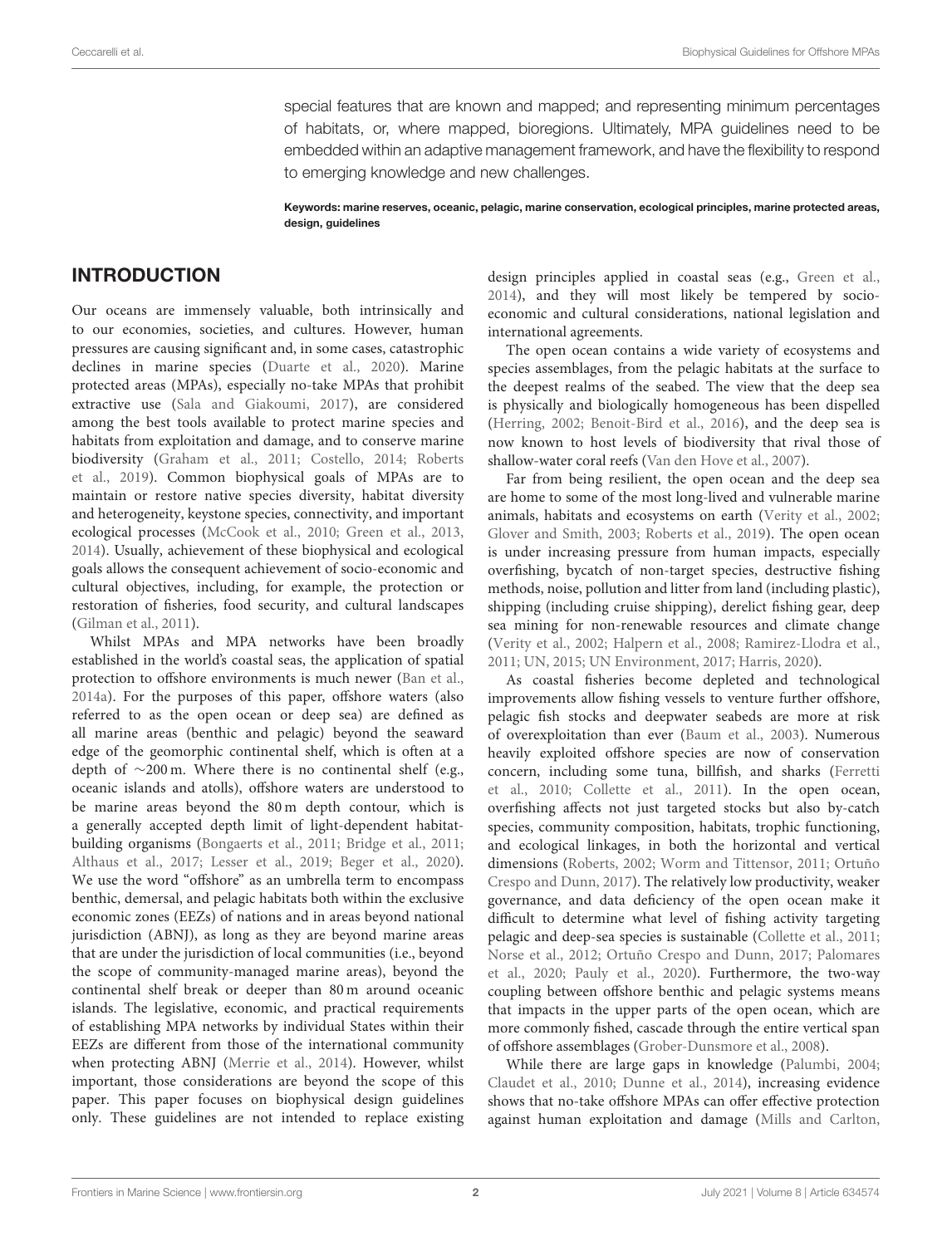[1998;](#page-24-4) [Koldewey et al., 2010;](#page-23-1) [Davies et al., 2012\)](#page-21-5). Large offshore MPAs and MPA networks can protect pelagic ecosystems along with deep-sea benthic and demersal ecosystems that are highly fragile and closely inter-linked [\(Norse, 2005;](#page-24-5) [Davies et al., 2007;](#page-21-6) [Williams et al., 2010b;](#page-27-1) [Huvenne et al., 2016\)](#page-23-2). In fact, recent research suggests that offshore no-take MPAs can not only promote the recovery of highly mobile species (e.g., tuna) and protect large swathes of habitat, but also enhance fish stocks and help to stabilise catches outside MPA boundaries [\(Boerder et al.,](#page-20-6) [2017\)](#page-20-6). There is an increasing body of scientific research devoted to understanding the offshore environment (e.g., Schmidt Ocean Institute, [2020\)](#page-26-5); much of this research identifies the need to define design guidelines for offshore networks of MPAs to achieve conservation and other management goals [\(Leathwick et al.,](#page-24-6) [2008;](#page-24-6) [Ban et al., 2011;](#page-20-7) [Berglund et al., 2012;](#page-20-8) [Chaniotis et al., 2020\)](#page-20-9).

Currently, 2.7% of the global ocean is fully and/or highly protected within no-take MPAs; the proportion of countries' EEZs under MPA protection is higher (5.7%) than ABNJ (<1%; [Marine Conservation Institute, 2020\)](#page-24-7). In recent years, partly due to increased knowledge, the number of large-scale offshore MPAs has grown [\(Lewis et al., 2017;](#page-24-8) [Duarte et al.,](#page-21-0) [2020\)](#page-21-0), and, worldwide, there are now over 30 no-take MPAs larger than 150,000  $\text{km}^2$ . Existing very large (>150,000  $\text{km}^2$ ) offshore MPAs were shown to encompass at least 10% of the range of 26.9% of all species assessed worldwide; the remaining 73.1% of species fall short of a target of 10% coverage within these MPAs [\(Davies et al., 2017\)](#page-21-7). The failure to meet species conservation targets is thought to be because, so far, very large MPAs have been opportunistic and placed mostly in remote areas to avoid interfering with commercial interests, rather than systematically designed to adequately protect the full range of habitats and species found within a given area [\(Leenhardt et al., 2013;](#page-24-9) [OSCA, 2016;](#page-25-7) Devillers et al., [2020\)](#page-21-8). The need to design offshore MPA networks according to robust biophysical guidelines is clear [\(Ban et al.,](#page-20-10) [2014b;](#page-20-10) [Davies et al., 2017;](#page-21-7) [Lewis et al., 2017;](#page-24-8) [IUCN-WCPA,](#page-23-3) [2018\)](#page-23-3).

In 2011, the Convention for Biological Diversity (CBD) formulated the Aichi targets, of which Target 11 states that "By 2020, at least 17 per cent of terrestrial and inland water, and 10 per cent of coastal and marine areas, especially areas of particular importance for biodiversity and ecosystem services, are conserved through effectively and equitably managed, ecologically representative and well-connected systems of protected areas and other effective area-based conservation measures, and integrated into the wider landscapes and seascapes." [\(CBD, 2011\)](#page-20-11). This target has been reiterated, in 2015, by all United Nation members in the Sustainable Development Goals (specifically SDG14; [UNDP, 2021\)](#page-26-6). In 2016, members of the International Union for the Conservation of Nature (IUCN) at the World Conservation Congress approved new global target for MPAs, calling for 30% of each marine habitat to be set aside in highly protected MPAs and other effective area-based conservation measures by 2030 [\(IUCN, 2016a\)](#page-23-4). Since then, this call has been echoed by various scientists, non-government organisations and national governments, including the UK Government who recently celebrated over 40 countries joining the UK-led "30

by 30" Global Ocean Alliance Initiative [\(UK Government,](#page-26-7) [2021\)](#page-26-7), an international commitment to protect at least 30% of the global ocean in MPAs by 2030, through the UN Convention on Biodiversity in 2021 [\(O'Leary et al., 2019\)](#page-25-8). In parallel, United Nations representatives are in the process of negotiating a treaty that would, among other things, create a mechanism to establish marine protected areas on the high seas [\(Gjerde, 2007\)](#page-22-9). This mechanism includes an increasing expectation that global targets of 30% must be met in order to safeguard biodiversity, avoid fishery collapse and build ocean resistance to climate change [\(Partridge, 2009;](#page-25-9) O'Leary et al., [2019;](#page-25-8) [Visalli et al., 2020\)](#page-26-8). With most of the ocean found either in the high seas or offshore within national Exclusive Economic Zones, large offshore MPAs or networks of MPAs are integral parts of reaching global targets for ocean protection.

Generally, establishing an MPA or a network of MPAs consists of a series of steps that include defining objectives, planning, design, consultation, declaration, and management (Kelleher and Kenchington, [1992\)](#page-23-5). This paper focuses upon the "design" step in the context of the global objectives referenced above. We describe detailed biophysical guidelines that managers can use to design effective networks of no-take MPAs in offshore waters. The systematic review that led to the definition of these guidelines sought to answer the following questions:

(1) What are the existing design guidelines for no-take MPA networks, largely applied to shallow coastal ecosystems?

(2) How do the differences between coastal and offshore ecosystems and species inform tailoring of those guidelines to offshore environments?

# MATERIALS AND METHODS

Existing literature that contained design principles or guidelines for MPAs were collated using online search engines (Web of Science Core Collection, Scopus), Google Scholar and the internal search functions of conservation organisation websites. The search term ("marine protected area\*" OR "marine reserve\*" OR "no-take") AND (guideline<sup>∗</sup> OR principle<sup>∗</sup> OR criteria) was initially tested on 10 key documents (5 peer-reviewed and 5 "grey literature" reports), to ensure it was capable of detecting the relevant literature. Equal weight was given to grey literature in the literature search, in recognition that MPA principles or guidelines often appear in documents designed for use by management agencies, rather than for academic purposes. All results were uploaded to the online software Cadima [\(www.cadima.info\)](www.cadima.info), through which we specified the research question in terms of Population/Outcome, and which automatically detects duplicates and assists with screening and data extraction [\(O'Leary et al., 2016a\)](#page-25-10). After the initial literature search and duplicate exclusion, the resulting 795 documents were screened for relevance first by title, then by abstract and lastly by full-text articles, resulting, initially, in 264 articles included for data extraction (**[Table 1](#page-3-0)**, **[Supplementary Information 1](#page-19-1)**). Of these, 177 documents contained information about design principles or guidelines for MPA design. The data extracted from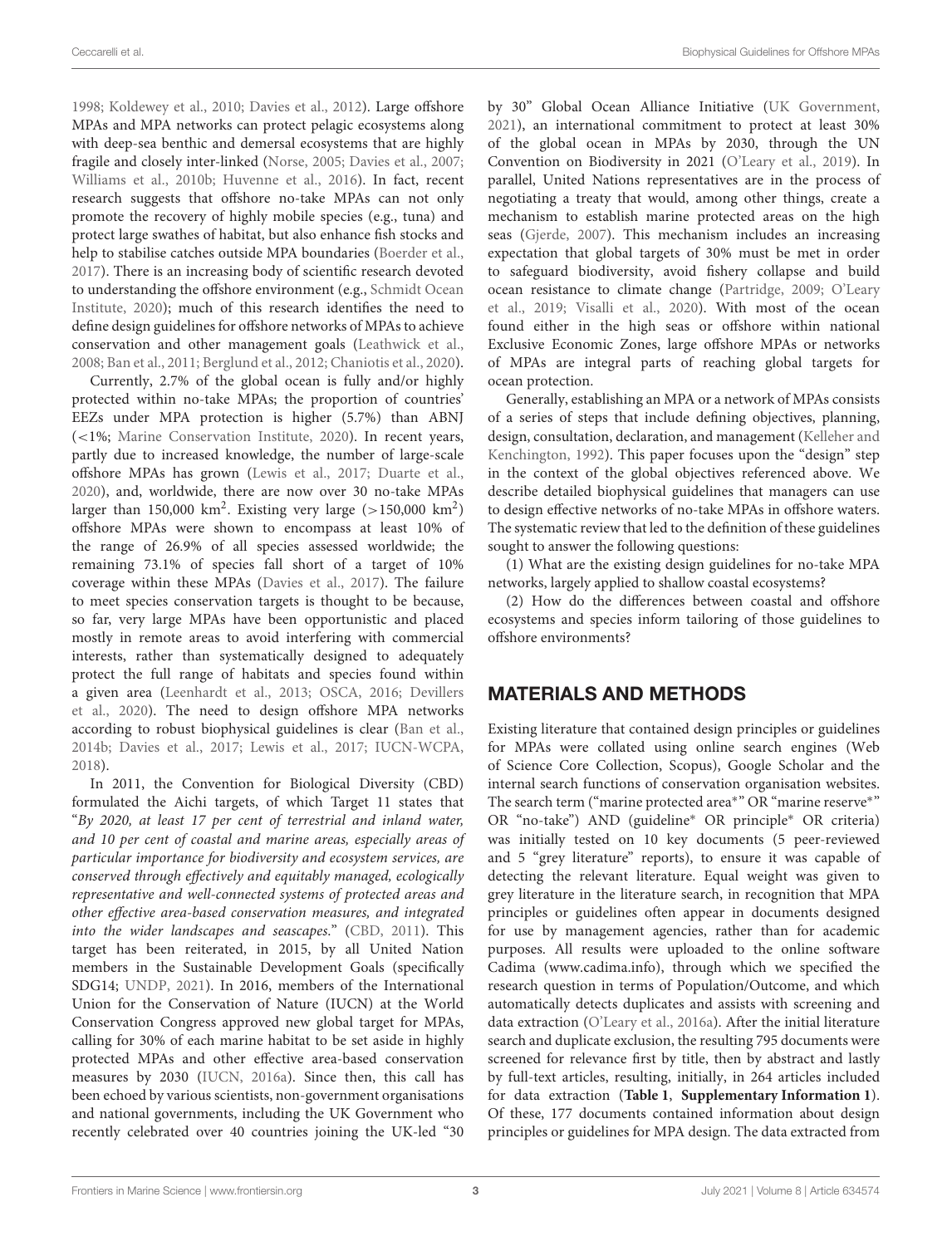<span id="page-3-0"></span>TABLE 1 | Systematic review results of literature search per search string and database (see also [Supplementary Information 1](#page-19-1)).

| Search string                                                                                                    | <b>Source</b>                                | <b>Results</b> | Date       |
|------------------------------------------------------------------------------------------------------------------|----------------------------------------------|----------------|------------|
| ("marine protected area*" OR "marine reserve*" OR "no-take") AND<br>(quideline* OR principle* OR criteria)       | Web of Science Core Collection               | 667            | 2020-08-22 |
| ("marine protected area*" OR "marine reserve*" OR "no-take") AND ("design<br>guideline*" OR "design principle*") | Web of Science Core Collection               | 30             | 2020-08-22 |
| ("marine protected area*" OR "marine reserve*" OR "no-take") AND ("design<br>quideline*" OR "design principle*") | Google Scholar                               | 128            | 2020-08-23 |
| marine protected area quidelines                                                                                 | Various government and organisation websites | 12             | 2020-08-26 |
| <b>Total records</b>                                                                                             |                                              | 839            |            |
| Records after duplicate removal                                                                                  |                                              | 794            |            |
| Records screened at title level                                                                                  |                                              | 478            |            |
| Records screened at abstract level                                                                               |                                              | 342            |            |
| Full-text articles assessed for eligibility                                                                      |                                              | 275            |            |
| Included articles                                                                                                |                                              | 263            |            |
| Articles with MPA design guidelines                                                                              |                                              | 176            |            |

these documents included the author(s), year, title, geographic location, specific MPAs, individual guidelines or principles, relevance to networks of MPAs (as opposed to individual MPAs) and relevance to offshore environments.

Each guideline or principle relevant to MPA network design was then assessed as to its applicability to an open ocean context and the guidelines tailored accordingly to be offshore-specific.

#### MPA DESIGN GUIDELINES – RESULTS OF THE SYSTEMATIC REVIEW

One hundred and seventy seven articles, published between 1992 and 2020, contained information about MPA design (**[Table 1](#page-3-0)**). Of the 177 articles:

- 52 included a clear list of guidelines or principles, although 28 were more general in nature and did not provide explicit recommendations on, for example, the magnitude or percentage (of habitats, bioregions, etc.) to include in the MPA design;
- 23 included quantitative guidelines such as sizes, distances, and/or % protection targets;
- 49 were about MPAs in general and discussed or presented guidelines in a theoretical sense. The other 128 documents were about specific regions of the world, or specific MPAs;
- 129 (73%) were relevant to networks, rather than just individual MPAs;
- 89 (50%) had some direct relevance to offshore environments;
- 53 (30%) only considered one guideline or principle; adding those papers that considered only two principles brought the number to 77 (44%);
- the most commonly cited guidelines were representation of habitats (103 documents, 58%), connectivity (91 documents, 51%), and size (70 documents, 40%);
- Of the 52 studies (of the 177) that had a list of guidelines/principles, 25 possible guidelines or principles were

presented in various combinations. Not all were biophysical, and this paper does not consider these non-biophysical guidelines further.

• 16 of the 23 papers that provided quantitative design guidelines referred to overarching % targets for no-take protection without specific targets for particular attributes of the environment (e.g., habitats, bioregions). Most others either referred to the Convention on Biological Diversity (CBD) 10% target [\(Arcos et al., 2012;](#page-19-2) [Balbar and Metaxas, 2019\)](#page-20-12), or used MARXAN (a conservation planning software tool to guide systematic MPA design) or a similar tool to explore ways in which to target a range of area percentages for conservation (e.g., [Proudfoot et al., 2020\)](#page-25-11). We note that papers referring to overarching percentage MPA targets recommend a range from 10 to 50% (e.g., [Thomas and Shears, 2013;](#page-26-9) [Dunn et al., 2018\)](#page-21-9) and that, largely, the per habitat- or per bioregion-specific targets mentioned in other work, if implemented, would sum to these overarching targets.

# TAILORING THE GUIDELINES TO OFFSHORE ECOSYSTEMS

The applicability of guidelines found throughout the literature to offshore waters is detailed in the sections below. Guidelines are listed in order of priority (**[Table 2](#page-4-0)**).

#### Offshore Guideline 1: Make MPAs Larger

Size is one of the most important design considerations when implementing MPAs, especially in data-poor areas [\(Halpern,](#page-22-10) [2003;](#page-22-10) [Gilman et al., 2011\)](#page-22-3). In coastal seas, the representation of habitats and/or bioregions tends to be prioritised over size. However, the ethos of "bigger is better" is one of the five characteristics that has led to the greatest realised benefits of no-take MPAs globally [\(Edgar et al., 2014\)](#page-21-10), and often incidentally enhances connectivity [\(Álvarez-Romero et al., 2018;](#page-19-3) see Guideline 5). Very small, permanent, no-take MPAs can be effective in coastal seas, and especially when designed for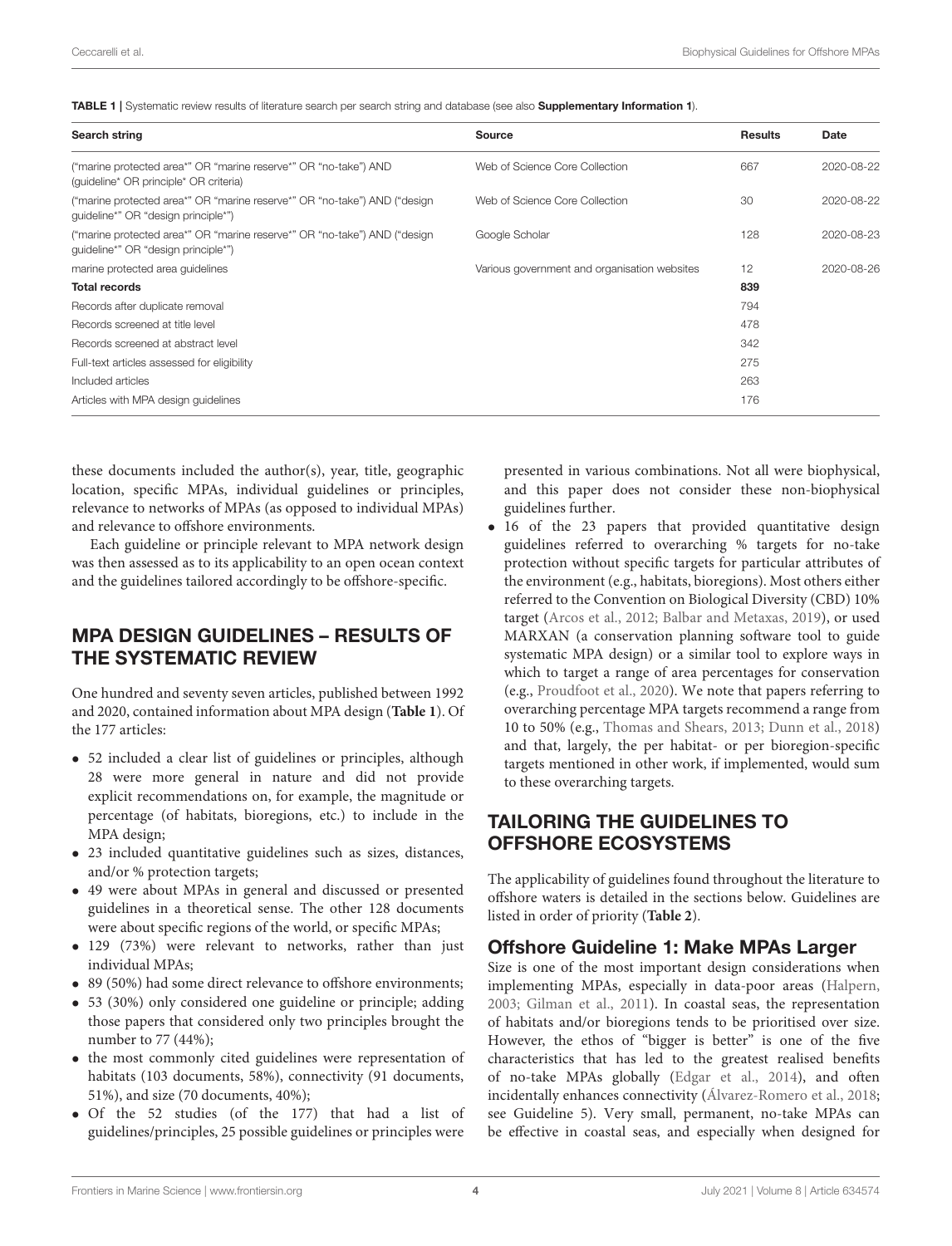<span id="page-4-0"></span>TABLE 2 | Summary of biophysical guidelines for the design of offshore networks of no-take MPAs.

| Design guideline                                                                                                                                                                                                                                                                                                                                                                                                                                                                                                                        | <b>Conditions</b>                                                               | Rationale - summary                                                                                                                                                                                                                                                                                                                                                                                                                                                                                                                                                                                                                                                                                                                                         | References                                                                                                                                                                                                                                                                                                                                                                                                                                                                                                                                                                                        |
|-----------------------------------------------------------------------------------------------------------------------------------------------------------------------------------------------------------------------------------------------------------------------------------------------------------------------------------------------------------------------------------------------------------------------------------------------------------------------------------------------------------------------------------------|---------------------------------------------------------------------------------|-------------------------------------------------------------------------------------------------------------------------------------------------------------------------------------------------------------------------------------------------------------------------------------------------------------------------------------------------------------------------------------------------------------------------------------------------------------------------------------------------------------------------------------------------------------------------------------------------------------------------------------------------------------------------------------------------------------------------------------------------------------|---------------------------------------------------------------------------------------------------------------------------------------------------------------------------------------------------------------------------------------------------------------------------------------------------------------------------------------------------------------------------------------------------------------------------------------------------------------------------------------------------------------------------------------------------------------------------------------------------|
| 1. Make no-take MPAs<br>50-200 km in diameter.                                                                                                                                                                                                                                                                                                                                                                                                                                                                                          |                                                                                 | Tagging studies show that large pelagic predators (tunas,<br>billfish, blue and shortfin mako sharks, dolphinfish,<br>wahoo, penguins) can move 1,000s of kms, but that the<br>majority of the populations remain within 250 to 1,000 km<br>of their release location. Modelling studies show that<br>protecting 50% of the range of wide-ranging species,<br>especially if critical habitat is included, can benefit the<br>entire population. Additionally, these species can act as<br>"umbrella species"; protecting enough area for them will<br>automatically benefit a large diversity of more sedentary<br>pelagic species and the seafloor below.                                                                                                  | Clark, 1996; Hampton and Gunn, 1998; Lauck<br>et al., 1998; Kingsford and Defries, 1999;<br>Sedberry and Loefer, 2001; Kohler et al., 2002;<br>Sibert and Hampton, 2002, 2003; Worm et al.,<br>2003; Bromhead et al., 2004; Micheli et al.,<br>2004; Clear et al., 2005; Alpine and Hobday,<br>2007; Theisen et al., 2008; Holdsworth et al.,<br>2009; Cosgrove et al., 2010; McClain and<br>Hardy, 2010; Sepulveda et al., 2010; Read<br>et al., 2013; Schaefer et al., 2014; Howey et al.,<br>2016; Huvenne et al., 2016; Robinson et al.,<br>2016; Della Pella et al., 2017; Gary et al., 2020 |
| 2. Ensure that no-take<br>MPAs include critical<br>habitats and biologically or<br>physically special and/or<br>unique sites and species.<br>This may include, for<br>example, unique<br>geomorphologic or<br>hydrodynamic features (see<br>Table 5), areas important<br>for aggregation, nurseries,<br>spawning, foraging, offshore<br>nesting sites, migratory<br>staging points, mammal<br>calving areas, areas with<br>high biodiversity, endemism,<br>productivity or with<br>threatened, isolated or rare<br>species or habitats. | Features are<br>mapped                                                          | For an MPA network to comprehensively and adequately<br>protect biodiversity, known special or unique areas must<br>be included in no-take MPAs.<br>Productive areas are important due to their contribution to<br>ecosystem functioning and potential for high biodiversity;<br>they are usually "hotspots" for multiple species. Areas that<br>are critical to large species are often automatically<br>important for a large variety of other, smaller, more<br>sedentary pelagic or benthic species. It is important to<br>note that for threatened or endangered species,<br>protecting 30% of their habitat niche may be insufficient<br>to prevent extinction. Thus, some habitats may require<br>100% protection while others can endure with less. | Glover and Smith, 2003; De Santo and Jones,<br>2007; Hobday et al., 2011; Hooker et al., 2011;<br>Ban et al., 2014a; Clark et al., 2014; Maxwell<br>et al., 2014; Asaad et al., 2017; Ceccarelli<br>et al., 2017, 2018c,d; Lundquist et al., 2017;<br>Rigby et al., 2019                                                                                                                                                                                                                                                                                                                          |
| 3a. Protect 35% of each<br>habitat type or feature listed<br>in Table 5 within no-take<br>MPA <sub>s</sub> .                                                                                                                                                                                                                                                                                                                                                                                                                            | No bioregions<br>defined                                                        | When there is no definition of bioregional boundaries,<br>there is often still at least an approximate understanding<br>of habitats present. When Guideline 4 cannot be applied,<br>capturing a larger proportion of each habitat enhances<br>the likelihood of capturing unknown and therefore<br>unmapped within-habitat variability.                                                                                                                                                                                                                                                                                                                                                                                                                     | Hyrenbach et al., 2000; Belkin et al., 2009;<br>McClain and Hardy, 2010; Harris et al., 2014;<br>Miller and Christodoulou, 2014; O'Leary et al.,<br>2016b; Chaniotis et al., 2020                                                                                                                                                                                                                                                                                                                                                                                                                 |
| 3b. Include a percentage of<br>each habitat type or feature<br>as indicated by Table 5,<br>within no-take MPAs.<br>Include adjacent habitats as<br>buffer zones.                                                                                                                                                                                                                                                                                                                                                                        | Bioregions defined<br>at an appropriate<br>scale so Guideline<br>4 also applies | Mappable features of the open ocean are known areas of<br>high productivity, diversity, or significant ecological<br>processes. To ensure future sustainability of offshore<br>marine environments, examples of the full range of known<br>and mapped biophysical habitats should be included in<br>no-take MPAs.                                                                                                                                                                                                                                                                                                                                                                                                                                           | Hyrenbach et al., 2000; Sibert and Hampton,<br>2002; Alpine and Hobday, 2007; Williams<br>et al., 2010a                                                                                                                                                                                                                                                                                                                                                                                                                                                                                           |
| 4a. Represent at least<br>20-30% of marine<br>bioregions in no-take MPAs                                                                                                                                                                                                                                                                                                                                                                                                                                                                | Bioregions defined<br>at an appropriate<br>scale                                | Protection of all habitats, flora and fauna, ecosystem<br>function, integrity and resilience requires that adequate<br>examples of every bioregion are included in no-take<br>MPAs. The best available science informs that at least<br>20-30% of each marine bioregion should be included in<br>no-take areas, especially if aiming to protect species with<br>lower reproductive output or delayed maturation (e.g.,<br>many large offshore and deep-water species), or in areas<br>that host diverse, unassessed, or poorly regulated<br>fisheries, as is common offshore.                                                                                                                                                                               | Worm et al., 2006; Proud et al., 2017; Beger<br>et al., 2020                                                                                                                                                                                                                                                                                                                                                                                                                                                                                                                                      |
| 4b. If 4a can be<br>implemented, represent at<br>least 20-30% of marine<br>bioregional transition<br>boundaries in no-take MPAs                                                                                                                                                                                                                                                                                                                                                                                                         | Bioregions defined<br>at an appropriate<br>scale                                | Boundaries and transition zones between bioregions in<br>the open ocean tend to aggregate a high diversity and<br>density of open ocean species. Bioregions in the open<br>ocean are often much more extensive than in coastal<br>marine habitats.                                                                                                                                                                                                                                                                                                                                                                                                                                                                                                          | Hyrenbach et al., 2000; UNESCO, 2009; Block<br>et al., 2011; Clark et al., 2011; Reygondeau<br>et al., 2012; Kanaji et al., 2017                                                                                                                                                                                                                                                                                                                                                                                                                                                                  |

(Continued)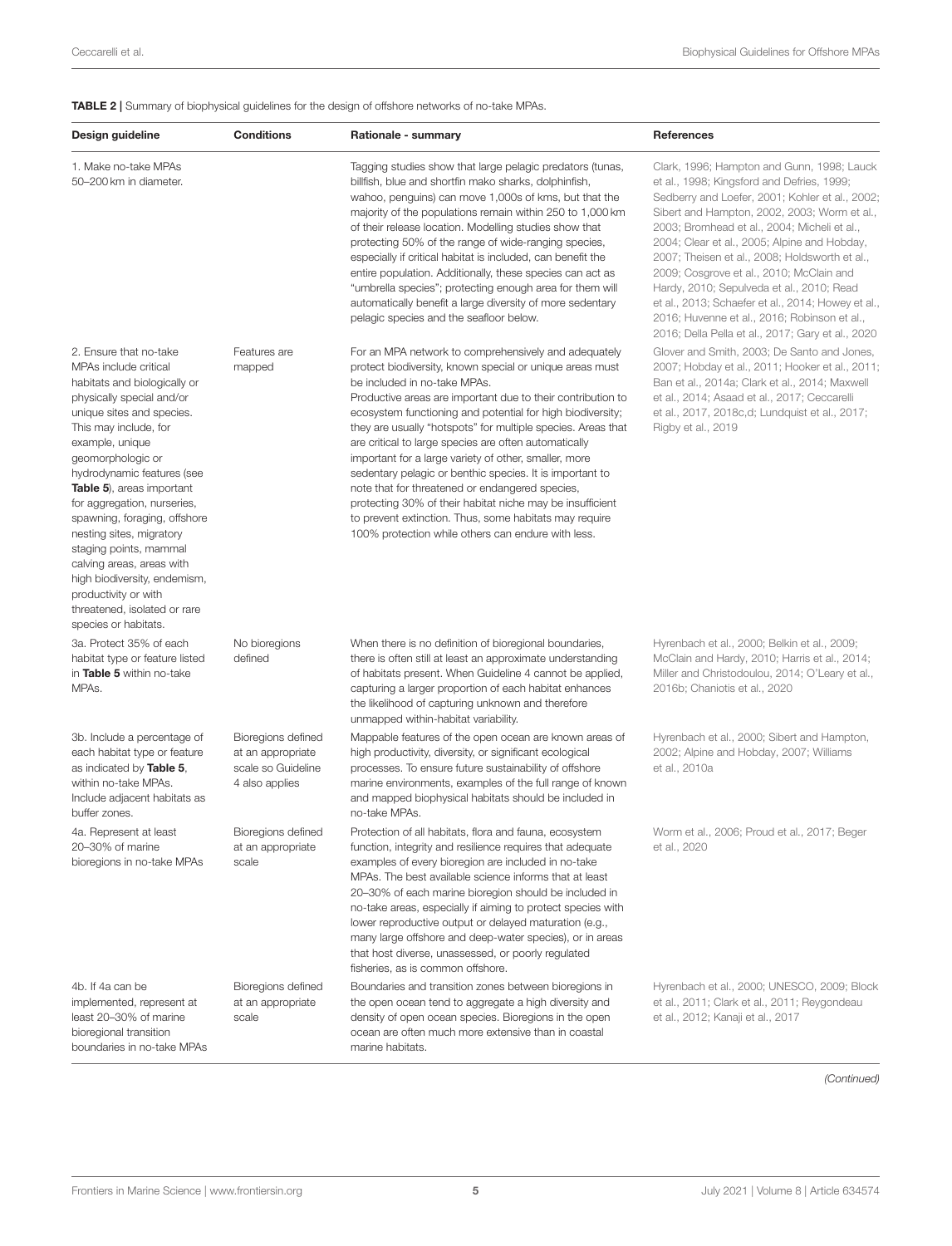TABLE 2 | Continued

| Design guideline                                                                                                                                                                                             | <b>Conditions</b>      | Rationale - summary                                                                                                                                                                                                                                                                                                                                                                                                               | <b>References</b>                                                                                                                                                                                                                                                                                                                                                                                                                                                                                                                                                                          |
|--------------------------------------------------------------------------------------------------------------------------------------------------------------------------------------------------------------|------------------------|-----------------------------------------------------------------------------------------------------------------------------------------------------------------------------------------------------------------------------------------------------------------------------------------------------------------------------------------------------------------------------------------------------------------------------------|--------------------------------------------------------------------------------------------------------------------------------------------------------------------------------------------------------------------------------------------------------------------------------------------------------------------------------------------------------------------------------------------------------------------------------------------------------------------------------------------------------------------------------------------------------------------------------------------|
| 5. Distance between<br>no-take MPAs should be<br>between 20 and 200 km.                                                                                                                                      |                        | Because of the wide-ranging or widely distributed nature<br>of offshore populations, genetic connectivity is possible<br>across very large areas. However, as the bulk of the<br>population is usually less mobile, MPAs to ensure<br>demographic connectivity will need to take into account<br>the mean or median distances found in tagging studies<br>(see also Guidelines 1 and 7).                                          | Clark, 1996; Hampton and Gunn, 1998; Lauck<br>et al., 1998; Kingsford and Defries, 1999;<br>Sedberry and Loefer, 2001; Kohler et al., 2002;<br>Sibert and Hampton, 2002, 2003; Worm et al.,<br>2003; Bromhead et al., 2004; Micheli et al.,<br>2004; Clear et al., 2005; Alpine and Hobday,<br>2007; Green and Mous, 2007; Theisen et al.,<br>2008; Holdsworth et al., 2009; Cosgrove et al.,<br>2010; Kahng et al., 2010; Sepulveda et al.,<br>2010; Green et al., 2014; Maxwell et al., 2014;<br>Schaefer et al., 2014; Hilário et al., 2015;<br>Hillman et al., 2018; Gary et al., 2020 |
| 6. Include whole features<br>within no-take MPAs.                                                                                                                                                            | Features are<br>mapped | Mapped features of the open ocean are often areas of<br>high productivity, diversity or significant ecological<br>processes, and need to be protected in their entirety to<br>allow for the full range of ecological processes to take<br>place.                                                                                                                                                                                  | Hyrenbach et al., 2000; Sibert et al., 2000;<br>Sibert and Hampton, 2002; Alpine and<br>Hobday, 2007; Grober-Dunsmore et al., 2008;<br>Sutton et al., 2008; Long et al., 2013; Garrigue<br>et al., 2015; Rigby et al., 2019; Lecours et al.,<br>2020                                                                                                                                                                                                                                                                                                                                       |
| 7a. Have at least three<br>replicate no-take MPAs:<br>within bioregions; of very<br>large features (e.g.,<br>topographic or<br>hydrodynamic features); and<br>of known habitats and<br>ecological processes. | Features are<br>mapped | Replication of protection minimises the risk of losing all<br>examples of a habitat, population or assemblage in the<br>case of disturbance. Areas that remain intact or healthy<br>may act as a refuge, and a source of larvae for the<br>recovery of damaged areas. Replication also helps<br>enhance representation of biological heterogeneity within<br>poorly known habitats, as is commonly the case in the<br>open ocean. | Maxwell et al., 2014; Rigby et al., 2019                                                                                                                                                                                                                                                                                                                                                                                                                                                                                                                                                   |
| 7b. Include no-take MPAs<br>at, at least, three points<br>(ideally aggregation sites)<br>along the migration path of<br>migratory species or within<br>the range of other highly<br>mobile species.          |                        | Where it is not possible to protect an entire migration<br>pathway, placing several replicate no-take MPAs at critical<br>points along the migration route can disproportionately<br>benefit the whole population. Replication of protection<br>minimises the risk of encountering damaging agents (e.g.,<br>purse seiners, longliners) along the entire route.                                                                   | Gell and Roberts, 2002; Roberts and Sargant,<br>2002; Block et al., 2011; Briscoe et al., 2017                                                                                                                                                                                                                                                                                                                                                                                                                                                                                             |
| 8. Choose simple shapes.                                                                                                                                                                                     |                        | Simple shapes such as squares or "squat" rectangles<br>maximise the area protected, reduce edge effects and<br>make compliance easier.                                                                                                                                                                                                                                                                                            | Halpern, 2003; Halpern and Warner, 2003;<br>Roberts et al., 2010; Fernandes et al., 2012;<br>White et al., 2012; Rodríguez-Rodríguez et al.,<br>2016                                                                                                                                                                                                                                                                                                                                                                                                                                       |
| 9. Choose permanent<br>protection over temporary<br>protection.                                                                                                                                              |                        | Permanent protection enhances the likelihood of recovery<br>of populations and habitats, even if they are very<br>long-lived, slow-growing or heavily damaged. However,<br>MPAs should be subject to review over time.                                                                                                                                                                                                            | IUCN-WCPA, 2008; Williams et al., 2010b;<br>Fernandes et al., 2012; Abesamis et al., 2014                                                                                                                                                                                                                                                                                                                                                                                                                                                                                                  |
| 10. Reduce or eliminate<br>threats across the entire<br>MPA network area, e.g., by<br>applying other types of<br>marine managed areas.                                                                       |                        | Reducing threats to other categories of MPAs and to<br>surrounding areas will enhance the effectiveness of<br>no-take MPAs and the area as a whole. Given the<br>data-poor nature of the open ocean, threat reduction in<br>general can protect areas, features or species not yet<br>identified as requiring protection                                                                                                          | Dunn et al., 2011; Jessen et al., 2011; Brock<br>et al., 2012; Maxwell et al., 2014; Lewis et al.,<br>2017                                                                                                                                                                                                                                                                                                                                                                                                                                                                                 |

the replenishment of fisheries target species through "spillover" [\(Russ, 2002;](#page-25-21) [Jones et al., 2007;](#page-23-20) [Fernandes et al., 2012;](#page-22-17) Harrison et al., [2012\)](#page-23-21). However, larger areas can hold larger parts of (or entire) populations, and have a greater chance of including unknown habitats and species, bioregions, or special features, and tend to have a degree of biological integrity. Larger areas are more likely to be self-sustaining and therefore will persist over time [\(Gaines et al., 2010\)](#page-22-18). Larger MPAs also reduce the edge effect, where human activities at the edges of an MPA, including illegal entry and take within MPA boundaries, can be intensive enough to undermine the MPA's overall effectiveness [\(Lester et al.,](#page-24-18)

[2009\)](#page-24-18). The size of an MPA needs to be determined according to the extent and location of the species, features, bioregions, and ecological processes it is intended to protect [\(Green et al.,](#page-22-2) [2014\)](#page-22-2). Recent research has provided design guidelines for no-take MPAs based on known home ranges or distributions of shallowwater species of interest [\(Green et al., 2014\)](#page-22-2). For instance, a notake MPA designed to protect coral reef invertebrates and siteattached fishes could be as small as 400 to 1,000 m across, while an MPA of more than 20 km would be required for offshore pelagic species such as silvertip sharks (Carcharhinus albimarginatus) or trevallies (Carangidae; [Jones et al., 2007;](#page-23-20) [Green et al., 2014\)](#page-22-2).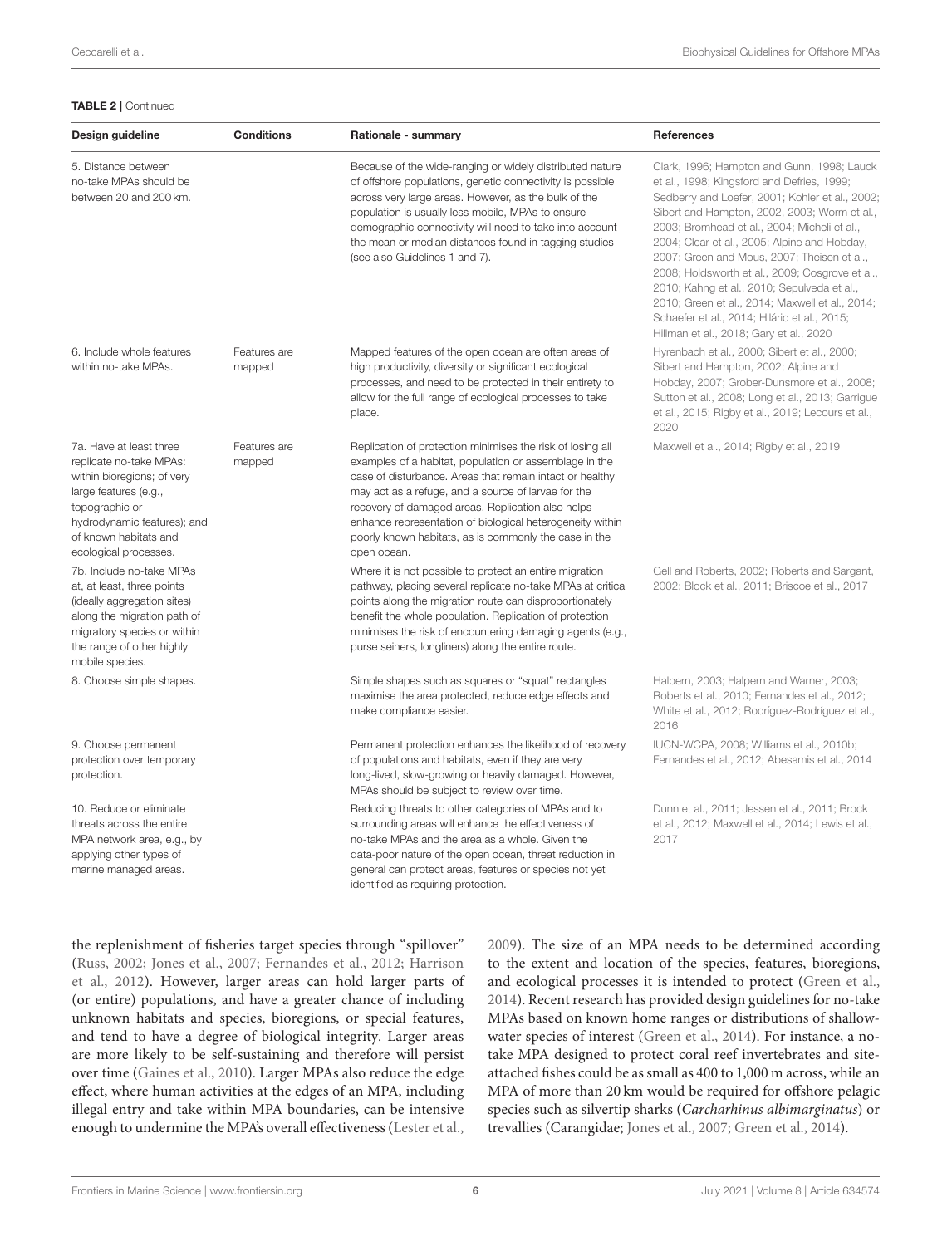Coastal assemblages and sedentary oceanic species can benefit from smaller MPAs, but larger, more mobile and migratory species (as more often found offshore) require larger MPAs. In offshore environments, there is less information about habitats and bioregions. Additionally, habitats tend to be larger (e.g., deep-sea plains and plateaux compared to shallow reef systems) and many offshore species have greater home ranges and larval dispersal patterns [\(Herring, 2002\)](#page-23-0). The larger information gaps and scale of habitats means that size becomes even more important for habitats protected within MPAs to have sufficient integrity [\(Shanks, 2009;](#page-26-19) [UN, 2015;](#page-26-3) [Lewis et al., 2017;](#page-24-8) [Weeks et al.,](#page-26-20) [2017\)](#page-26-20). With ongoing and escalating discoveries of important new species in offshore environments, larger MPAs also provide greater insurance with regard to protecting that which remains to be discovered [\(Bridge et al., 2016\)](#page-20-22). [Huvenne et al. \(2016\)](#page-23-2) found that a deep-water (∼1,000 m) no-take MPA of at least 30–40 km in diameter adequately protected deep-water coral communities, but where these corals were damaged, even these protected areas could not mediate recovery. [Roberts et al. \(2010\)](#page-25-19) suggested that in English EEZ continental shelf waters beyond 12 nm, MPAs that are intended to protect commercial species should be at least 30 to 60 km in their minimum dimension. MPAs of >100– 1000,000 km<sup>2</sup> have been recommended for the protection of large sharks and rays whose home ranges extend beyond coastal areas [\(Rigby et al., 2019\)](#page-25-14). In offshore pelagic and benthic habitats, the distributions of many soft-sediment (e.g., bivalves, elasipod holothurians) and pelagic taxa (e.g., tuna, lanternfishes) cover entire ocean basins, and many species are widely dispersed [\(McClain and Hardy, 2010;](#page-24-12) [Reygondeau et al., 2012\)](#page-25-17), even species with a sedentary adult phase and restricted habitat preferences, such as the mussel Bathymodiolus thermophilus at hydrothermal vents [\(Maas et al., 1999\)](#page-24-19). Another benefit of larger MPAs is that in protecting the range, or part thereof, of a migratory or highly mobile species, they automatically also protect a large array of other species and features [\(Wilhelm et al., 2014\)](#page-27-6).

The movement distance of marine organisms poses one of the greatest challenges to MPA design. The dispersive larval stage and sometimes far-ranging movements or migrations of juveniles or adults, differences in larval duration and metapopulation dynamics mean that it is highly unlikely for individual offshore MPAs to protect all life history stages of any one species, let alone all species [\(Gruss et al., 2011\)](#page-22-19). In offshore environments, and especially in the deep sea, the difficulty of capturing species' ranges is compounded by the almost complete lack of data on larval duration and behaviour traits [\(Hilário et al.,](#page-23-16) [2015\)](#page-23-16). The dispersal of deep-sea organisms presents the added complexity of vertical swimming behaviour [\(Afonso et al.,](#page-19-6) [2014\)](#page-19-6), which can influence modelled dispersal distances by up to an order of magnitude [\(Gary et al., 2020;](#page-22-12) see also Guideline 5). If it is impossible to contain a species' entire range within one MPA, MPA networks that comply with connectivity guidelines (Guideline 5), replication (Guideline 7) and minimum percentage guidelines (Guidelines 3 and 4) can be combined to protect as many of the species' critical areas as possible, thereby achieving the best possible outcome for a species or population.

The potential mobility of species may conflict with their tendency for residency within a geographic location; many highly mobile species with the ability to travel 100s or 1000s of kms have smaller home ranges (10s of kms) once they settle. A tagging study of several pelagic species (tuna, billfishes, sharks) showed that most of them remained within the boundaries of the 450 km-radius British Indian Ocean Territory MPA [\(Carlisle et al.,](#page-20-23) [2019\)](#page-20-23). The evolutionary selection for behavioural polymorphism [\(Kaplan et al., 2014\)](#page-23-22) is highlighted in the work of [Mee et al.](#page-24-20) [\(2017\)](#page-24-20). This genetic modelling research has shown an evolution of increased residency for highly mobile tuna species after the establishment of MPAs, as individuals that choose more sedentary behaviour pass on their genes to successive generations more frequently than those that move beyond MPA boundaries into fishing grounds [\(Mee et al., 2017\)](#page-24-20). The model remains to be tested, but in a practical sense, this means that the benefits of offshore MPAs will grow over time, including over generations of the target species of interest.

Where documents provided MPA design guidelines with minimum size recommendations, these were highly variable, both for coastal and offshore environments (**[Table 3](#page-7-0)**). In Edgar et al. [\(2014\)](#page-21-10), the largest benefits were found in MPAs that were at least 100 km<sup>2</sup> . In coastal areas, the most common minimum size, and also the upper limit, was 20 km in diameter; no minimum size was found for offshore MPAs, except in [Dunn et al. \(2018\)](#page-21-9), where the authors recommended 200 km. In practise, almost all existing offshore MPAs are larger than 2,500 km<sup>2</sup> [\(Marine Conservation Institute, 2020\)](#page-24-7), suggesting that a minimum diameter of 50 km is feasible.

In summary, the existing literature recommends that offshore MPAs (as part of a network of MPAs) be 50–200 km in minimum diameter.

#### Offshore Guideline 2: Include Special, Unique, Rare Features and/or Species

Sites may be selected for inclusion within an MPA according to criteria such as uniqueness, rarity, or special characteristics. These attributes include areas that are important for particular life stages of species, the presence of threatened, endangered or declining species or habitats, keystone species, distinctive habitat types, oceanographic or geological features, or places of especially high biological productivity or diversity [\(Salomon et al., 2006;](#page-26-21) [Brock et al., 2012;](#page-20-21) [Clark et al., 2014;](#page-21-16) Secretariat of the Convention on Biological Diversity, [2014;](#page-26-22) **[Table 4](#page-9-0)**). For example, a site may be unique because there is a single population of an endemic species not found anywhere else. Special characteristics can be attributed to sites where key processes take place (e.g., spawning and feeding grounds, nurseries, migratory corridors, hotspots, etc.; [Rigby et al., 2019\)](#page-25-14). Sites can also be selected on the basis of hosting higher productivity than the surrounding areas; these "hotspots" can support high biodiversity, which is often also used as a criterion for selecting sites for inclusion into MPAs or MPA networks [\(Possingham and Wilson, 2005;](#page-25-22) [Sydeman et al., 2006;](#page-26-23) [Briscoe et al., 2016\)](#page-20-24). Areas that host a large variety of species are important for the maintenance of resilience, evolutionary potential and ecosystem services [\(Worm et al., 2006\)](#page-27-4).

The inclusion of critical habitats and special or unique areas as a design guideline for MPAs stems from the biophysical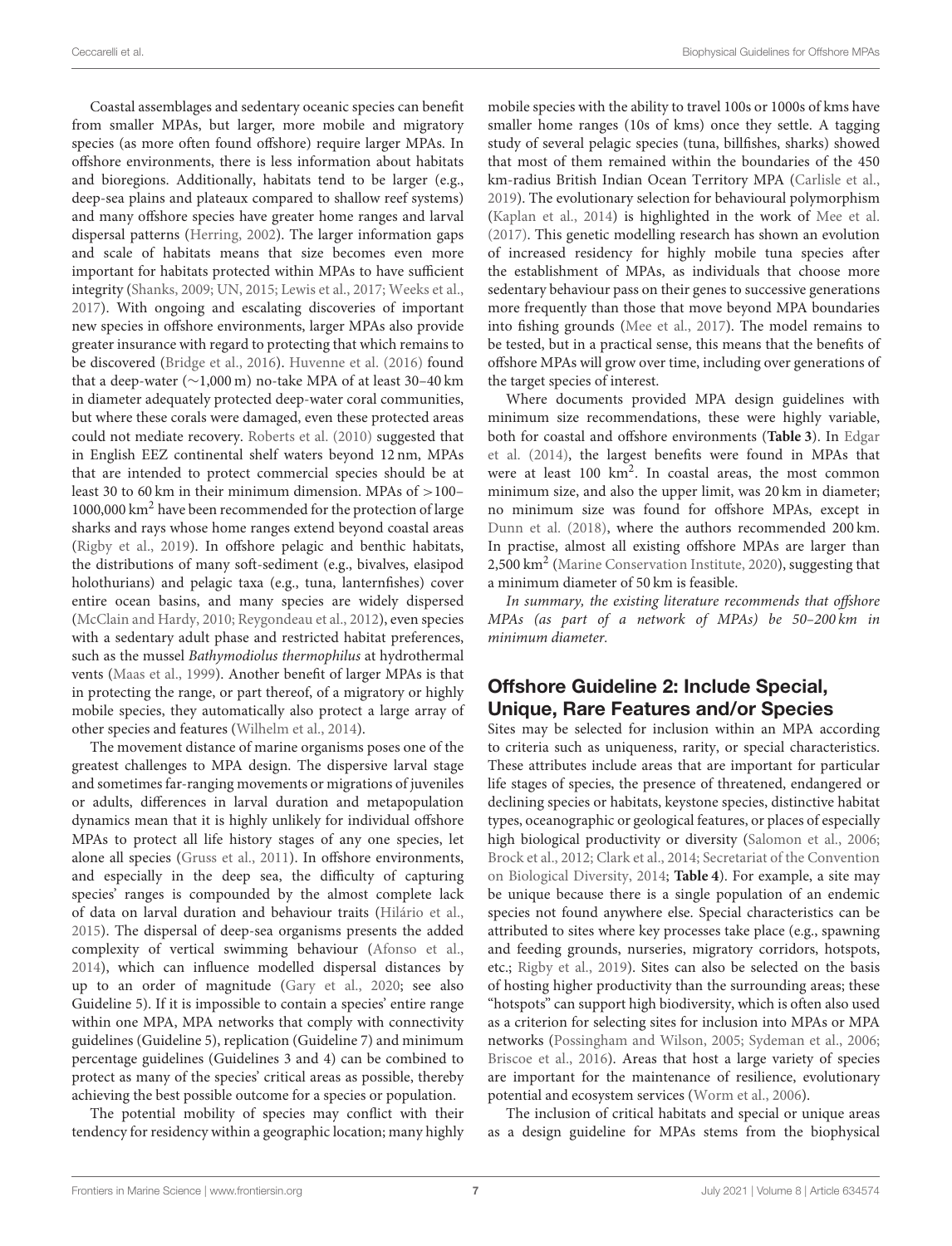| <b>Size</b>                                              | Overall % target                                         | <b>Bioregions</b>        | <b>Habitats</b>                                              | Special, unique<br>areas      | Connectivity              | Replication               | <b>Duration of</b><br>protection        | Shape                               | Inshore/<br>offshore | References                    |
|----------------------------------------------------------|----------------------------------------------------------|--------------------------|--------------------------------------------------------------|-------------------------------|---------------------------|---------------------------|-----------------------------------------|-------------------------------------|----------------------|-------------------------------|
| $\geq$ 10 km in length<br>(10 x 10 km or 100<br>$km2$ )  | $\overline{\phantom{a}}$                                 |                          | 30% of each<br>habitat                                       |                               | 50-200 km<br>apart        | $\geq 3$ per<br>habitat   | $> 25$ years                            | $\sim$                              | Inshore              | Munguia-Vega<br>et al., 2018  |
| >2 km in diameter                                        | 20% of fishable<br>waters in northern<br>Honduras        |                          | 20% of each<br>habitat per<br>ecoregion                      | Protect all target<br>species |                           | $\geq 3$ per<br>habitat   | Permanent                               | Compact                             | Both                 | Chollett, 2017                |
| $\geq$ 10-20 km in<br>diameter                           | $\overline{\phantom{a}}$                                 | Ē,                       | 20-30% of each<br>habitat                                    | $\equiv$                      | 15-20 km apart            | $\geq$ 3 per<br>habitat   | $\overline{\phantom{0}}$                | Simple                              | Inshore              | McLeod et al.,<br>2009        |
| Mixture of small<br>(40ha) and large<br>(4-20 km across) | $\sim$ 35% of a given<br>area                            | $\overline{\phantom{a}}$ | 20-30% of each<br>habitat                                    | $\overline{\phantom{m}}$      | 1-20 km apart             | $\geq$ 3 per<br>habitat   | 20-40 years,<br>preferably<br>permanent | Simple                              | Inshore              | Fernandes et al.,<br>2012     |
| 10-60 km in<br>diameter                                  | 20-35% of fishing<br>area                                | $\overline{\phantom{a}}$ | 20-30% of each<br>habitat                                    | $\qquad \qquad -$             | 20-200 km<br>apart        | $2-5$ per<br>habitat      | $\overline{\phantom{a}}$                | Regular shape,<br>minimise edge     | Both                 | Burt et al., 2018             |
| $\geq$ 20 km diameter<br>except in coastal<br>bioregions | 33% of the Great<br><b>Barrier Reef</b><br>Marine Park   | 20% of each<br>bioregion | Habitat-specific %<br>targets                                | As much as<br>possible        | $\overline{a}$            | $3-4$ per<br>bioregion    |                                         | $\sim$                              | Inshore              | Fernandes et al.,<br>2009     |
| $\geq$ 5-20 km in<br>diameter                            | 10-50% of marine<br>and coastal areas                    | $\overline{\phantom{a}}$ |                                                              | $\equiv$                      | 50-100 km<br>apart        | 1-5 examples              | $\sim$                                  |                                     | Both                 | Lundquist et al.,<br>2015     |
| $\geq$ 20 km diameter<br>except in coastal<br>bioregions | 33% of the Great<br><b>Barrier Reef</b><br>Marine Park   | 20% of each<br>bioregion | Habitat-specific %<br>targets                                | As much as<br>possible        | $\overline{\phantom{a}}$  | $3-4$ per<br>bioregion    |                                         |                                     | Inshore              | Fernandes et al.,<br>2005     |
| $>$ 100-200 km <sup>2</sup>                              | $\overline{\phantom{a}}$                                 |                          |                                                              |                               | 100 km apart              | $\overline{\phantom{a}}$  |                                         |                                     | Inshore              | Rachor et al.,<br>2001        |
|                                                          |                                                          | Ē,                       | Proportional to the<br>% of an area to be<br>included in MPA |                               |                           |                           |                                         | $\overline{\phantom{a}}$            | Inshore              | Roberts et al.,<br>2003       |
|                                                          | 20% (Honduras),<br>10% (Mexico) of<br>territorial waters | $\overline{\phantom{a}}$ | 20-30% of each<br>habitat                                    | Yes                           |                           | $\geq$ 3 per<br>habitat   | $> 20-40$ years<br>or permanent         | ÷.                                  | Inshore              | Green et al., 2017            |
| $>150,000$ km <sup>2</sup>                               | 10% globally                                             | $\overline{\phantom{a}}$ |                                                              |                               |                           |                           |                                         |                                     | Offshore             | Lewis et al., 2017            |
|                                                          | 10% of territorial<br>waters                             | 30% of each<br>bioregion | $\overline{\phantom{0}}$                                     | Ē,                            | Spacing of up<br>to 200km | $\geq$ 3 per<br>bioregion | $\equiv$                                |                                     | Inshore              | The Ecology<br>Centre, 2009   |
| Variable minimum<br>sizes, 0.5-20 km<br>across           | $\overline{\phantom{a}}$                                 | $\equiv$                 | 20-40% of each<br>habitat                                    | Yes                           | Spacing of<br>$1-15$ km   | $\geq$ 3 per<br>habitat   | $>$ 20–40 years<br>or permanent         | $\overline{\phantom{a}}$            | Inshore              | Green et al., 2014            |
| 23-100 $km^2$                                            | Test of 10, 20, and<br>30% conservation<br>target        | $\overline{\phantom{a}}$ | 10-30% of each<br>habitat                                    | $\overline{\phantom{a}}$      | Spacing of<br>50-100 km   | $\geq$ 2 per<br>habitat   |                                         |                                     | Inshore              | Arafeh-Dalmau<br>et al., 2017 |
| 23-100 km <sup>2</sup>                                   |                                                          |                          | 10-30% of each<br>habitat                                    |                               | Spacing of<br>50-100 km   | $\geq$ 2 per<br>habitat   |                                         |                                     | Inshore              | Saarman et al.,<br>2013       |
|                                                          |                                                          |                          | L.                                                           |                               | $\overline{\phantom{a}}$  | $\overline{\phantom{a}}$  |                                         | Squares or<br>compact<br>rectangles | Inshore              | Meester et al.,<br>2004       |

<span id="page-7-0"></span>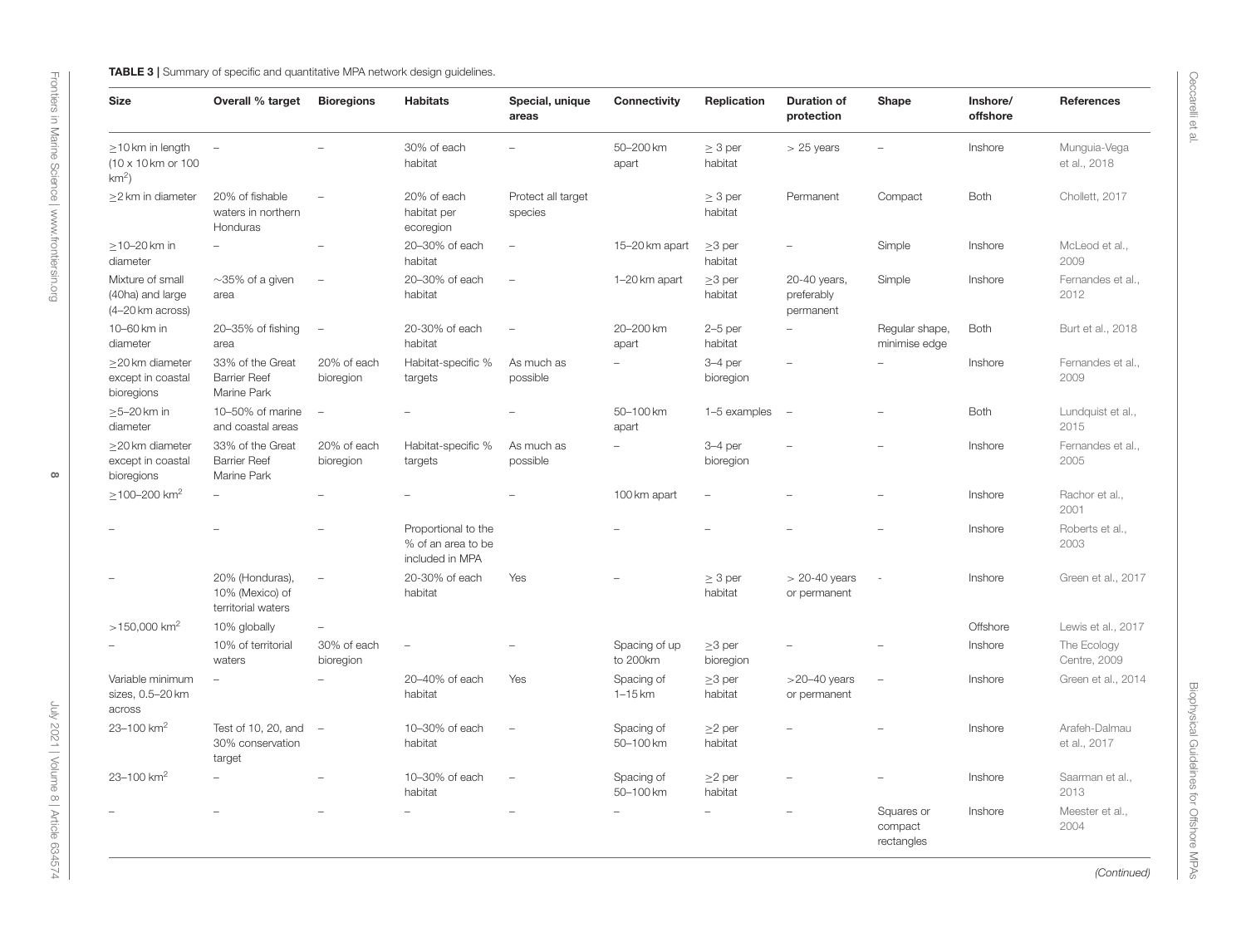| <b>Size</b>                                                       | Overall % target                                           | <b>Bioregions</b>           | <b>Habitats</b>           | Special, unique<br>areas | Connectivity                             | Replication              | <b>Duration of</b><br>protection    | Shape             | Inshore/<br>offshore | References                 |
|-------------------------------------------------------------------|------------------------------------------------------------|-----------------------------|---------------------------|--------------------------|------------------------------------------|--------------------------|-------------------------------------|-------------------|----------------------|----------------------------|
| Various, 0.5 km in<br>diameter to 550<br>km <sup>2</sup>          | 20% of Canadian<br>Northern Shelf<br>bioregion             | 30% of each<br>bioregion    | Various, range<br>10-40%  | $\overline{\phantom{a}}$ | Various, from<br>50 to 200 km            | $1-5$ per<br>habitat     | ÷,                                  | $\qquad \qquad -$ | Inshore              | Ardron et al., 2015        |
| Minimum length of<br>200 km along the<br>ridge line               | 30-50% of total<br>management area                         | $\overline{\phantom{a}}$    | 30-50% of<br>habitats     | 100%                     | $\overline{\phantom{0}}$                 | 5 per habitat            | $\overline{\phantom{a}}$            |                   | Offshore             | Dunn et al., 2018          |
| Variable minimum<br>sizes, 0.5-20 km<br>diameter                  | $\overline{\phantom{a}}$                                   |                             | 20-40% of each<br>habitat | Yes                      | Spacing of<br>$1-15$ km                  | $\geq$ 3 per<br>habitat  | $>$ 20 $-$ 40 years<br>or permanent | $\qquad \qquad -$ | Inshore              | Green et al., 2014         |
| Minimum length of<br>5-10 km diameter,<br>preferrable<br>10-20 km | 10% of New<br>Zealand waters                               |                             |                           | ÷,                       | Spacing of<br>50-100 km                  | $\geq 3$                 |                                     |                   | Both                 | Thomas and<br>Shears, 2013 |
|                                                                   | 33% of<br>management area                                  | 30-40% of<br>each bioregion | 20% of each<br>habitat    |                          | Spacing of<br>10-20 km,<br>30 km at most | 3-4 per<br>bioregion     |                                     |                   | Inshore              | McCook et al.,<br>2009     |
|                                                                   | Globally 10% by<br>2020, 30% by<br>2037 and 50% by<br>2044 | $\overline{\phantom{a}}$    |                           | -                        | $\overline{\phantom{a}}$                 | $\overline{\phantom{a}}$ | $>21$ years                         |                   | Both                 | Duarte et al., 2020        |
|                                                                   | $\overline{\phantom{0}}$                                   |                             | 20% of each<br>habitat    | Yes                      |                                          | $\geq$ 3 per<br>habitat  | $>20-40$ years<br>or permanent      | Compact<br>shapes | Both                 | Rigby et al., 2019         |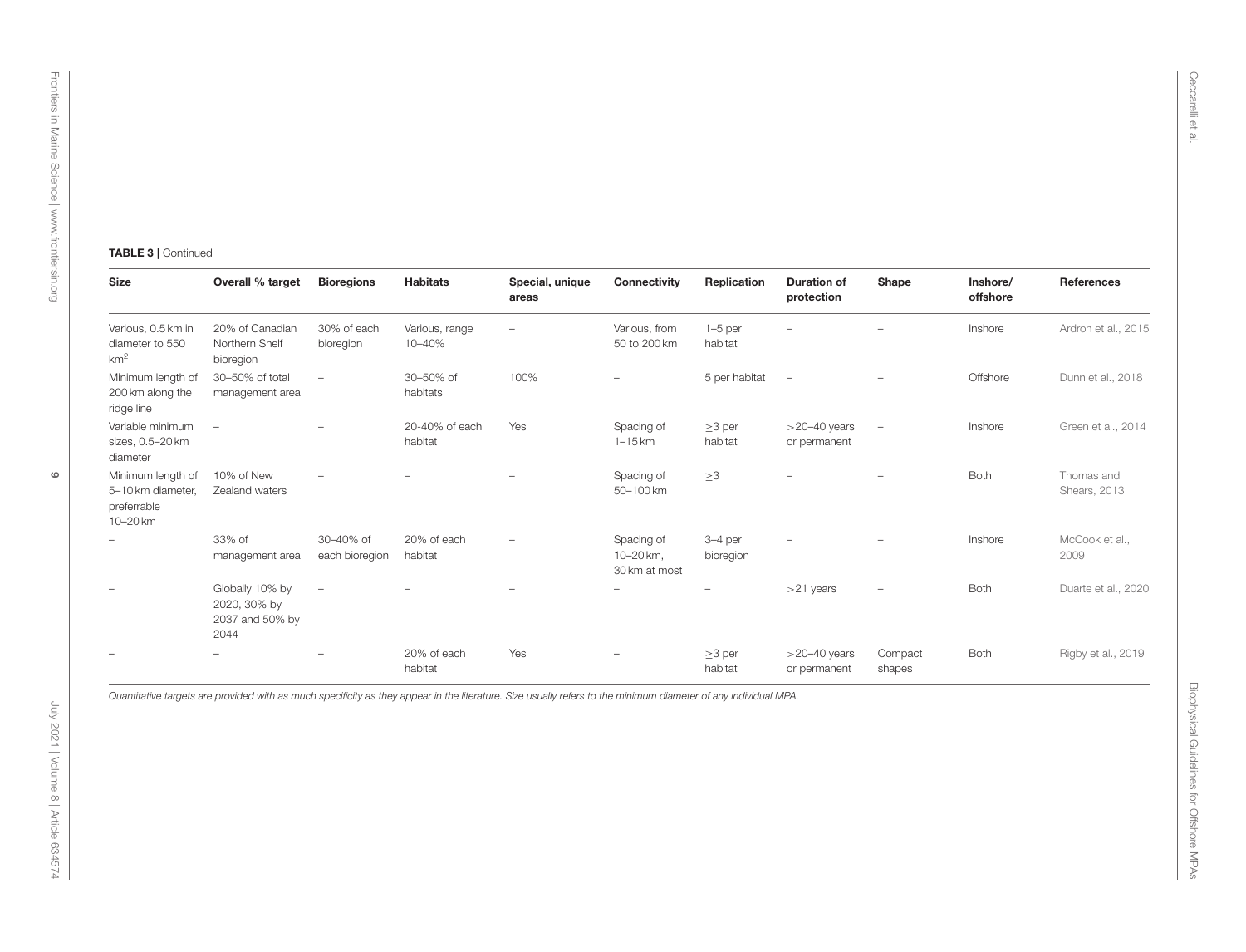<span id="page-9-0"></span>

| Type         | Feature                                        | <b>Characteristics</b>                                                                                                                                                                                                                                                                                                                                                                                                                                                                                                                                                                                                                                                                                                                                                                                                                                                                                                                                                                                                | <b>Key sources</b>                                            |
|--------------|------------------------------------------------|-----------------------------------------------------------------------------------------------------------------------------------------------------------------------------------------------------------------------------------------------------------------------------------------------------------------------------------------------------------------------------------------------------------------------------------------------------------------------------------------------------------------------------------------------------------------------------------------------------------------------------------------------------------------------------------------------------------------------------------------------------------------------------------------------------------------------------------------------------------------------------------------------------------------------------------------------------------------------------------------------------------------------|---------------------------------------------------------------|
| Topographic  | Seamounts,<br>knolls, hills,<br>guyots, ridges | Seamounts are "large isolated elevation(s), greater than 1,000 m in relief above the sea floor, characteristically<br>of conical form"; knolls, hills, and guyots are slightly lower elevations of different shapes. Ridges are defined<br>as "elongated narrow elevation(s) of varying complexity having steep sides, often separating basin features."<br>Seamounts and ridges have steep slopes which can cause the upward movement of nutrients from the deep<br>ocean (upwellings) and create hotspots of pelagic productivity and biodiversity, attracting deepwater and<br>pelagic species such as tuna, deep-water snapper, sharks, whales, and dolphins.                                                                                                                                                                                                                                                                                                                                                     | Morato and Clark,<br>2007; IHO, 2008;<br>Harris et al., 2014  |
|              | Canyons,<br>trenches                           | Submarine canyons are steep-walled valleys with V-shaped cross sections. A trench is a long, narrow, usually<br>very deep and asymmetrical depression of the sea floor, with relatively steep sides. Ocean trenches are the<br>deepest parts of the ocean, commonly 6 to 10 km in depth. The steep walls of these features tend to create<br>upwellings that support high productivity and biodiversity. Deep-diving pelagic species tend to congregate in<br>the waters above these depressions to feed.                                                                                                                                                                                                                                                                                                                                                                                                                                                                                                             | Shephard, 1964;<br>IHO, 2008; Harris<br>and Whiteway,<br>2011 |
|              | Shelf breaks                                   | The shelf break is "the line along which there is a marked increase of slope at the seaward margin of a shelf."<br>Shelf breaks can form fronts in the waters above them, and tend to be highly productive pelagic habitats.                                                                                                                                                                                                                                                                                                                                                                                                                                                                                                                                                                                                                                                                                                                                                                                          | Belkin et al., 2009;<br>Harris et al., 2014                   |
|              | Reefs, islands                                 | Oceanic reefs and isolated islands can form as rises and pinnacles from the deep seabed and break the<br>ocean surface. In their wake, there are often turbulent areas and eddies that entrain plankton and attract<br>larger pelagic species. The deep slopes off the islands and reefs support rich benthic communities that are<br>often habitat for feeding and breeding.                                                                                                                                                                                                                                                                                                                                                                                                                                                                                                                                                                                                                                         | Rissik and<br>Suthers, 2000                                   |
| Hydrographic | Eddies                                         | Eddies are vortex-like circulations of water, usually spinning off major currents, and can occur at various<br>scales. Mesoscale eddies (typically less than 100 km across) tend to be predictable, and can revolve in<br>cyclonic or anti-cyclonic directions, depending on hemisphere. Anticyclonic eddies accumulate organic<br>matter within their cores and exhibit elevated microbial respiration and heterotrophic production. Cyclonic<br>eddies enhance nutrient inputs to the surface ocean increasing new production and chlorophyll<br>concentration. Current estimates suggest that $\sim$ 50% of the global new primary production may be caused<br>by eddy-induced nutrient fluxes.                                                                                                                                                                                                                                                                                                                    | Baltar et al., 2010                                           |
|              | Fronts                                         | A front is a narrow zone of abrupt change in water properties (salinity, temperature, nutrients, etc.) that<br>separates broader areas with different water masses or different vertical structure. They can be a few metres<br>or many thousands of km long. Most fronts are almost stationary and seasonally persistent. The vertical<br>extent varies from a few metres to more than 1 km, with major fronts reaching depths exceeding 4 km. Major<br>thermohaline fronts are associated with fronts in other properties, such as nutrients, ocean colour,<br>chlorophyll, and turbidity.<br>Convergences of surface waters toward fronts contribute to elevated primary production known as "hot<br>spots" of marine life, from phytoplankton to apex predators, and serve as spawning, nursing, and feeding<br>areas for fish, sea birds, and marine mammals, with high biodiversity. The surface convergence can also lead<br>to concentrations of pollutants, thus endangering species frequenting the fronts. | Belkin et al., 2009                                           |
|              | Upwellings<br>and<br>downwellings              | Upwelling is a process in which deep, cold water rises toward the surface, usually bringing nutrients from<br>deeper pelagic layers and from the benthos to the upper layers. Downwelling is sinking of accumulated<br>high-density material beneath lower density material, such as colder or saline water beneath warmer or<br>fresher water. Downwelling occurs when warm surface water spins clockwise, creating surface convergence<br>and pushing surface water downwards.                                                                                                                                                                                                                                                                                                                                                                                                                                                                                                                                      | Saldivar-Lucio<br>et al., 2016                                |

operational principles for the Great Barrier Reef Marine Park Authority [\(2002\)](#page-22-24) and the Convention for the Protection of the Marine Environment of the North-East Atlantic (OSPAR Convention) List [\(OSPAR Commission, 2008\)](#page-25-28), and was included to ensure that special, unique areas were protected even if they were not captured by the protection of percentages of habitats or bioregions (see Guidelines 3 and 4; Great Barrier Reef Marine Park Authority, [2002\)](#page-22-24). It has since been adopted throughout the literature for designing coastal MPAs [\(Fernandes et al.,](#page-21-23) [2009;](#page-21-23) [Green et al., 2014;](#page-22-2) **[Table 3](#page-7-0)**); seven of the 23 documents (30.4%) that listed MPA design guidelines included this principle. Currently, it is listed as one of the steps for marine spatial planning processes adopted by multiple Pacific Island countries [\(Ceccarelli et al., 2018a\)](#page-20-27).

Criteria for selecting Ecologically and Biologically Significant Areas (EBSAs) in offshore environments have already been developed for some regions, such as the Azores and the Southwest Pacific [\(CBD, 2009,](#page-20-28) [2014;](#page-20-29) [Clark et al., 2014\)](#page-21-16). Other initiatives that have established criteria for protecting marine environments specifically in offshore areas include the FAO's Vulnerable Marine Ecosystems, which seeks to identify and protect marine areas in the high seas that are vulnerable to deep-sea fisheries [\(FAO, 2019\)](#page-21-24), and the IMO's Particularly Sensitive Sea Areas, which seeks to identify ecologically, socioeconomically or scientifically valuable areas vulnerable to damage by international shipping activities [\(IMO, 2006\)](#page-23-25). Some countries have also decided to describe special, unique marine areas within their national boundaries using systematic criteria for their identification and definition [\(Ceccarelli et al., 2018d\)](#page-20-17). The protection of special features was the first principle used in the creation of the UK's offshore MPA network [\(Chaniotis et al.,](#page-20-9) [2020\)](#page-20-9).

Prioritising special features provides some insurance against the declaration of very large offshore MPAs in areas that are of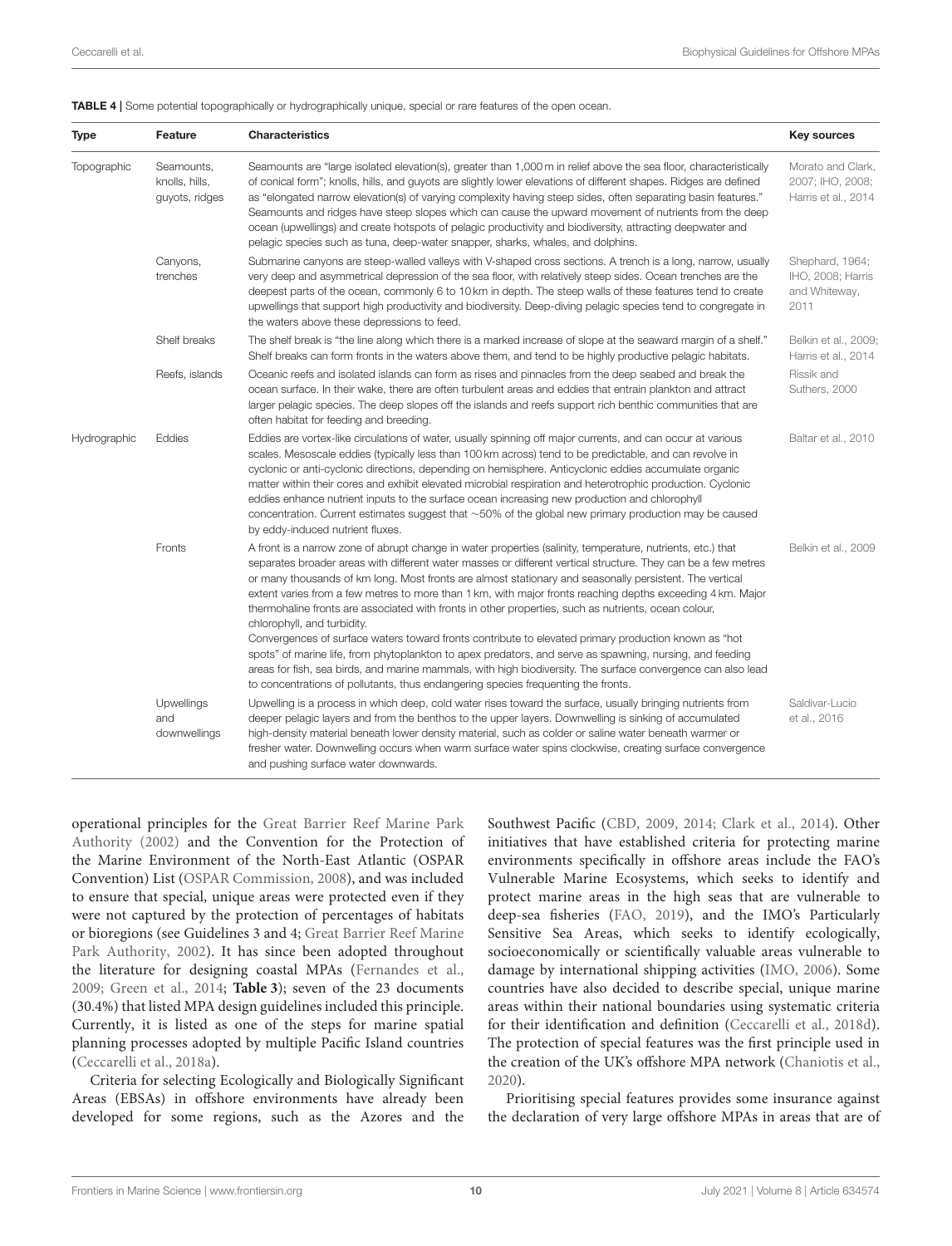little value to commercial interests [\(Devillers et al., 2020\)](#page-21-8). In fact, to safeguard against the declaration of large MPAs in areas of little value, this guideline could potentially be adopted first the scale of many offshore features and migratory or mobile species ranges makes it highly likely that MPAs designed around Guideline 2 would automatically also be large. In offshore waters, uniqueness, rarity or special characteristics typically include current systems and fronts, upwellings, seamounts, trenches, deepwater coral or sponge assemblages, hydrothermal vents and fluid seeps [\(Hyrenbach et al., 2000;](#page-23-12) [Graham et al., 2011;](#page-22-0) Hooker et al., [2011;](#page-23-11) [Ban et al., 2014b;](#page-20-10) [Lundquist et al., 2017;](#page-24-14) Barrie et al., [2020;](#page-20-30) **[Table 4](#page-9-0)**). The Darwin Mounds in UK offshore waters, for example, is an area rich in the deep-water coral Lophelia pertusa which, once discovered, was deemed of special importance and protected from trawling, becoming the UK's first offshore MPA [\(De Santo and Jones, 2007\)](#page-21-15). These features are usually unique to a certain area and isolated from other similar features or populations by sheer distance. The value of unique and/or special features or areas stems from the fact that they are not usually replicated elsewhere and therefore not replaceable [\(Salomon et al., 2006\)](#page-26-21), and they contribute disproportionately to marine biodiversity and ecosystem function [\(Lundquist et al.,](#page-24-14) [2017\)](#page-24-14). Their loss results in a reduction in overall biodiversity or abundance of important species [\(Halpern et al., 2007;](#page-22-25) Palumbi et al., [2008\)](#page-25-29). For special and/or unique sites or features that may be subject to particular stressors, it is important to understand the spatial distribution of potential stressors or impacts (Halpern et al., [2007;](#page-22-25) [Brock et al., 2012\)](#page-20-21). Any destructive activities taking place within the area should be prohibited (see also Guideline 10). The larger the spatial scale at which special or unique features typically occur, the greater the effect of their loss.

Unique or special species and populations in the open ocean have life histories and adaptations specific to the pelagic or deep benthic habitats they inhabit. Some large pelagic species may range very widely, while deep-dwelling species may have populations that are endemic or genetically disjointed due to the distance between suitable benthic habitats (e.g., seamounts or hydrothermal vents separated by large expanses of seafloor) [\(Richer de Forges et al., 2000\)](#page-25-30). Despite the wide-ranging nature of many individuals within populations, large pelagic species of conservation interest regularly use particular sites and migration corridors that can be mapped, monitored, or predicted [\(Ceccarelli et al., 2017,](#page-20-15) [2018c](#page-20-16)[,d\)](#page-20-17).

Geomorphic features that are known to aggregate life could all be seen as special; mid-ocean ridges, seamounts, and submarine canyons cover only four percent of the seafloor, making them rare biodiversity hotspots within the vast extent of abyssal plains, hills, plateaus, basins, terraces, troughs, valleys, escarpments, and sedimented slopes that, according to current knowledge, tend to be more sparsely populated [\(Glover and Smith, 2003;](#page-22-4) **[Table 5](#page-11-0)**). Many of these features are considered individual habitats or habitat types, and may be seen as covered by Guideline 3 (representation of habitats), which is useful when very little or nothing is known about a particular feature or habitat. For example, if a series of ridges are known to exist within an offshore area, with little or no information about their particular attributes, they would be protected under Guideline 3.

In sum, where knowledge exists about areas that contain special, unique, rare features and/or species in offshore environments, these areas should be included, in their entirety, in the MPA network (see **[Table 4](#page-9-0)**).

### Offshore Guideline 3: Representation of **Habitats**

Any network of no-take MPAs, inshore or offshore, should include representation of every known habitat type and bioregion (see Guideline 4) to ensure that as many species as possible are protected [\(Gilman et al., 2011;](#page-22-3) [Day et al., 2012;](#page-21-25) [Fernandes et al.,](#page-22-17) [2012\)](#page-22-17). For habitats, adequate representation requires that they are mapped and that habitat-specific "minimum amounts" of protection can be defined (see, for example, Great Barrier Reef Marine Park Authority, [2002\)](#page-22-24). The concept of "representing" habitats (as opposed to bioregions or other ways of classifying the environment—see Guideline 4) is the most common specific principle or guideline in the MPA design literature, appearing in 44 of 52 papers (88%). Per-habitat protection percentage levels are often suggested to be 10–30% for coastal seas, and higher in the following areas: (1) areas with less existing management of activities outside the no-take MPA; (2) areas with more destructive activities; or (3) areas where marine bioregions are not defined (see Guideline 4).

Most documents that had percentage targets for coastal habitat protection agreed that including 20–30% of each habitat in no-take MPAs would be sufficient for biodiversity conservation and the protection of fisheries stocks (**[Table 3](#page-7-0)**). Support for the 20–30% target was originally gleaned from reproductive theory, knowledge about the vulnerability of coral reef species to exploitation, analysis of fishery failures, empirical, and modelling studies of reserves and the precautionary principle (Bohnsack et al., [2000\)](#page-20-31). These targets were then used and sometimes modified (down to 10% or up to 50%) for designing MPA networks in the Great Barrier Reef Marine Park (Fernandes et al., [2009\)](#page-21-23), the California Channel Islands [\(Airamé et al.,](#page-19-9) [2003\)](#page-19-9), Honduras [\(Chollett, 2017\)](#page-21-26), across the Mesoamerican Reef [\(Green et al., 2017\)](#page-22-26), and in the Coral Triangle [\(Fernandes et al.,](#page-22-17) [2012\)](#page-22-17).

Global adherence to Guidelines 3 and 4 in the context of MPA design has been assessed by [Fischer et al. \(2019\)](#page-22-27), who found that only 18 of 66 Large Marine Ecosystems (LMEs) contained greater than 10% of the marine geomorphic features and benthic habitats (listed in **[Table 5](#page-11-0)**) within existing MPAs; hence MPAs in 48 out of 66 LMEs do not comply with the guidelines, even using this 10% requirement, which is at the lower end of the representation range. The OSPAR Convention Guidelines, used to designate deep-water MPAs in the UK's EEZ, include the principle of representation of habitats, and this led to the protection of representative examples of seamounts, canyons, deep-water coral mounds, and other features (Chaniotis et al., [2020\)](#page-20-9). Representation of habitats was also one of three principles (along with comprehensiveness and adequacy) used for the designation of offshore MPAs in the Australian EEZ under the National Representative System of Marine Protected Areas Program [\(ANZECC, 1996;](#page-19-10) Commonwealth of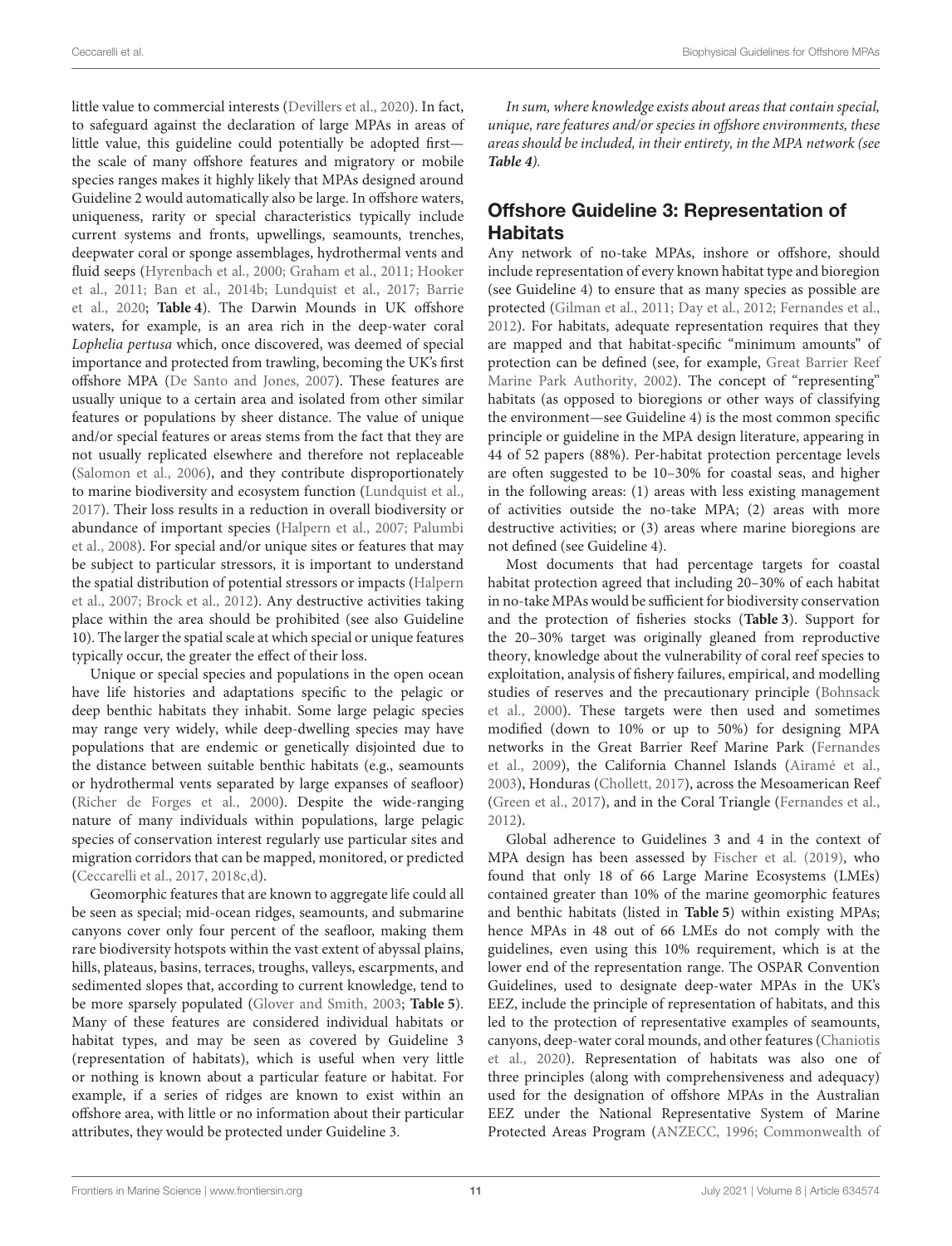<span id="page-11-0"></span>TABLE 5 | Major habitats of open ocean environments and suggested minimum proportions for inclusion in no-take MPAs if Guideline 4 applies (representation of bioregions).

| Habitat                                                                                                    | <b>Definition</b>                                                                                                                                                                                                                                                                                                                                                                                                   | Suggested<br>minimum % for<br>no-take MPAs |
|------------------------------------------------------------------------------------------------------------|---------------------------------------------------------------------------------------------------------------------------------------------------------------------------------------------------------------------------------------------------------------------------------------------------------------------------------------------------------------------------------------------------------------------|--------------------------------------------|
| Shelf valleys                                                                                              | Valleys incised more than 10 m into the continental shelf, greater than 10 km in length.                                                                                                                                                                                                                                                                                                                            | 10%                                        |
| Coral reefs beyond the<br>continental shelf                                                                | (Oceanic context) A ridge of calcium carbonate rock in the sea formed by the growth and deposit of coral,<br>surmounted by a living coral reef and rising directly from deep water.                                                                                                                                                                                                                                 | 25%                                        |
| Oceanic islands beyond the<br>continental shelf                                                            | (Oceanic context) A ridge of rock in the sea, rising directly from deep water, usually at the apex of a seamount or<br>pinnacle.                                                                                                                                                                                                                                                                                    | 25%                                        |
| Basins (of various sizes, of<br>seas and oceans, perched<br>on the continental shelf.<br>plateau or slope) | A depression in the sea floor of variable extent.                                                                                                                                                                                                                                                                                                                                                                   | 10%                                        |
| Shelf, slope, abyssal and<br>hadal sills                                                                   | A sea floor barrier restricting water movement between basins.                                                                                                                                                                                                                                                                                                                                                      | 20%                                        |
| Slope terraces                                                                                             | An isolated (or group of) relatively flat horizontal or gently inclined surface(s), sometimes long and narrow, which is<br>(are) bounded by a steeper ascending slope on one side and by a steeper descending slope on the opposite side.                                                                                                                                                                           | 10%                                        |
| Slope, abyssal and hadal<br>escarpments                                                                    | An elongated, characteristically linear, steep slope separating horizontal or gently sloping sectors of the sea floor in<br>non-shelf areas.                                                                                                                                                                                                                                                                        | 10%                                        |
| Seamounts (of various<br>types, rising from all<br>$depths$ <sup>*</sup>                                   | A discrete (or group of) large isolated elevation(s), greater than 1,000 m in relief above the sea floor,<br>characteristically of conical form.                                                                                                                                                                                                                                                                    | 20% of each<br>seamount type*              |
| Canyons (shelf incising,<br>connected to river systems)                                                    | Steep-walled, sinuous valleys with V-shaped cross sections, axes sloping outwards as continuously as river-cut<br>land canyons and relief comparable to even the largest of land canyons. Shelf incising canyons have heads that<br>cut across the shelf break, and in which there are landward-deflected isobaths on the continental shelf, and there<br>is a clear bathymetric connexion to a major river system. | 10%                                        |
| Canyons (shelf incising)                                                                                   | Steep-walled, sinuous valleys with V-shaped cross sections, axes sloping outwards as continuously as river-cut<br>land canyons and relief comparable to even the largest of land canyons. Shelf incising canyons have heads that<br>cut across the shelf break, and in which there are landward-deflected isobaths on the continental shelf, without a<br>bathymetric connexion to a major river system.            | 10%                                        |
| Canyons (blind)                                                                                            | Steep-walled, sinuous valleys with V-shaped cross sections, axes sloping outwards as continuously as river-cut<br>land canyons and relief comparable to even the largest of land canyons. Blind canyons are those which have<br>heads that are wholly confined to the slope, below the depth of the shelf break.                                                                                                    | 10%                                        |
| Ridges                                                                                                     | An isolated (or group of) elongated narrow elevation(s) of varying complexity having steep sides, often separating<br>basin features.                                                                                                                                                                                                                                                                               | 10%                                        |
| Troughs                                                                                                    | A long depression of the sea floor characteristically flat bottomed and steep sided and normally shallower than a<br>trench.                                                                                                                                                                                                                                                                                        | 10%                                        |
| Trenches                                                                                                   | A long narrow, characteristically very deep and asymmetrical depression of the sea floor, with relatively steep sides.                                                                                                                                                                                                                                                                                              | 15%                                        |
| <b>Bridges</b>                                                                                             | A geomorphic "bridge" across troughs or trenches; they may partially infill trenches and troughs.                                                                                                                                                                                                                                                                                                                   | 10%                                        |
| Fans                                                                                                       | A relatively smooth, fan-like, depositional feature normally sloping away from the outer termination of a canyon or<br>canyon system                                                                                                                                                                                                                                                                                | 10%                                        |
| Plateaus                                                                                                   | Flat or nearly flat elevations of considerable areal extent, dropping off abruptly on one or more sides.                                                                                                                                                                                                                                                                                                            | 15%                                        |
| Epipelagic zone                                                                                            | The first 200 m of open ocean, where planktonic primary producers receive enough light for photosynthesis, and<br>therefore form the basis of the food web.                                                                                                                                                                                                                                                         | 20-30%                                     |
| Mesopelagic zone                                                                                           | From 200 to 1,000 m, primary production is replaced by sinking organic matter (marine snow), including plankton,<br>as the primary food source.                                                                                                                                                                                                                                                                     | 20-30%                                     |
| Bathypelagic zone                                                                                          | Between 1,000 and 4,000 m there is no sunlight penetration, and conditions in any one location are relatively<br>stable and uniform.                                                                                                                                                                                                                                                                                | 20-30%                                     |
| Abyssopelagic zone                                                                                         | From 4,000 to 6,000 m is an area of immense pressure and very low temperature.                                                                                                                                                                                                                                                                                                                                      | 20-30%                                     |
| Hadopelagic zone                                                                                           | This habitat occurs in ocean trenches, below 6,000 m, to a maximum depth of $\sim$ 11,000 m in the deepest parts of<br>the ocean, the Marianas and Tonga Trenches.                                                                                                                                                                                                                                                  | 20-30%                                     |
| Any other habitats                                                                                         |                                                                                                                                                                                                                                                                                                                                                                                                                     | 20-30%                                     |

Habitat names and definitions adapted from [Harris et al. \(2014\)](#page-23-13), definitions from Harris et al. (2014) and [IHO \(2008\)](#page-23-23). Updated from [Ceccarelli et al. \(2018b\)](#page-20-32), and based on biophysical operational principles from the literature (see [Table 3](#page-7-0) and Guideline 3). \*[Seamount types further classified as per](#page-21-27) [Macmillan-Lawler and Harris \(2016\)](#page-24-28).

Australia, [2003\)](#page-21-27). There is therefore a strong precedent for the use of this guideline in offshore environments (see also **[Table 3](#page-7-0)**).

Offshore environments have a multitude of static, recurring and ephemeral habitats, both benthic and pelagic, that can be mapped and used for spatial planning [\(Hyrenbach et al., 2000;](#page-23-12)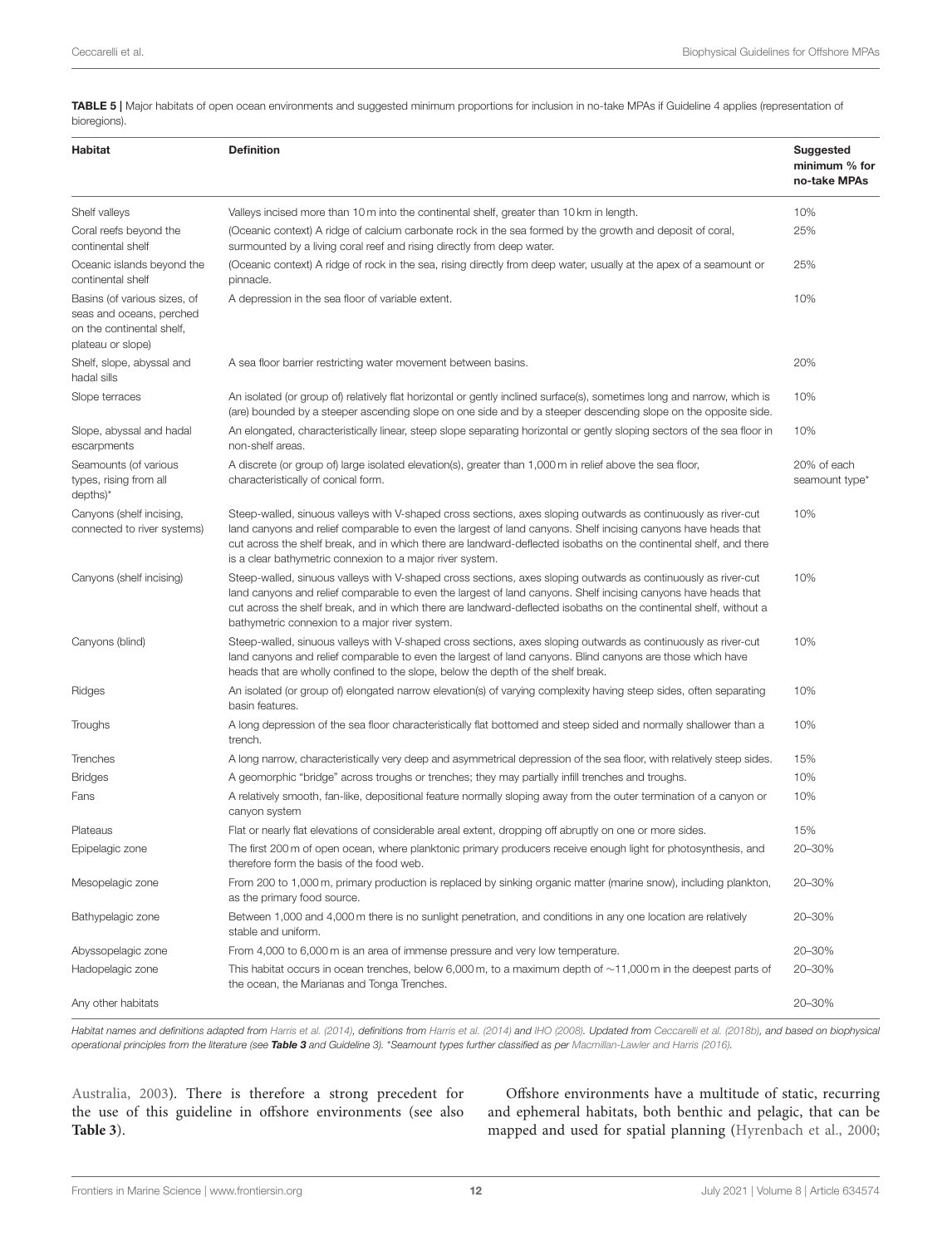[Roberts et al., 2003;](#page-25-31) [Belkin et al., 2009;](#page-20-18) [Harris et al., 2014;](#page-23-13) Miller and Christodoulou, [2014\)](#page-24-15). These habitats occur at a variety of scales and harbour different levels of diversity; for example, expanses of relatively homogeneous and low diversity basins or plains are very different from much smaller features, such as seamounts, which may nevertheless host higher concentrations of life. To a large extent, we still lack the knowledge to differentiate similar-looking open ocean habitats from one another. But we do know, for example, that not all seamounts are equally productive and diverse [\(Samadi et al., 2006\)](#page-26-28). Identifying the location and mapping the extent of offshore habitats still largely relies on proxies; habitats may be identified by analysing the foraging distribution of higher predators [\(Hyrenbach et al.,](#page-23-12) [2000;](#page-23-12) [Patterson et al., 2016;](#page-25-32) [Hobday et al., 2017;](#page-23-26) [Queiroz et](#page-25-33) al., [2017\)](#page-25-33), by making use of sophisticated real-time satellite imagery [\(Game et al., 2009\)](#page-22-28), by using maps of seabed geomorphology [\(Harris and Baker, 2012;](#page-22-29) [Harris et al., 2014;](#page-23-13) [Beaman et al., 2016\)](#page-20-33), oceanographic attributes or some combination of the above and other methods. In the context of spatial planning, lessons learned from general design guidelines are more difficult to apply to offshore waters, given the biophysically dynamic nature of pelagic seascapes [\(Kavanaugh et al., 2016\)](#page-23-27); static geological habitats are more straightforward for MPA design (**[Table 5](#page-11-0)**).

Given the relatively data-poor status of most offshore habitats, and because marine bioregions are not usually defin[ed at a](#page-27-7) useful scale, (and therefore Guideline 4, below, cannot be applied), research suggests that representing 30–40% of each habitat in offshore no-take MPAs enhances the likelihood of capturing unknown, and therefore unmapped, within-habitat variability, and even unknown features [\(O'Leary et al., 2016b;](#page-25-15) **[Table 3](#page-7-0)**). Where there is some knowledge about offshore marine bioregions at a scale useful within countries' EEZs and in ABNJ, Guideline 4 could be applied first, and subsequently 10–30% of each offshore habitat can additionally be represented in no-take MPAs as per **[Table 5](#page-11-0)**.

In sum, the literature recommends that (a) where bioregions are not defined, 30% of each habitat should be included in no-take MPAs; and (b) where bioregions are defined, ensure that 10–30% of each offshore habitat is represented in no-take MPAs.

#### Offshore Guideline 4: Representation of **Bioregions**

Using surrogates for patterns of biodiversity during spatial planning allows for MPAs to capture close to 100% of the diversity of marine life within a given area, despite imperfect knowledge, and while requiring much less than 100% coverage of the geographic area [\(Foley et al., 2010;](#page-22-30) [Bridge et al., 2016\)](#page-20-22). Bioregions are commonly used surrogates that define areas with relatively similar assemblages of biological and physical characteristics, without requiring complete data on all species, habitats and processes [\(Spalding et al., 2007;](#page-26-29) [Costello et al.,](#page-21-28) [2017\)](#page-21-28). Protecting an adequate proportion of bioregions within no-take MPAs helps to manage for the uncertainty associated with habitat and species distributions, and thus reduces the risk of overexploitation of marine populations in areas that remain open to extraction [\(Botsford et al., 2003;](#page-20-34) [Gaines et al., 2010;](#page-22-18) Wilson et al., [2011;](#page-27-7) [Day et al., 2012;](#page-21-25) [Fernandes et al., 2012;](#page-22-17) [Green et al.,](#page-22-1) [2013;](#page-22-1) [Ballantine, 2014\)](#page-20-35).

Of the 52 studies that listed MPA design guidelines or principles, 15 (29%) included the representation of bioregions, indicating that habitats (included in 88% of studies) are more commonly understood than bioregions, even in coastal seas. Among studies that provided numeric guidance, only five included proportions of bioregions, and only in coastal areas, whilst 22 gave percentages of habitats to be included in no-take MPAs (**[Table 3](#page-7-0)**). In coastal ecosystems, the best available evidence advises that at least 20–40% of each bioregion should be included in no-take MPAs or MPA networks to ensure that representative examples of marine biodiversity are captured (see also Guideline 3; **[Table 3](#page-7-0)**). The percentage of each bioregion to be included in MPAs should be increased in areas experiencing less management generally (e.g., poor or absent fisheries management), or subject to more destructive activities.

The logic pertaining to bioregion guidelines is equally applicable to offshore environments. Management of the ocean from a biodiversity protection point of view is usually undertaken within the EEZ of individual countries, but most current bioregionalisations span many countries and are too coarse to undertake planning at a national level [\(UNESCO, 2009;](#page-26-16) [Clark et al., 2011;](#page-21-17) [O'Hara et al., 2011;](#page-24-29) [Reygondeau et al., 2012;](#page-25-17) [Watling et al., 2013;](#page-26-30) [Proud et al., 2017;](#page-25-16) [Sayre et al., 2017;](#page-26-31) Sutton et al., [2017\)](#page-26-32). Finer-scale marine bioregions need to be described to support national planning processes [\(Etnoyer et al., 2004;](#page-21-29) [Reygondeau et al., 2012;](#page-25-17) [Mannocci et al., 2015;](#page-24-30) [Proud et al.,](#page-25-16) [2017\)](#page-25-16). Recently, offshore marine bioregions have been defined at an appropriate scale in some parts of the global ocean; that is, they are described at a scale useful to the area being managed. For example, multiple offshore marine bioregions have been rigorously described within and beyond national jurisdictions within Southwestern Pacific Island countries [\(Wendt et al.,](#page-27-8) [2018;](#page-27-8) [Beger et al., 2020\)](#page-20-3), Canada (e.g., [Arafeh-Dalmau et al.,](#page-19-11) [2017\)](#page-19-11), and Australia [\(Fernandes et al., 2005;](#page-22-31) Department of the Environment and Heritage, [2006\)](#page-21-30). Delineating bioregions at an appropriate scale allows for their use in ensuring representation of the range of offshore biodiversity in national-scale MPA design. Guideline 4 therefore applies only to jurisdictions or ABNJ where marine bioregions have been described at such an appropriate scale [\(Gilman et al., 2011\)](#page-22-3); for other jurisdictions or ABNJ, see Guideline 3.

In sum, the literature recommends (a) the protection of 20– 40% of each bioregion within no-take MPAs, or (b) where areas outside the MPA are subject to destructive activities or a lack of management, the percentage should increase.

#### Offshore Guideline 5: Space MPAs for Maximum Connectivity

Connectivity within a network of MPAs is important because it ensures that if a population vanishes or a habitat is damaged in one MPA, it can be restored through the movement of larvae or adults from another MPA, or an undamaged habitat upstream [\(Jones et al., 2007;](#page-23-20) [Hilário et al., 2015\)](#page-23-16). Genetic connectivity (genetic exchange among individuals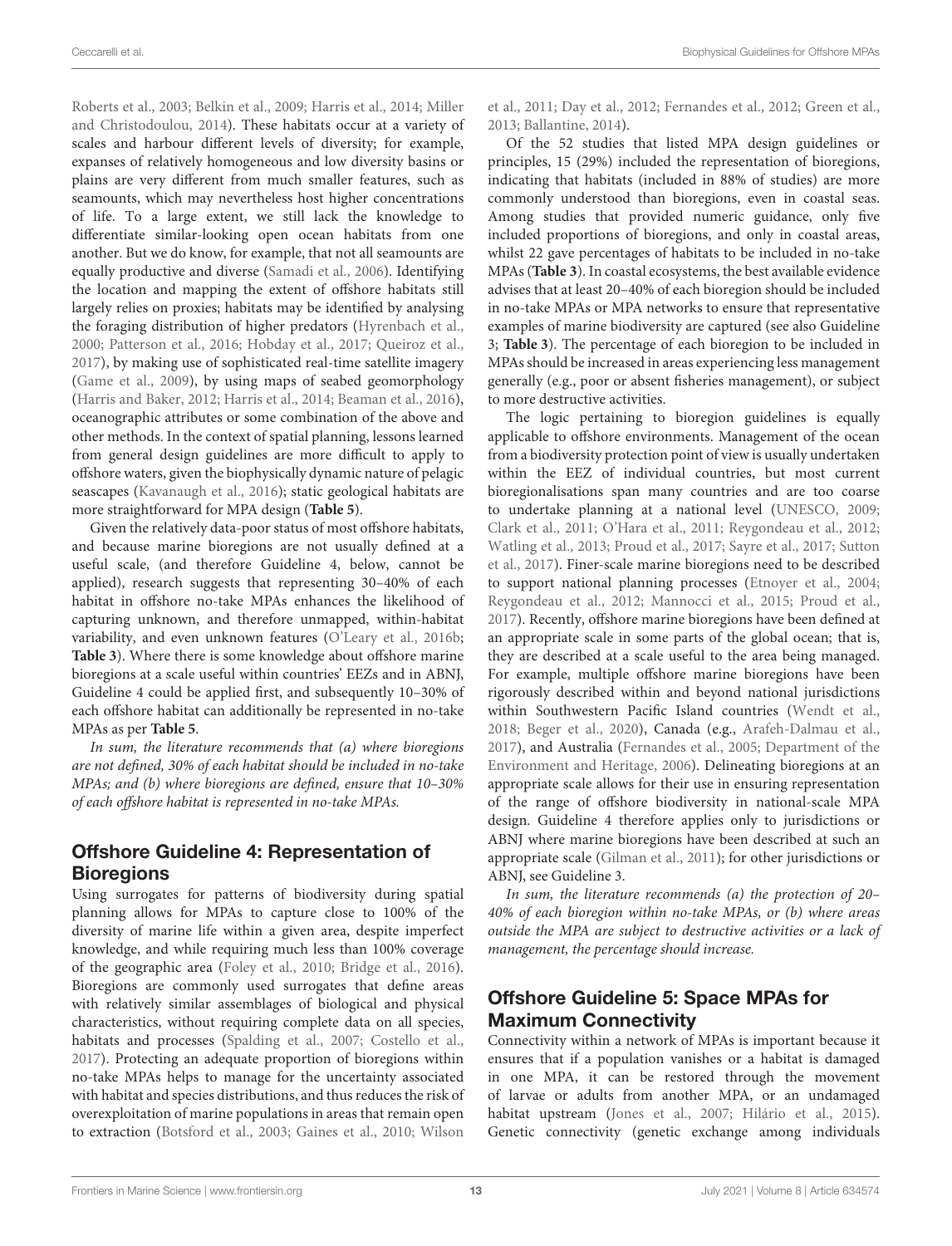within and between populations) depends on the absolute number of dispersers among populations, whereas demographic connectivity (exchange of individuals between spatially separate populations) depends on the relative contributions to population growth rates of dispersal vs. local recruitment (i.e., survival and reproduction of residents) [\(Lowe and Allendorf, 2010\)](#page-24-31). Demographic connectivity, which influences recruitment levels, occurs over smaller scales than genetic connectivity. From a genetic standpoint, connectivity ensures genetic diversity within populations, which in turn ensures population persistence and evolutionary potential [\(Jones et al., 2007\)](#page-23-20).

Connectivity and spacing of MPAs in a network are included in 28 (54%) of the 52 studies that explicitly discuss MPA design guidelines or principles. In a functioning marine ecosystem, populations or patches of similar habitat that are geographically separate are linked through the movement of organic and inorganic matter, nutrients, energy, larvae, juveniles and adults [\(Cowen et al., 2007;](#page-21-31) [Brock et al., 2012;](#page-20-21) [Worboys et al., 2016;](#page-27-9) [Hillman et al., 2018\)](#page-23-17). Larval connectivity within an MPA network can occur between MPAs that are from 1 to 200 km apart (**[Table 3](#page-7-0)**), depending on the species, with inshore species generally connected over smaller scales than offshore species [\(Jones et al., 2007;](#page-23-20) [Shanks, 2009;](#page-26-19) [Gilman et al., 2011;](#page-22-3) Harrison et al., [2012;](#page-23-21) [Green et al., 2014\)](#page-22-2). Larval connectivity research on coastal coral reef fishes suggests that dispersal is a declining function with distance, with many larvae settling in or close to their natal reefs, and fewer travelling 10s to even 100s of kilometres away [\(Harrison et al., 2012;](#page-23-21) [Almany et al., 2013,](#page-19-12) [2017;](#page-19-13) [Williamson et al., 2016;](#page-27-10) [Abesamis et al., 2017;](#page-19-14) [Bode et](#page-20-36) al., [2019\)](#page-20-36). On the Great Barrier Reef, reserves are commonly less than 15km apart, which is clearly well within the dispersal range for most coral reef organisms [\(Almany et al., 2009\)](#page-19-15). A wide range of reserve spacings have been recommended, including < 100 km apart [\(Sala et al., 2002\)](#page-26-33), < 20 km [\(Shanks et al., 2003\)](#page-26-34), 10–200 km [\(Palumbi, 2004\)](#page-25-6), 40–80 km [\(Roberts et al., 2010\)](#page-25-19), 1– 50 km [\(Jones et al., 2009\)](#page-23-28), 1–15 km [\(Green et al., 2014\)](#page-22-2), and 50– 200 km [\(Munguia-Vega et al., 2018\)](#page-24-32). The accumulating empirical research suggests that connectivity levels in MPA networks will be robust to variation in reserve spacings in the ranges advocated, largely because most species appear to have a long tail to their dispersal kernels [\(Jones et al., 2007\)](#page-23-20). While there is also clear evidence that some marine larvae disperse distances in excess of 1,000 km [\(Manel et al., 2019\)](#page-24-33), it is questionable whether reserves spaced this distance apart would offer any demographically significant connectivity.

In offshore waters, larger distances between populations or habitats make connectivity more diffuse, but fewer barriers to dispersal means that some populations are more widely distributed than inshore [\(Maas et al., 1999\)](#page-24-19). Migratory and widerranging species have populations that are connected over small scales as well as over 100s, and sometimes 1,000s of kilometres [\(Lam et al., 2016\)](#page-23-29). It has been shown that designing MPAs with a focus on connectivity, rather than just for species or habitats on their own, is especially important and has a greater chance of success in pelagic ecosystems [\(Moffitt et al., 2011\)](#page-24-34). The scales of dispersal and connectivity for MPA design in the deep sea are larger than those in shallow water, as suitable habitats tend to be more isolated [\(Baco et al., 2016\)](#page-20-37). As for inshore and nearshore MPAs, offshore MPAs are likely to benefit from placement that takes into account adjacent inshore or nearshore MPAs, or areas with existing protection, such as areas in which tuna fishing or the killing of sharks is already banned [\(Jones et al.,](#page-23-20) [2007\)](#page-23-20). Furthermore, in offshore waters vertical connectivity is as important as horizontal connectivity, and occurs through the downward drift of organic matter (marine snow), deep-diving ocean predators, and the vertical migration of deep-dwelling species that move toward the surface to feed at night [\(Sutton,](#page-26-35) [2013;](#page-26-35) [Afonso et al., 2014\)](#page-19-6). MPA design needs to take into account potential connectivity pathways along benthic and demersal depth gradients [\(Papastamatiou et al., 2015\)](#page-25-34). When designing MPAs in offshore waters, it may be necessary to include MPAs that serve as "stepping stones," that play key roles in dispersal or migration, by providing resting or feeding points (e.g., the staging areas known in bird migrations). These may be otherwise unremarkable habitats, but crucial to the persistence of species of interest.

Movement occurs either passively with currents or actively, through active dispersal, movement and migration. Within networks of MPAs, movement ideally occurs between protected areas [\(Roberts et al., 2010\)](#page-25-19), and also between protected and unprotected areas [\(Gaines et al., 2010\)](#page-22-18). A study of larval dispersal across a number of different habitat types found that species in soft-bottom subtidal habitats have the greatest potential for extensive larval dispersal [\(Grantham et al., 2003\)](#page-22-32). However, pelagic larval duration has been estimated for only 93 taxa that reside in depths over 200 m; deep-dwelling taxa have a range of larval durations from 2 to over 200 days [\(Hilário et al., 2015\)](#page-23-16). The lack of knowledge about larval traits such as swimming ability (both horizontal and vertical) and larval duration is a serious impediment to predicting connectivity in offshore species (Gary et al., [2020\)](#page-22-12).

Dispersal in deep-sea larvae has the added complexity of vertical swimming ability, which has a strong influence on horizontal dispersal because of the vertical layering of different currents [\(Gary et al., 2020\)](#page-22-12). Dispersal strategies are also important; deep-sea sessile organisms such as corals can have either a dispersive larval stage or reproduce asexually, resulting in either highly connected or isolated populations, similarly to coastal species [\(Miller and Gunasekera, 2017;](#page-24-35) Strömberg and Larsson, [2017\)](#page-26-36). However, in the deep sea isolated habitats, such as hydrothermal vents or deep-sea biogenic mussel reefs, are much more widely dispersed than inshore habitats, and are often largely self-seeding [\(Elsäßer et al., 2013\)](#page-21-32). These discrete habitats can be captured through the application of Guidelines 2 and 3, and MPAs can therefore be sized to allow for self-replenishment and spaced at variable distances to allow for significant levels of connectivity. Greater benefits to the broader marine ecosystem are expected from MPAs that are selfreplenishing, interconnected and/or important source areas for larvae [\(Krueck et al., 2017;](#page-23-30) [Ross et al., 2017\)](#page-25-35). The movement of larvae, juveniles and adults across MPA boundaries can be seen as negative because it implies a lower level of protection for individuals that move into areas where they can be exploited (e.g., [Gruss et al., 2011\)](#page-22-19). However, this "spillover" restores populations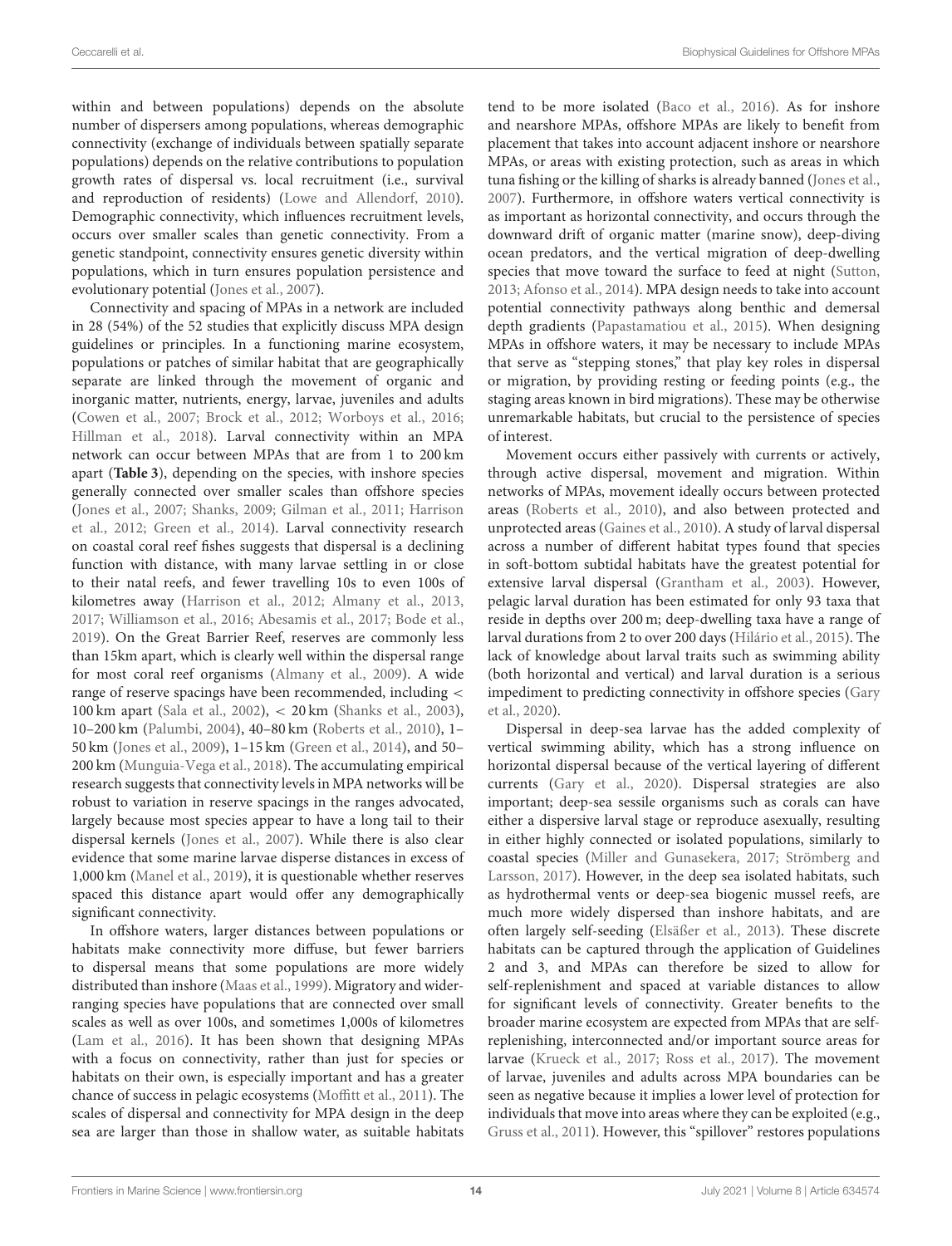and target species and can therefore benefit fisheries and the broader ecosystem alike [\(Gell and Roberts, 2002;](#page-22-15) [Harrison et al.,](#page-23-21) [2012;](#page-23-21) [Kerwath et al., 2013\)](#page-23-31).

The maximum spacing recommended between MPAs in coastal networks is 200 km, with a wide range of distances depending on the geographic characteristics (**[Table 3](#page-7-0)**). For offshore MPAs or in documents that included both coastal and offshore environments, the most common spacing recommendations were 20–200 or 50–100 km (Thomas and Shears, [2013;](#page-26-9) [Lundquist et al., 2015;](#page-24-36) [Burt et al., 2018\)](#page-20-38). Based on these existing offshore guidelines and the current understanding of offshore connectivity, this guideline adopts the entire range (20–200 km) of existing spacing recommendations.

In summary, the existing literature recommends that offshore MPA spacing should be in the range of 20–200 km. This distance adequately encompasses the known range of dispersal distances for offshore marine species [\(Green et al., 2014\)](#page-22-2) and acknowledges that network designs should be robust to a wide range of reserve spacings.

#### Offshore Guideline 6: Represent Whole Features

Some habitat areas and features (e.g., seamounts, submarine canyons, etc.) tend to function as complete entities and have a level of ecological integrity. The functioning of a habitat or feature depends on linked processes that may occur in different areas (e.g., the seamount summit vs. the slope), but are connected across the entire habitat or feature. It is therefore important to represent entire habitats or features within the same level of protection and avoid "split zoning" [\(Day et al., 2012;](#page-21-25) Fernandes et al., [2012;](#page-22-17) [Rigby et al., 2019;](#page-25-14) [Lecours et al., 2020\)](#page-24-17). The concept of split zoning is not often encountered in the coastal MPA literature, as it is likely to reduce the ecological integrity of an MPA and lead to problems of public understanding and compliance [\(Day, 2002\)](#page-21-33).

Representing whole features is equally important in coastal and offshore ecosystems. Using a seamount example, primary production and nutrient cycling that occur near the surface produce food which is then distributed to deeper areas; organisms from deeper areas may migrate vertically to feed at night [\(Clark et al., 2014\)](#page-21-16). Therefore, protecting only part of a habitat or feature (such as a seamount) means that human impacts would still be affecting ecological communities adjacent to the no-take MPA, subjecting it to potential flow-on or indirect effects such as changes in the abundance or behaviour of organisms. Similarly, deeper parts of canyons are strongly dependent on processes from shallower areas, and vice versa. In the open ocean, habitats and features can be isolated by large expanses of deep open water (e.g., seamounts, canyons, ridges) or areas with hydrologically different characteristics (e.g., upwelling, fronts), and protecting them in their entirety becomes even more important than in inshore habitats for safeguarding ecological functions and processes.

Vertical zoning (applying different management rules to benthic and pelagic habitats of the same area) is also not recommended [\(Grober-Dunsmore et al., 2008;](#page-22-8) [Lausche, 2011\)](#page-24-37). Despite knowledge gaps around benthic-pelagic coupling (Day et al., [2012\)](#page-21-25), emerging evidence suggests that it is stronger than previously thought [\(Grober-Dunsmore et al., 2008\)](#page-22-8). Benthic communities, especially around prominent undersea features, provide food, shelter, and meeting points for pelagic species [\(Morato et al., 2010;](#page-24-38) [Garrigue et al., 2015\)](#page-22-14), which, in turn, also directly or indirectly regulate benthic communities. Passfield and Gilman [\(2010\)](#page-25-36) show that the feeding of predators around seamounts affects seamount benthic ecology; vertical zoning would disturb this coupling. Some tuna aggregations may be present at an individual seamount for up to a period of weeks or months, resulting in a significant contribution to biological and ecological processes [\(Sibert et al., 2000\)](#page-26-17). Similarly, bathypelagic fish assemblages have been found directly associated with ridge systems, where trophic linkages are likely to be bi-directional [\(Sutton et al., 2008\)](#page-26-18).

The trophic influence of pelagic species on demersal and benthic communities may be largely indirect, such as large, mobile pelagic species preying on the predators of benthic prey, or preying on bentho-pelagic species [\(Allain et al., 2006\)](#page-19-16). There is also an ontogenetic link between pelagic and benthic seamount habitats: most seamount benthic species have a pelagic stage, usually as larvae [\(Allain et al., 2006\)](#page-19-16). Depletion of pelagic predators may therefore indirectly affect benthic communities through release from predation of certain functional groups, increasing prey species abundance and subsequently affecting their interactions with benthic species, such as occurs in trophic cascades [\(Estes et al., 2011\)](#page-21-34). It could be argued that benthic communities become ever more dependent on pelagic species with increasing depth, as organisms in deeper waters become almost entirely dependent on marine snow and sinking carcasses of larger pelagic animals for food [\(Bochdansky et al., 2017\)](#page-20-39).

Therefore, where possible, no-take MPAs should protect offshore features in their entirety, both horizontally and vertically.

#### Offshore Guideline 7: Replicate Protection of Bioregions or Habitats

The concept of replication in MPA design refers to representing each feature, bioregion, or habitat more than once, or placing multiple MPAs within a bioregion, geographic area or other feature of interest, at the scale of the area for which the MPA or MPA network is being designed. In the face of climate change, replication across environmental gradients increases the probability of survival, movement, regeneration, range shifts, or even adaptation of community assemblages and the species within them; this is just as relevant to the deep sea as to shallow-water habitats [\(Danovaro et al.,](#page-21-35) [2017\)](#page-21-35). Furthermore, representation of latitudinal or longitudinal gradients is important for capturing the range of habitat types and species compositions (Ministry of Fisheries and Department of Conservation, [2008\)](#page-24-39), which are not usually organised into discrete areas, but blend into each other along such gradients.

The replication guideline is common throughout the literature (18 out of 23 documents with a list of guidelines, or 78.3%), and usually recommends protecting three of more examples of a habitat within no-take MPAs (**[Table 3](#page-7-0)**). The primary goal is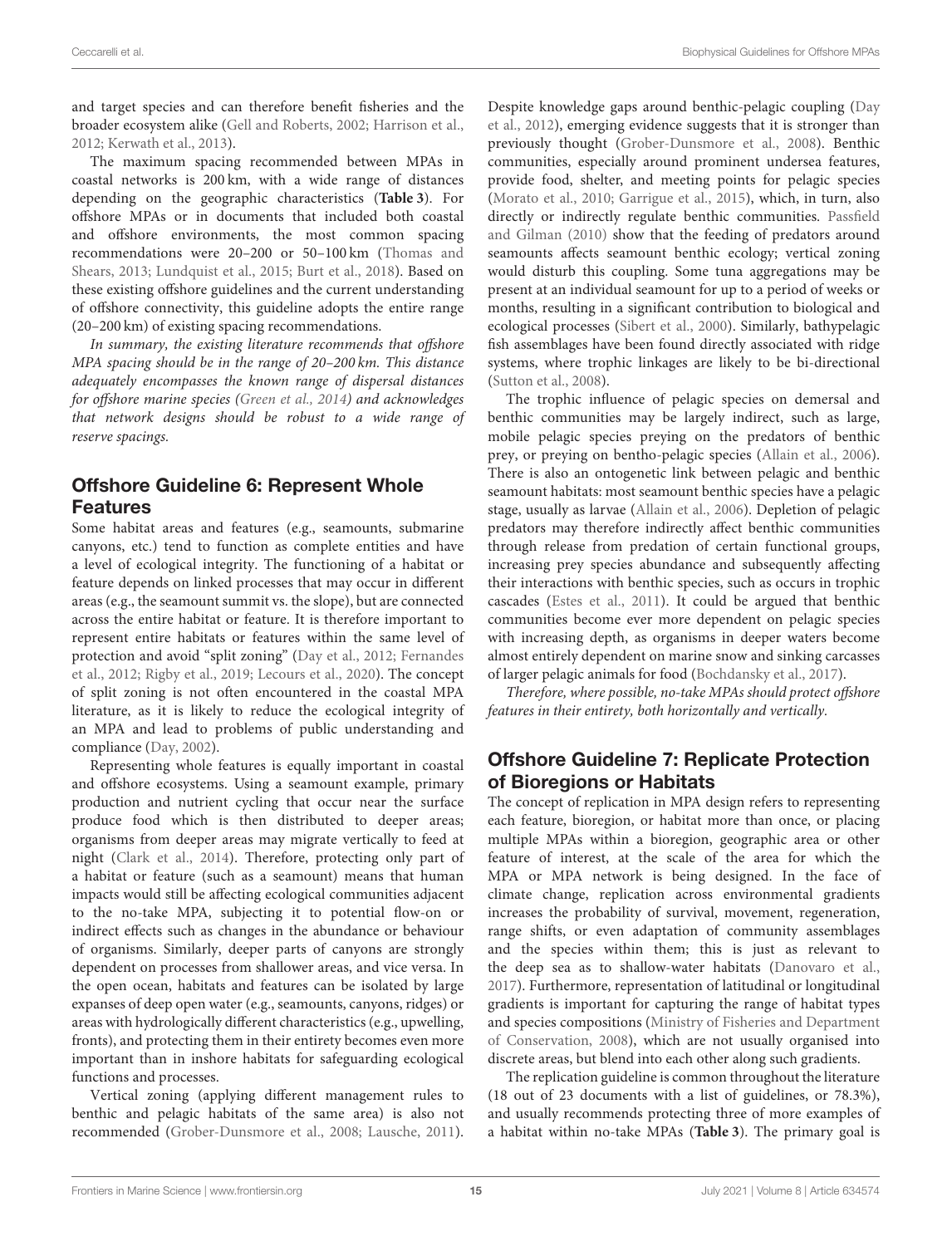risk-spreading, to provide some redundancy to protect against unexpected disturbances or population collapse (e.g., [Burt et al.,](#page-20-38) [2018\)](#page-20-38). Protecting several spatially separated examples of similar features (e.g., sites important for a population of a threatened species, patches of similar habitat, breeding sites), reduces the risk of losing the entire feature(s) of interest to disturbance, poaching or even random temporal variability (e.g., recruitment failure; cyclones; [Gilman et al., 2011\)](#page-22-3). Most destructive events are spatially patchy, allowing some areas or individuals to escape damage and provide a source of regeneration for damaged areas or depleted populations [\(Salm et al., 2006\)](#page-26-37). However, while a number of papers provide modelled or empirical tests of the effectiveness of size and spacing guidelines (e.g., Edgar et al., [2014;](#page-21-10) [Robb et al., 2015;](#page-25-37) [Hargreaves-Allen et al., 2017\)](#page-22-33), the replication guideline is yet to be explicitly tested, even in coastal MPAs.

Representing multiple examples of features or habitats in MPAs can be both easier and more problematic in the open ocean. On the one hand, larger MPAs are more feasible, which in turn increases the likelihood of encompassing multiple examples of a feature (e.g., multiple seamounts, canyons, hydrothermal vents, etc.). Also, bioregions tend to be large (e.g., [O'Hara et al.,](#page-24-29) [2011;](#page-24-29) [Reygondeau et al., 2012\)](#page-25-17), making it easier to include replicate no-take MPAs within a bioregion. On the other hand, and depending on scale, many features of interest in the open ocean are very large and some are unique (e.g., the Tonga Trench); in such cases, there are, effectively, no other features with exactly the same attributes in existence (Richer de Forges et al., [2000\)](#page-25-30).

The replication guideline can also be used to protect populations of protected species along movement and migratory pathways. Migration pathways can cover entire ocean regions, making replication of the whole migration pathway impossible, but replicated sections of an individual pathway can be protected. Migratory and wide-ranging species may focus their routes over areas of high productivity, or they may rest or aggregate at particular locations [\(Block et al., 2011\)](#page-20-19); these types of locations can also be replicated. Many populations of migratory species have only one main migration pathway (e.g., migratory seabirds, turtles that move between the western and eastern Pacific). MPA networks can therefore be designed to protect several points along each population's known migration route. Where the literature makes quantitative recommendations about replication in offshore MPAs, the numbers range from one to five replicates, but a minimum of three is the most common design guideline (**[Table 3](#page-7-0)**).

In summary, where possible, including 3–5 examples of each feature, habitat or bioregion within the no-take MPA network is recommended.

#### Offshore Guideline 8: Use Simple Shapes

The boundaries of an MPA need to be determined according to the extent and location of the species, features, bioregions, and ecological processes they are intended to protect. Additionally, to maximise the ease of compliance, the boundaries of both inshore and offshore no-take MPAs are best placed according to parallel or perpendicular coordinates. Edges of MPAs can be subject to intense fishing pressure and fishing incursions, and therefore offer a weaker refuge than the core interior [\(Halpern, 2003;](#page-22-10) [Halpern and Warner, 2003\)](#page-22-16). Therefore, the ideal MPA shape is simple (**[Table 3](#page-7-0)**) and minimises the edge effect by maximising the protected area to boundary ratio [\(Roberts et al., 2010;](#page-25-19) Rodríguez-Rodríguez et al., [2016\)](#page-25-20). Squares or circles are considered to be the most favourable shapes to protect biodiversity; the former, or relatively "squat" rectangles, are preferable from a compliance point of view [\(Fernandes et al., 2012;](#page-22-17) [White et al., 2012\)](#page-27-5).

Simple, squarish shapes both minimise edge effects and simplify compliance.

### Offshore Guideline 9: Choose Permanent Over Temporary Protection

The duration of no-take protection depends on the objectives of the MPA, but for biodiversity conservation objectives, permanent protection is recommended [\(Dudley, 2008\)](#page-21-36), as the benefits of MPAs are known to increase measurably with age [\(Edgar et al.,](#page-21-10) [2014\)](#page-21-10). In addition, permanent protection provides time for the entire marine community to recover from human impacts as well as ensuring permanent fisheries benefit from "spillover" effects to be realised [\(IUCN-WCPA, 2008\)](#page-23-18). Depending on the life cycle of protected species, it can take many years for populations to recover from exploitation [\(Russ, 2002\)](#page-25-21); the re-establishment of balance and stability within a whole ecosystem can take 10 years or more even for shallow habitats [\(Johns et al., 2014\)](#page-23-32). While seasonal, rotational or temporary closures may be beneficial for no-take areas designed for fisheries [\(Cinner, 2005;](#page-21-37) [Kaplan et al.,](#page-23-33) [2010;](#page-23-33) [Sadovy et al., 2011\)](#page-26-38), those benefits are quickly eroded or lost upon opening the area to fishing [\(Russell et al., 1998;](#page-25-38) Friedlander and DeMartini, [2002\)](#page-22-34).

In the deep sea, recovery can take between three times and orders of magnitude longer [\(Huvenne et al., 2016;](#page-23-2) Fariñas-Franco et al., [2018;](#page-21-38) [Girard et al., 2018\)](#page-22-35). Large pelagic species of conservation interest and deep-water species tend to be long-lived, slow-growing and late-reproducing (K-selected life histories) compared to many of their coastal counterparts; therefore, these populations, once exploited, take longer to recover [\(Alcala et al., 2005;](#page-19-17) [Hart, 2006\)](#page-23-34). For example, the orange roughy (Hoplostethus atlanticus) is highly sought after by commercial deep-trawl fisheries, but its extraordinary lifespan (up to 150 years) makes it extremely vulnerable to overexploitation [\(Doonan et al., 2015\)](#page-21-39). In the open ocean, recovery may also occur over the scale of decades, as seen, for example, in the case of the humpback whale populations after the cessation of widespread whaling [\(Pavanato et al., 2017\)](#page-25-39). The rates of population increase of deep-sea elasmobranchs are less than half those of shelf and pelagic species; once a stock has been depleted, recovery is in the order of decades to centuries [\(Simpfendorfer and Kyne, 2009\)](#page-26-39). Therefore, offshore ecosystems would especially benefit from permanent protection (Huvenne et al., [2016;](#page-23-2) [Mee et al., 2017\)](#page-24-20).

In sum, implement permanent protection of offshore networks of no-take MPAs.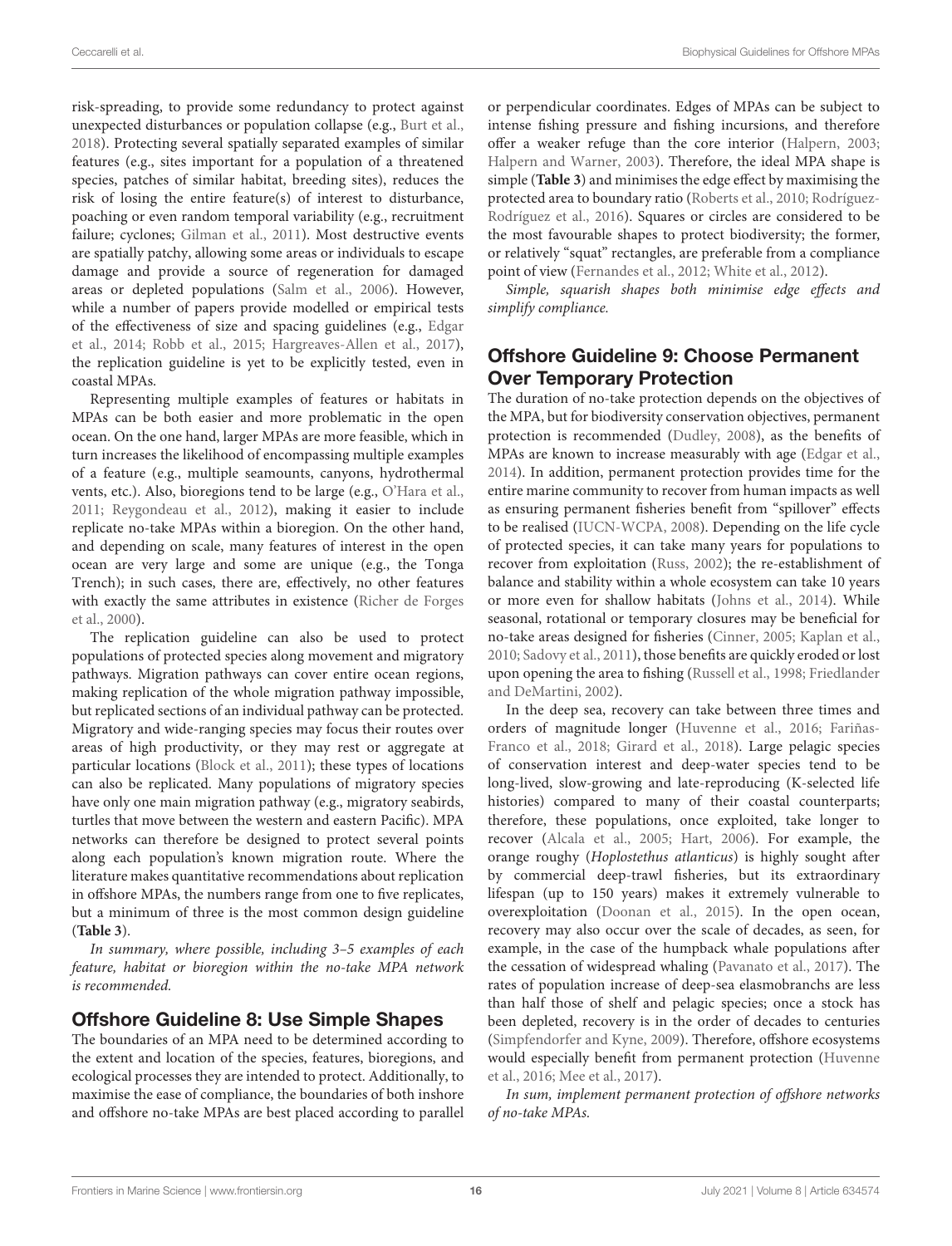# Offshore Guideline 10: Minimise Threats Outside No-Take MPAs

The minimisation of threats to the marine environment as a component of MPA design was included in 12 of the 52 documents (23%) with a list of guidelines; in many cases, one of the tools proposed for threat minimisation was multipleuse zoning. Both stand-alone MPAs and networks of MPAs can allow for multiple-use zoning [\(Fraschetti et al., 2009\)](#page-22-36), and for a proportion of each MPA to be designated as no-take (Bohnsack et al., [2004\)](#page-20-40). This paper focuses on guidelines for no-take MPAs because of the conservation and compliance advantages they provide, but also due to the fact that most of the available science focusses on no-take MPAs [\(Edgar et al., 2014\)](#page-21-10). Recognising, however, that other types of MPAs may also be useful for political, cultural or socio-economic reasons, some guidance is also given here for MPAs that allow some degree of human use. Definitions for a range of types of MPAs exist; the IUCN sets out categories for MPAs with different levels and types of permitted use [\(Dudley, 2008;](#page-21-36) [Day et al., 2012\)](#page-21-25). Zoning for different levels of use allows for the minimisation or exclusion of individual threats from a wider area [\(Day, 2002;](#page-21-33) [Grantham and Possingham, 2011;](#page-22-37) [Wilson et al., 2011\)](#page-27-7).

Understanding the spatial distribution of potential stressors or impacts can provide additional guidance for the placement of other categories of MPAs [\(Halpern et al., 2007\)](#page-22-25). The severity and extent of the stressors may also inform the percentage of an area to be included within MPAs of all categories, including no-take. MPA zoning should also be based on an understanding of cumulative impacts, which relies on the availability of both spatial and temporal data. This understanding can also help to assess the potential threats to future and existing MPAs, as well as the threats to unprotected areas. Any highly destructive activities should be prohibited within the area being managed or considered for inclusion within an MPA, regardless of zoning [\(Fernandes et al., 2012\)](#page-22-17).

For the design of offshore MPA networks, a simplified version of the IUCN categories will be less confusing for stakeholders and easier for compliance monitoring and enforcement (Day et al., [2012\)](#page-21-25). The rationale and guidelines applied to notake MPAs should also apply, as much as possible, to other categories [\(Day et al., 2012\)](#page-21-25). Reducing threats by the application of other categories of MPAs and other management to areas surrounding MPAs will enhance the effectiveness of no-take areas and enhance the ecological health of the management area as a whole. These threats may include shipping, fishing, mining, and other potentially destructive human uses [\(Halpern et al., 2007\)](#page-22-25). Given the relatively data-poor nature of offshore waters, threat reduction in general can help secure areas, features, or species not yet identified as requiring spatial protection [\(Jessen et al., 2011\)](#page-23-19).

In sum, apply management to minimise threats overall, and use globally accepted zoning categories that are recognisable to stakeholders.

# DISCUSSION AND CONCLUSIONS

Many of the same design guidelines used to protect coastal regions apply in the open ocean (e.g., size, shape, distance, replication, percentages), with specific tailoring and prioritisation for the characteristics of oceanic ecosystems and species. However, designing MPAs and MPA networks in the open ocean requires a broader perspective than in coastal seas. The main differences between protecting inshore and oceanic areas are related to scale and distance, and are based on a lower level of knowledge and larger uncertainties associated with the open ocean (**[Table 2](#page-4-0)**).

### Next Steps: Applying the Design Guidelines

The guidelines developed in this paper are adapted for offshore environments from existing guidelines for the design and placement of inshore or coastal MPAs (**[Table 2](#page-4-0)**). Whilst detailed, specific offshore MPA biophysical design guidelines have never been proposed before, the science about offshore marine environments and the effects of offshore MPAs has advanced enough for this initial set of guidelines to be developed. Additionally, some offshore MPAs have already been designed and implemented according to guidelines adapted from coastal MPA design, setting a precedent that indicates the need for a globally applicable set of offshore guidelines. These are guidelines based on current knowledge, however, and should not be interpreted as fixed targets [\(Agardy et al., 2003\)](#page-19-18). Lessons learned from the first offshore MPAs in the UK reveal three key considerations: (1) offshore MPAs require a strong regulatory basis with integration of fisheries and conservation and a clear financial commitment to enforcement and monitoring; (2) uncertainty and the need for precautionary approaches increase with increasing distance offshore; and (3) transparency tends to be reduced, calling for greater stakeholder engagement (De Santo, [2013\)](#page-21-40). The offshore MPA biophysical design guidelines in this paper have been prepared for the use of practitioners, and it is our hope that this paper may stimulate interest in further adaptations and refinements. We suggest that the next steps for operationalising the guidelines on an international level are (1) setting them into a systematic marine spatial planning framework; (2) prioritising guidelines for ease of application; (3) considering uncertainty; (4) emphasising the need for adaptive management; and (5) special considerations for monitoring in offshore environments.

#### Systematic Planning

Systematic marine spatial planning refers to a multi-step process that can be used to implement any network of MPAs, including offshore MPAs, and includes stakeholder consultation, application of design guidelines, strategies to incorporate uncertainty and adaptive management systems (Kelleher and Kenchington, [1992;](#page-23-5) [Ehler, 2008;](#page-21-41) [Ehler and Douvere, 2009;](#page-21-42) [Ceccarelli et al., 2018a\)](#page-20-27). This paper acknowledges that biophysical design principles for MPAs form only a small, albeit important, part of the overall marine spatial planning process. For example, the biophysical design guidelines presented here will need to be applied in concert with cultural, social, and economic considerations [\(Ehler and Douvere, 2009;](#page-21-42) [Lewis et al., 2017\)](#page-24-8). Introducing them into a broader marine spatial planning context will allow for their integrations into an existing regulatory context [\(De Santo, 2013\)](#page-21-40). Ultimately, compliance with any MPA's restrictions will be the most important contributor to MPA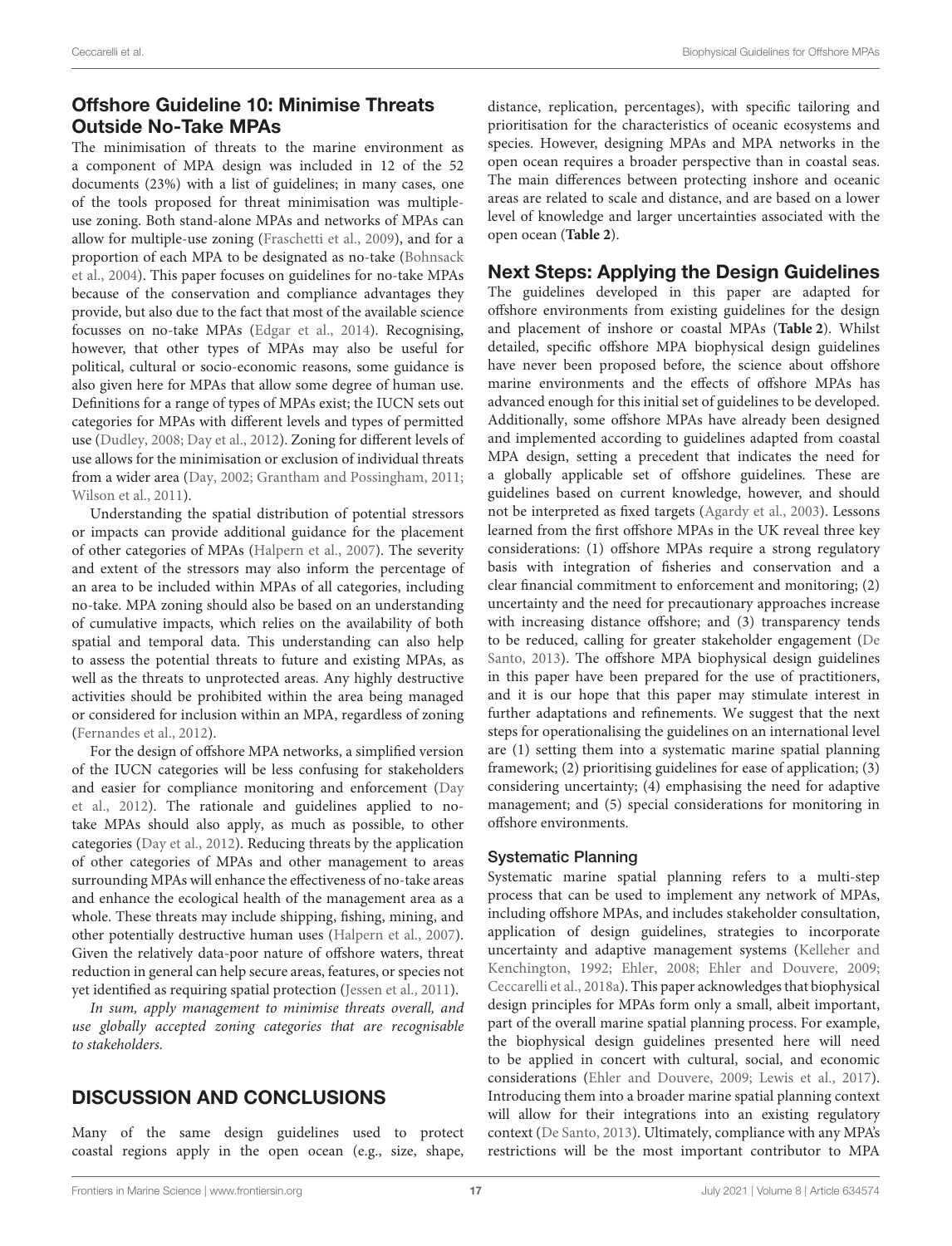success and an effective planning process will stimulate a higher degree of voluntary compliance [\(Edgar et al., 2014;](#page-21-10) [Arias et al.,](#page-19-19) [2016\)](#page-19-19).

Systematic spatial planning for offshore waters has the same framework as in coastal ecosystems, but with larger areas, different scales of human operations and ecosystem functioning, higher uncertainty, and, in the case of ABNJ, international collaboration [\(O'Leary et al., 2012\)](#page-24-40). In the absence of comprehensive information, it may be pragmatic to select some sites for MPAs based on fragmented knowledge, or scientific inference based on similar sites [\(O'Leary et al., 2012\)](#page-24-40). Comprehensive MPA network design guidelines, such as those presented here, help counter and complement information limitations and high uncertainty by incorporating design features (e.g., minimum requirements, replication) that are robust to potential knowledge failures [\(Langford et al., 2009\)](#page-24-41).

The first consideration identified from the UK experience suggests that the proposed biophysical guidelines need to be applied within a larger process of marine resource management, which may include other tools to managing large pelagic species, ecosystems and fisheries [\(Dulvy, 2013;](#page-21-43) [Duarte et al., 2020\)](#page-21-0). Part of broader toolbox may be multiple types of MPAs within a network within which different levels of activity can continue taking into account existing threats and endeavour to minimise them across the entire network [\(Day et al., 2012\)](#page-21-25). Ultimately, no-take MPAs can only stop extractive uses, and must be used in conjunction with other sectoral resource management tools, pollution controls and actions to reduce greenhouse gas emissions [\(Hilborn, 2016;](#page-23-35) [Duarte et al., 2020\)](#page-21-0).

#### Prioritising the Guidelines

Depending on the information available, the guidelines may be more difficult to apply in different parts of the world, and especially in ABNJ where reaching international agreements can be a lengthy process. The challenge of wholly applying these guidelines in poorly understood offshore environments under pressure from unpredictable impacts (e.g., climate change) can be more easily met by prioritising at least some guidelines [\(Fernandes et al., 2009;](#page-21-23) [Gilman et al., 2011;](#page-22-3) [IUCN-WCPA, 2018\)](#page-23-3). We prioritise the "top three" guidelines as follows:

- 1) Guideline 1 (size), because maximising the size of MPAs increases the likelihood of other guidelines being applied automatically. In data-poor systems, it also provides insurance against missing important, but as yet unknown, features [\(Rodrigues et al., 2004\)](#page-25-40).
- 2) Guideline 2 (special areas), because this ensures that largescale MPAs will not be placed in areas that are simply of less commercial interest, but actually include features or species that require protection [\(Devillers et al., 2020\)](#page-21-8).
- 3) Guideline 3 (% representation of habitats) where bioregions are not defined or Guideline 4 (% representation of bioregions) where there are defined bioregions at an appropriate scale [\(Fernandes et al., 2009\)](#page-21-23). Representativeness is prioritised because maximising the potential for representativeness also maximises the biodiversity and

ecological processes that can be captured within no-take MPAs [\(Harris, 2007\)](#page-22-38).

Guidelines 1 and 2 together offer the best precautionary approach to maximise the inclusion of offshore biodiversity in larger offshore MPAs, while capturing special features/areas and thus avoiding the protection of large areas of little commercial interest. When data are absent or limited for Guideline 2, Guidelines 3 or 4 become more important.

#### Dealing With Uncertainty

Uncertainty is a pervasive problem in both inshore and offshore marine resource management, because most marine areas are still data-poor. Observed patterns are often governed by multiple interacting factors at various spatial and temporal scales, many of which are poorly understood. Overcoming uncertainty and data challenges in offshore MPA design can include the use of remote measurements of environmental conditions as biological proxies, non-comprehensive data collected at different spatial scales, surrogate species, marine community classifications such as bioregionalisations, expert and stakeholder participatory decision-making, regional-scale remote sensing studies or a combination of these [\(Harris and Whiteway, 2009;](#page-23-36) Beger et al., [2020\)](#page-20-3). Furthermore, to achieve most marine resource management goals in data-poor systems, it is prudent to be more reliant on the precautionary principle, where the burden of proof is shifted toward ecosystem protection first, followed by the proof of no environmental damage by human activities [\(Clark, 1996;](#page-21-11) [Hooker et al., 2011\)](#page-23-11).

A major source of uncertainty is the changing climate and its future impacts on the ocean. Natural disturbance regimes are a component of ecosystems that should also be considered in MPA design [\(Harris, 2014\)](#page-22-39). Resistance and resilience to disturbance, or the ability to either absorb disturbance without change or to return to pre-disturbance conditions, are becoming more important as large-scale environmental impacts become more pervasive [\(Game et al., 2008;](#page-22-40) [Palumbi et al., 2008\)](#page-25-29). In fact, 12 (24%) of the documents identified during the systematic review that provided a list of design guidelines specified resilience or adaptation to climate change as a criterion for selecting MPAs. Identification of such areas can be difficult in data-poor systems, because ascertaining these qualities typically requires time-series data. Therefore, we have not included resilience as a specific guideline for offshore MPAs or MPA networks. It is possible, however, that the combination of guidelines, as presented, will contribute to building ecosystem resilience. [Katsanevakis et al.](#page-23-37) [\(2020\)](#page-23-37) suggest a risk assessment framework when implementing MPAs and MPA networks, which is an effective way to deal with uncertainty and is applicable in offshore ecosystems.

#### Adaptive Management

Other ways in which limited information and uncertainty can be acknowledged and accounted for is with an adaptive management approach (whereby management is altered if emerging information deems it necessary; [Gormley et al., 2015;](#page-22-41) [Weinert et al., 2021\)](#page-26-40). Aside from knowledge gaps, management will need to occur in an uncertain future governed influenced by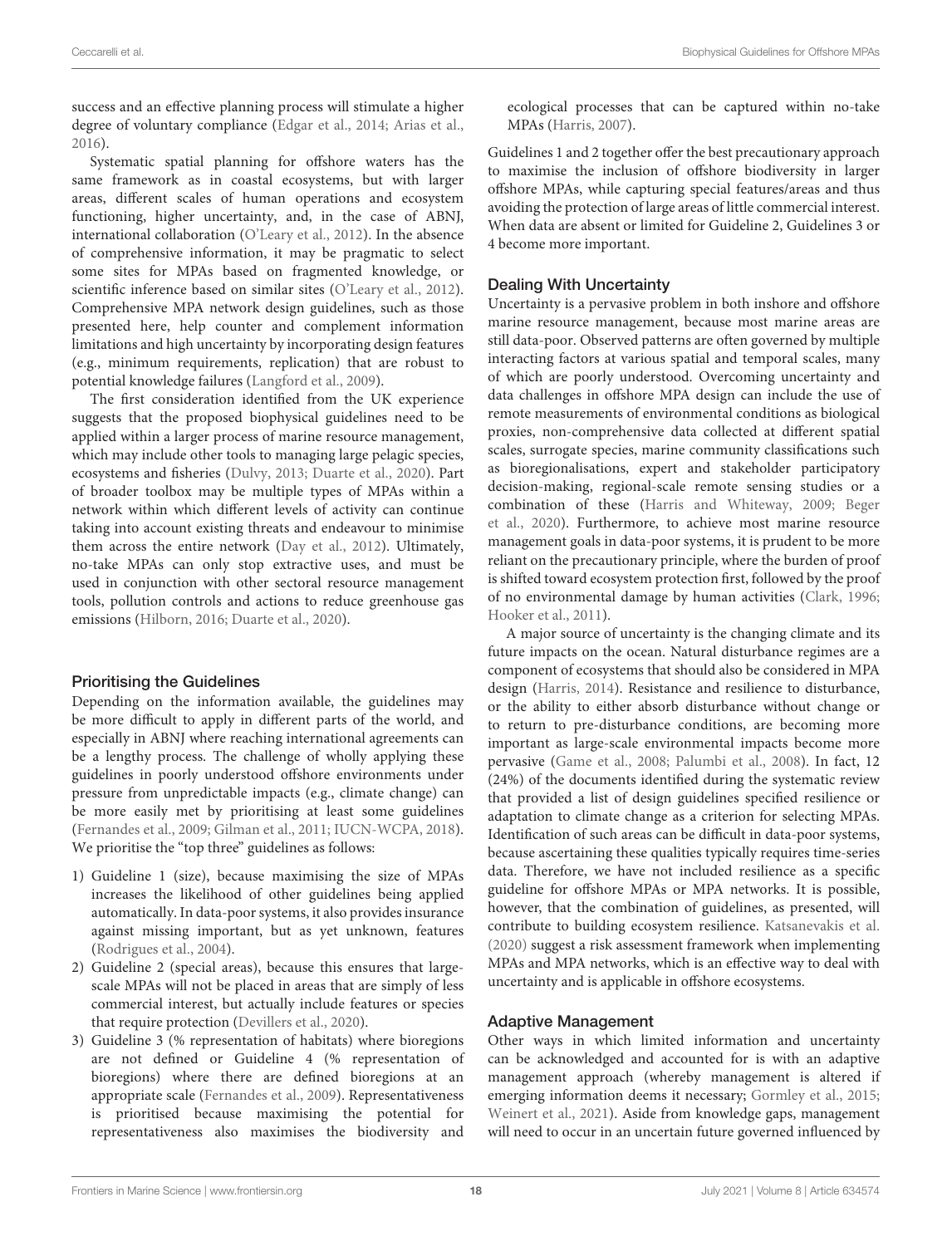climate change, shifting distributions, home ranges or migration pathways; for these reasons also, MPA boundaries may require revision over time [\(Gruss et al., 2011;](#page-22-19) [Brock et al., 2012;](#page-20-21) Nickols et al., [2019\)](#page-24-42). The adaptive management cycle allows for flexibility and responsiveness to new and improved information as monitoring of the ecosystem reveals more information about an MPA's effectiveness. To allow for adaptive management offshore, MPA zoning could combine permanent protection with flexible approaches. Permanent protection is preferred (Guideline 9), but boundaries could define zones within which certain known destructive activities (e.g., industrial fishing, bottom trawling, deep-sea mining) are always prohibited, while the effects of other activities are monitored and their regulation tailored to new information.

#### **Monitoring**

Although monitoring is an integral part of MPA management, many offshore environments are lacking in even the most basic baseline data. However, to meet global conservation targets, it is impractical to wait until these data are collected before proceeding with marine spatial planning and MPA establishment. The guidelines set out in this paper are designed to optimise the placement of offshore MPAs and MPA networks using existing data, and allowing for the incorporation of data collected in the future.

To continue to improve the effectiveness of offshore networks of MPAs, especially within an adaptive management framework, effort must go into gathering and collating baseline data, followed by performance monitoring. This will include the use of remotely collected and centrally compiled biological and socio-economic data. Global datasets on fisheries and oceanic habitats are being compiled with ever increasing levels of spatial accuracy [\(Harris et al., 2014;](#page-23-13) [Pauly et al., 2020;](#page-25-5) [Global Fishing Watch,](#page-22-42) [2021\)](#page-22-42). Regional or national datasets may be more available and appropriate to particular planning efforts and may inform baselines for monitoring; data from ABNJ may be less readily available. Information from monitoring can then feed into an adaptive management cycle for existing MPAs (e.g., [Dunn et al.,](#page-21-9) [2018\)](#page-21-9) and broader offshore marine resource management efforts as well as help refine and improve the design guidelines listed here for new offshore MPAs.

Monitoring in the open ocean may rely more heavily on proxies or surrogates than in inshore areas, since data collection can be logistically challenging and expensive. Monitoring populations of some of the more wide-ranging species of interest in offshore MPAs will require a combination of methods, such as satellite technology, drifting baited stereo-videography, spotter planes, drones, horizontal acoustics, and vessel-based sampling [\(Jaine et al., 2014;](#page-23-38) [Bouchet and Meeuwig, 2015;](#page-20-41) [Letessier et al., 2017\)](#page-24-43). Physical and chemical data can be easier to obtain, and, when available, can be a good predictor for the distribution of some open ocean species [\(Trebilco et al.,](#page-26-41) [2011;](#page-26-41) [Reygondeau et al., 2012;](#page-25-17) [Hewitt et al., 2015;](#page-23-39) Stephenson et al., [2020\)](#page-26-42). For example, [Harris and Baker \(2020\)](#page-22-43) concluded that "Sediment grain size/composition was found to be the most useful surrogate for benthic communities in the most studies, followed by acoustic backscatter, water depth, slope, wave–current exposure, substrate type, seabed rugosity, and geomorphology/Topographic Position Index."

Regions of the world where data have been or are being collected, and uncertainty is lower, can serve as testing grounds for MPA design. For example, a large portion of the southwest Pacific has defined bioregions, identified with a combination of empirical and modelled data and verified through participatory planning [\(Beger et al., 2020;](#page-20-3) [Ceccarelli et al., 2021\)](#page-20-42). Bioregions have also been defined in offshore Australian (Department of the Environment and Heritage, [2006\)](#page-21-30), UK [\(Chaniotis et al.,](#page-20-9) [2020\)](#page-20-9), South African [\(Livingstone et al., 2018\)](#page-24-44) and Canadian waters [\(Burt et al., 2018\)](#page-20-38). Multiple national and international seabed mapping projects are underway, including efforts to map the entire seafloor by 2030 [\(Wölfl et al., 2019\)](#page-27-11); technology innovations promise to deliver increasingly accurate biophysical data (e.g., [Zhang et al., 2021\)](#page-27-12). This ongoing global acquisition of data, together with sophisticated theoretical and modelling approaches, invites both a flexible and adaptive management approach that can incorporate new information within a systematic planning framework.

# Contributing to a Global Effort

There is a global willingness to move toward effective ocean conservation, as indicated by the increasing number of large and very large MPAs [\(IUCN, 2016b;](#page-23-40) [Lewis et al., 2017\)](#page-24-8) and national Marine Spatial Planning efforts [\(Beger et al., 2020\)](#page-20-3). The global target of "30 by 30" (protecting 30% of the global ocean within MPAs by 2030) is achievable, especially in the light of recent additions to the global MPA estate [\(Duarte et al.,](#page-21-0) [2020\)](#page-21-0). However, it will rely heavily on the protection of offshore waters, which make up over 90% of the global ocean (Harris et al., [2014;](#page-23-13) [Inniss et al., 2016;](#page-23-41) [Sala et al., 2018\)](#page-26-43). Offshore guidelines, as presented in this paper, are an essential tool to further assist progress toward this global target. The biophysical MPA network guidelines developed here are equally applicable, in principle, within national jurisdictions, within ABNJ and, with international coordination and cooperation, across national boundaries or even across national and ABNJ boundaries. The United Nations Convention on Biological Diversity will convene in October 2021. One target that will be decided upon is a global commitment to 30% marine (and terrestrial) protected areas by 2030 [\(CBD, 2021\)](#page-20-43). This paper provides a significant input to being able to make such a commitment real.

# DATA AVAILABILITY STATEMENT

The original contributions presented in the study are included in the article/**[Supplementary Information 2](#page-19-20)**, further inquiries can be directed to the corresponding author/s.

# AUTHOR CONTRIBUTIONS

LF provided the original concept, overall guidance, contributed intellectual input to the development of the substance and substantial revisions of the paper. DC was the primary writer of the paper, conducted the systematic review, contributed intellectual input to the substance and revision of the paper,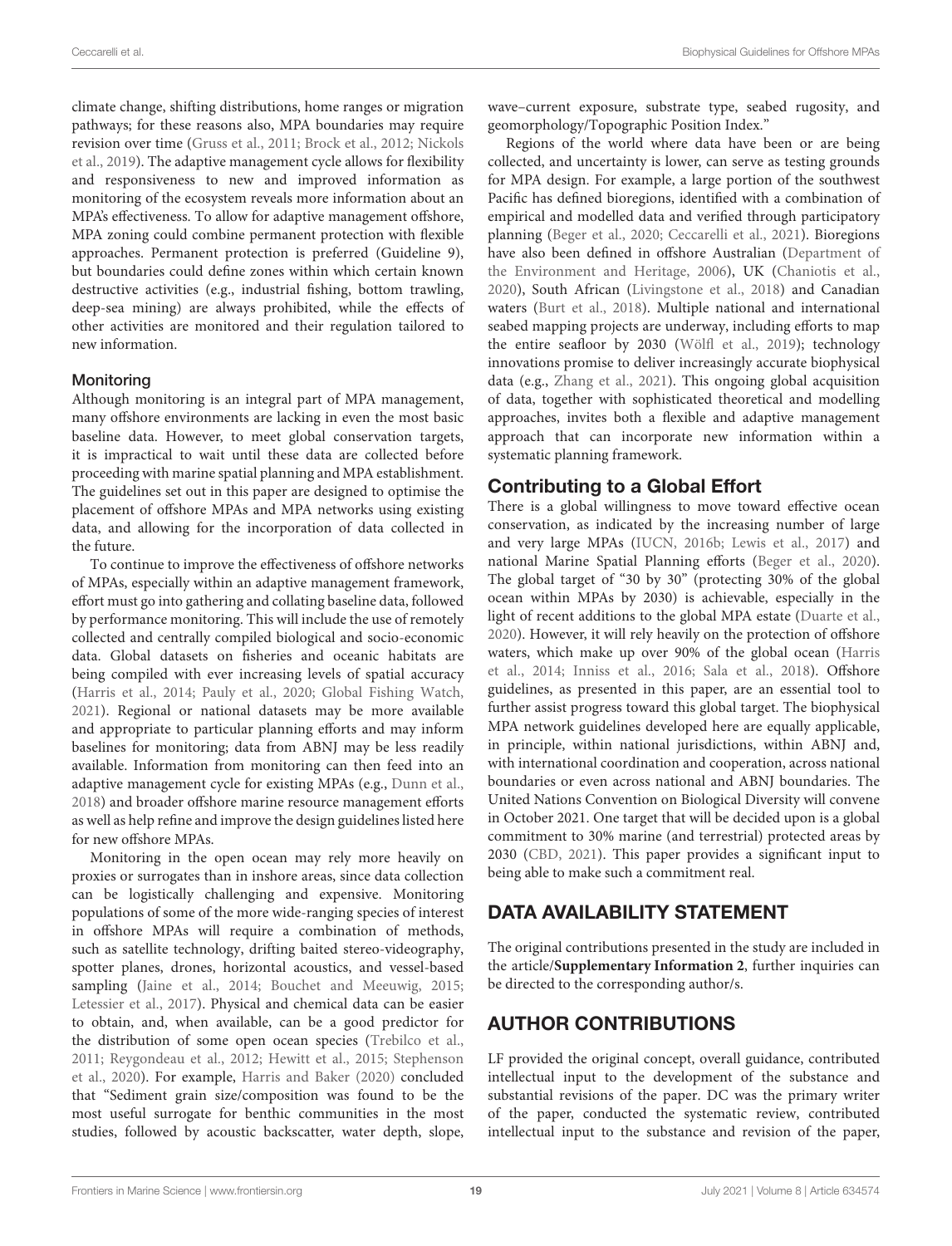and editing. PH, KD, and GJ reviewed versions of the paper, contributed intellectual input to the content and contributed additional references. JR and SM reviewed and contributed to the substance of the original report upon which this paper is based and reviewed this manuscript. All authors contributed to the article and approved the submitted version.

#### FUNDING

The original work for this paper was conducted under funding for the IUCN's MACBIO (Marine and Coastal Biodiversity Management in Pacific Island Countries) project by the Deutsche Gesellschaft für Internationale Zusammenarbeit (GIZ). Funding for the publication fees was provided by GJ, ARC Centre of Excellence for Coral Reef Studies (Grant number CE140100020) and PH, GRID-Arendal.

#### ACKNOWLEDGEMENTS

<span id="page-19-8"></span>This paper is adapted from a report prepared as part of the Marine and Coastal Biodiversity Management in Pacific Island Countries (MACBIO) project. MACBIO was funded by the German Federal Ministry for the Environment,

#### **REFERENCES**

- <span id="page-19-5"></span>Abesamis, R. A., Green, A. L., Russ, G. R., and Jadloc, C. R. L. (2014). The intrinsic vulnerability to fishing of coral reef fishes and their differential recovery in fishery closures. Rev. Fish Biol. Fish 24, 1033–1063. doi: [10.1007/s11160-014-9362-x](https://doi.org/10.1007/s11160-014-9362-x)
- <span id="page-19-14"></span>Abesamis, R. A., Saenz-Agudelo, P., Berumen, M. L., Bode, M., Jadloc, C. R. L., Solera, L. A., et al. (2017). Reef-fish larval dispersal patterns validate no-take marine reserve network connectivity that links human communities. Coral Reefs 36, 791–801. doi: [10.1007/s00338-017-1570-0](https://doi.org/10.1007/s00338-017-1570-0)
- <span id="page-19-6"></span>Afonso, P., McGinty, N., Graça, G., Fontes, J., Inácio, M., Totland, A., et al. (2014). Vertical migrations of a deep-sea fish and its prey. PLoS ONE 9:e97884. doi: [10.1371/journal.pone.0097884](https://doi.org/10.1371/journal.pone.0097884)
- <span id="page-19-18"></span>Agardy, T., Bridgewater, P., Crosby, M. P., Day, J., Dayton, P. K., Kenchington, R., et al. (2003). Dangerous targets? Unresolved issues and ideological clashes around marine protected areas. Aquat. Conserv. Mar. Freshw. Ecosyst. 13, 353–367. doi: [10.1002/aqc.583](https://doi.org/10.1002/aqc.583)
- <span id="page-19-9"></span>Airamé, S., Dugan, J. E., Lafferty, K. D., Leslie, H., McArdle, D. A., and Warner, R. R. (2003). Applying ecological criteria to marine reserve design: a case study from the California Channel Islands. Ecol. Appl. 13, S170–S184. doi: 10.1890/ [1051-0761\(2003\)013\[0170:AECTMR\]2.0.CO;2](https://doi.org/10.1890/1051-0761(2003)013[0170:AECTMR]2.0.CO;2)
- <span id="page-19-17"></span>Alcala, A. C., Russ, G. R., Maypa, A. P., and Calumpong, H. P. (2005). A longterm, spatially replicated experimental test of the effect of marine reserves on local fish yields. Can. J. Fish. Aquat. Sci. 62, 98–108. doi: [10.1139/f04-176](https://doi.org/10.1139/f04-176)
- <span id="page-19-16"></span>Allain, V., Kirby, D., and Kerandel, J. (2006). Seamount Research Planning Workshop Final Report. Report of the Seamount Research Planning Workshop Held at the Secretariat of the Pacific Community, Noumea, New Caledonia, 20-21 March (2006). Secretariat of the Pacific Community, Noumea, New Caledonia.
- <span id="page-19-15"></span>Almany, G. R., Connolly, S. R., Heath, D. D., Hogan, J. D., Jones, G. P., McCook, L. J., et al. (2009). Connectivity, biodiversity conservation and the design of marine reserve networks for coral reefs. Coral Reefs 28, 339–351. doi: [10.1007/s00338-009-0484-x](https://doi.org/10.1007/s00338-009-0484-x)
- <span id="page-19-12"></span>Almany, G. R., Hamilton, R. J., Bode, M., Matawai, M., Potuku, T., Saenz-Agudelo, P., et al. (2013). Dispersal of grouper larvae drives local resource sharing in a coral reef fishery. Curr. Biol. 23, 626–630. doi: [10.1016/j.cub.2013.03.006](https://doi.org/10.1016/j.cub.2013.03.006)

Nature Conservation, Building and Nuclear Safety's (BMUB) International Climate Initiative (IKI), and implemented by the Deutsche Gesellschaft für Internationale Zusammenarbeit (GIZ) with the countries of Fiji, Kiribati, Solomon Islands, Tonga, and Vanuatu. MACBIO enjoyed technical support from the Oceania Regional Office of the International Union for the Conservation of Nature (IUCN) and worked in close collaboration with the Secretariat of the Pacific Regional Environment Program (SPREP). Permission from the copyright holder for the submission of this adaptation of the report [Ceccarelli et al. \(2018b\)](#page-20-32) was given by the Marine Program Coordinator of IUCN-Oceania. We thank Craig Bohm, Kristina Gjerde, Jon Day, Daniel Dunn, Naushad Yakub, and Phil Gassner for comments on drafts of the report.

#### SUPPLEMENTARY MATERIAL

The Supplementary Material for this article can be found [online at: https://www.frontiersin.org/articles/10.3389/fmars.](https://www.frontiersin.org/articles/10.3389/fmars.2021.634574/full#supplementary-material) 2021.634574/full#supplementary-material

<span id="page-19-7"></span><span id="page-19-1"></span>**Supplementary Information 1 | PRISMA 2020 flow diagram for systematic** reviews of Marine Protected Area guidelines. Adapted from [Page et al. \(2021\)](#page-25-41).

<span id="page-19-20"></span>Supplementary Information 2 | Literature search and data extraction results.

- <span id="page-19-13"></span>Almany, G. R., Planes, S., Thorrold, S. R., Berumen, M. L., Bode, M., Saenz-Agudelo, P., et al. (2017). Larval fish dispersal in a coral-reef seascape. Nat. Ecol. Evol. 1:e01482017. doi: [10.1038/s41559-017-0148](https://doi.org/10.1038/s41559-017-0148)
- <span id="page-19-4"></span>Alpine, J. E., and Hobday, A. J. (2007). Area requirements and pelagic protected areas: is size an impediment to implementation? Mar. Freshw. Res. 58, 558–569. doi: [10.1071/MF06214](https://doi.org/10.1071/MF06214)
- <span id="page-19-0"></span>Althaus, F., Williams, A., Alderslade, P., and Schlacher, T. A. (2017). Conservation of marine biodiversity on a very large deep continental margin: how representative is a very large offshore reserve network for deep-water octocorals? Divers. Distrib. [23, 90–103. doi: 10.1111/ddi.](https://doi.org/10.1111/ddi.12501) 12501
- <span id="page-19-3"></span>Álvarez-Romero, J. G., Munguía-Vega, A., Beger, M., del Mar Mancha-Cisneros, M., Suárez-Castillo, A. N., Gurney, G. G., et al. (2018). Designing connected marine reserves in the face of global warming. Global Change Biol. 24, e671– e691. doi: [10.1111/gcb.13989](https://doi.org/10.1111/gcb.13989)
- <span id="page-19-10"></span>ANZECC (1996). The National Strategy for the Conservation of Australia's Biological Diversity. Canberra, ACT: Australian and New Zealand Environment and Conservation Council, Commonwealth Dept. of the Environment, Sport, and Territories.
- <span id="page-19-11"></span>Arafeh-Dalmau, N., Torres-Moye, G., Seingier, G., Montano-Moctezuma, G., and Micheli, F. (2017). Marine spatial planning in a transboundary context: linking baja california with california's network of marine protected areas. Front. Mar. Sci. 4:150. doi: [10.3389/fmars.2017.00150](https://doi.org/10.3389/fmars.2017.00150)
- <span id="page-19-2"></span>Arcos, J. M., Becares, J., Villero, D., Brotons, L., Rodriguez, B., and Ruiz, A. (2012). Assessing the location and stability of foraging hotspots for pelagic seabirds: an approach to identify marine important bird areas (IBAs) in Spain. Biol. Conserv. 156, 30–42. doi: [10.1016/j.biocon.2011.12.011](https://doi.org/10.1016/j.biocon.2011.12.011)
- Ardron, J. A., Gregr, E. J., Robinson, C. L. K., Coleman, H. M., Dearden, P., Sumaila, U. R., et al. (2015). Recommendations on Applying Canada-BC Marine Protected Area Network Principles in Canada's Northern Shelf Bioregion: Principles 6, 7, and 8. Produced by PacMARA for the British Columbia Marine Protected Areas Implementation Team, British Columbia, Canada.
- <span id="page-19-19"></span>Arias, A., Pressey, R. L., Jones, R. E., Alvarez-Romero, J. G., and Cinner, J. E. (2016). Optimizing enforcement and compliance in offshore marine protected areas: a case study from Cocos Island, Costa Rica. Oryx 50, 18–26. doi: [10.1017/S0030605314000337](https://doi.org/10.1017/S0030605314000337)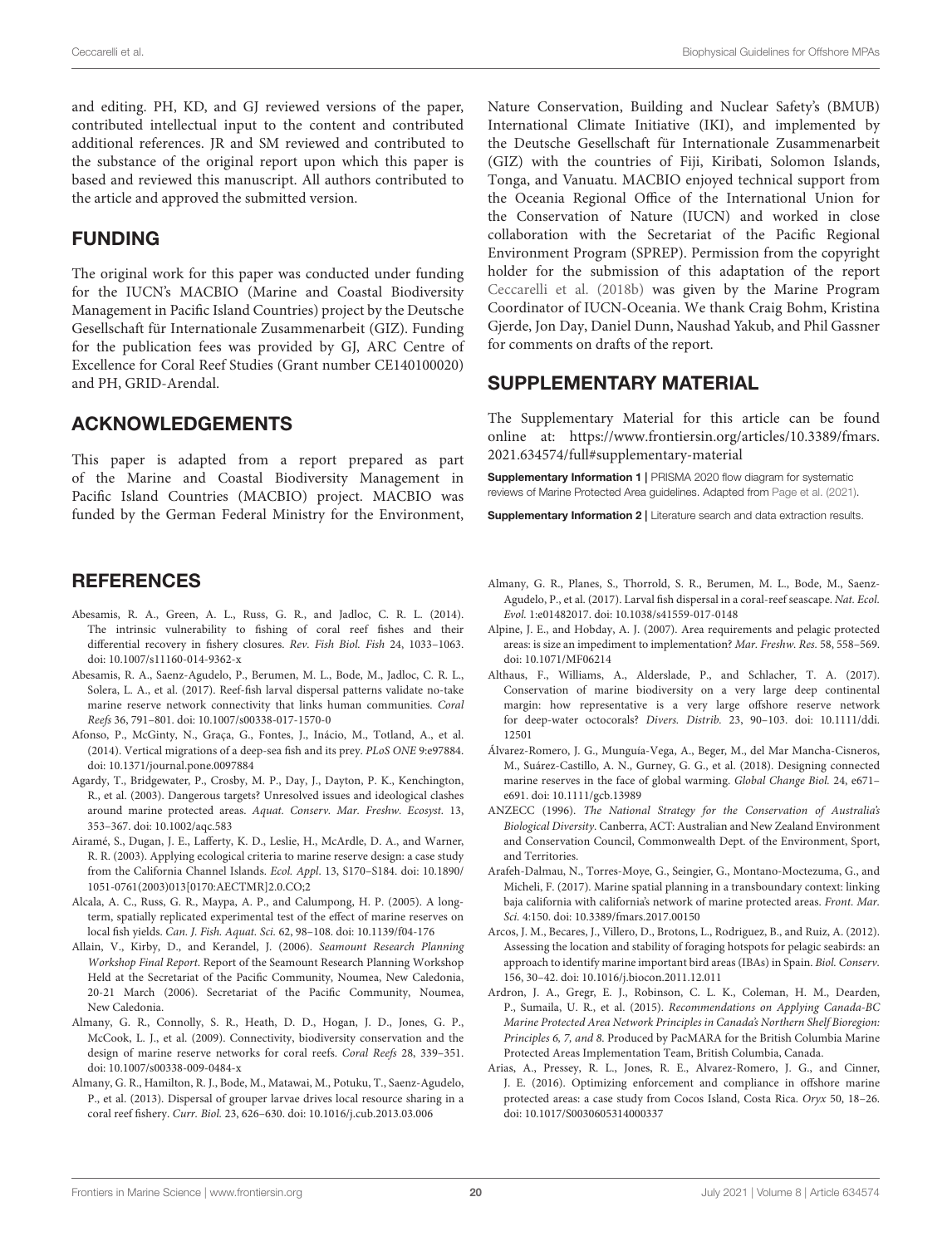- <span id="page-20-14"></span>Asaad, I., Lundquist, C. J., Erdmann, M. V., and Costello, M. J. (2017). Ecological criteria to identify areas for biodiversity conservation. Biol. Conserv. 213, 309–316. doi: [10.1016/j.biocon.2016.10.007](https://doi.org/10.1016/j.biocon.2016.10.007)
- <span id="page-20-37"></span>Baco, A. R., Etter, R. J., Ribeiro, P. A., Von Der Heyden, S., Beerli, P., and Kinlan, B. P. (2016). A synthesis of genetic connectivity in deep-sea fauna and implications for marine reserve design. Mol. Ecol. 25, 3276–3298. doi: [10.1111/mec.13689](https://doi.org/10.1111/mec.13689)
- <span id="page-20-12"></span>Balbar, A. C., and Metaxas, A. (2019). The current application of ecological connectivity in the design of marine protected areas. Global Ecol. Conserv. 17:e00569. doi: [10.1016/j.gecco.2019.e00569](https://doi.org/10.1016/j.gecco.2019.e00569)
- <span id="page-20-35"></span>Ballantine, B. (2014). Fifty years on: lessons from marine reserves in New Zealand and principles for a worldwide network. Biol. Conserv. 176, 297–307. doi: [10.1016/j.biocon.2014.01.014](https://doi.org/10.1016/j.biocon.2014.01.014)
- <span id="page-20-26"></span>Baltar, F., Aristegui, J., Gasol, J. M., Lekunberri, I., and Herndl, G. J. (2010). Mesoscale eddies: hotspots of prokaryotic activity and differential community structure in the ocean. ISME J. 4, 975–988. doi: [10.1038/ismej.2010.33](https://doi.org/10.1038/ismej.2010.33)
- <span id="page-20-7"></span>Ban, N. C., Adams, V., Pressey, R. L., and Hicks, J. (2011). Promise and problems for estimating management costs of marine protected areas. Conserv. Lett. 4, 241–252. doi: [10.1111/j.1755-263X.2011.00171.x](https://doi.org/10.1111/j.1755-263X.2011.00171.x)
- <span id="page-20-0"></span>Ban, N. C., Bax, N. J., Gjerde, K. M., Devillers, R., Dunn, D. C., Dunstan, P. K., et al. (2014a). Systematic conservation planning: a better recipe for managing the high seas for biodiversity conservation and sustainable use. Conserv. Lett. 7, 41–54. doi: [10.1111/conl.12010](https://doi.org/10.1111/conl.12010)
- <span id="page-20-10"></span>Ban, N. C., Maxwell, S. M., Dunne, D. C., Hobday, A. J., Bax, N. J., Ardron, J., et al. (2014b). Better integration of sectoral planning and management approaches for the interlinked ecology of the open oceans. Mar. Policy 49, 127–136. doi: [10.1016/j.marpol.2013.11.024](https://doi.org/10.1016/j.marpol.2013.11.024)
- <span id="page-20-30"></span>Barrie, J. V., Greene, H. G., and Conway, K. W. (2020). "Chapter 50 - Benthic habitats of a mud volcano associated with the Queen Charlotte transform margin along northern British Columbia, Canada and Southern Alaska, United States," in Seafloor Geomorphology as Benthic Habitat (Second Edition), eds P. T. Harris and E. Baker (Amsterdam: Elsevier), 825–834. doi: [10.1016/B978-0-12-814960-7.00050-6](https://doi.org/10.1016/B978-0-12-814960-7.00050-6)
- <span id="page-20-5"></span>Baum, J. K., Myers, R. A., Kehler, D. G., Worm, B., Harley, S. J., and Doherty, P. A. (2003). Collapse and conservation of shark populations in the Northwest Atlantic. Science 299, 389–392. doi: [10.1126/science.1079777](https://doi.org/10.1126/science.1079777)
- <span id="page-20-33"></span>Beaman, R. J., Bridge, T. C. L., Lüter, C., Reitner, J., and Wörheide, G. (2016). Spatial patterns in the distribution of benthic assemblages across a large depth gradient in the Coral Sea, Australia. Mar. Biodivers. 46, 795–808. doi: [10.1007/s12526-015-0434-5](https://doi.org/10.1007/s12526-015-0434-5)
- <span id="page-20-3"></span>Beger, M., Wendt, H., Sullivan, J., Mason, C., LeGrand, J., Davey, K., et al. (2020). National-scale marine bioregions for the Southwest Pacific. Mar. Pollut. Bull. 150:110710. doi: [10.1016/j.marpolbul.2019.110710](https://doi.org/10.1016/j.marpolbul.2019.110710)
- <span id="page-20-18"></span>Belkin, I. M., Cornillon, P. C., and Sherman, K. (2009). Fronts in large marine ecosystems. Prog. Oceanogr. 81, 223–236. doi: [10.1016/j.pocean.2009.04.015](https://doi.org/10.1016/j.pocean.2009.04.015)
- <span id="page-20-4"></span>Benoit-Bird, K. J., Southall, B. L., and Moline, M. A. (2016). Predator-guided sampling reveals biotic structure in the bathypelagic. Proc. R. Soc. B Biol. Sci. 283:20152457. doi: [10.1098/rspb.2015.2457](https://doi.org/10.1098/rspb.2015.2457)
- <span id="page-20-8"></span>Berglund, M., Jacobi, M. N., and Jonsson, P. R. (2012). Optimal selection of marine protected areas based on connectivity and habitat quality. Ecol. Model. 240, 105–112. doi: [10.1016/j.ecolmodel.2012.04.011](https://doi.org/10.1016/j.ecolmodel.2012.04.011)
- <span id="page-20-19"></span>Block, B. A., Jonsen, I. D., Jorgensen, S. J., Winship, A. J., Shaffer, S. A., Bograd, S. J., et al. (2011). Tracking apex marine predator movements in a dynamic ocean. Nature 475, 86–90. doi: [10.1038/nature10082](https://doi.org/10.1038/nature10082)
- <span id="page-20-39"></span>Bochdansky, A. B., Clouse, M. A., and Herndl, G. J. (2017). Eukaryotic microbes, principally fungi and labyrinthulomycetes, dominate biomass on bathypelagic marine snow. ISME J. 11, 362–373. doi: [10.1038/ismej.2016.113](https://doi.org/10.1038/ismej.2016.113)
- <span id="page-20-36"></span>Bode, M., Leis, J. M., Mason, L. B., Williamson, D. H., Harrison, H. B., Choukroun, S., et al. (2019). Successful validation of a larval dispersal model using genetic parentage data. PLoS Biol. 17:e3000380. doi: [10.1371/journal.pbio.3000380](https://doi.org/10.1371/journal.pbio.3000380)
- <span id="page-20-6"></span>Boerder, K., Bryndum-Buchholz, A., and Worm, B. (2017). Interactions of tuna fisheries with the Galápagos marine reserve. Mar. Ecol. Prog. Ser. 585, 1–15. doi: [10.3354/meps12399](https://doi.org/10.3354/meps12399)
- <span id="page-20-40"></span>Bohnsack, J. A., Ault, J. S., and Causey, B. (2004). Why have no-take marine protected areas? Am. Fish. Soc. Sympos. 42, 193–195.
- <span id="page-20-31"></span>Bohnsack, J. A., Causey, B., Crosby, M. P., Griffis, R. B., Hixon, M. A., Hourigan, T. F., et al. (2000). "A rationale for minimum 20-30% no-take protection," in Proceedings of the 9th International Coral Reef Symposium (Bali).
- <span id="page-20-1"></span>Bongaerts, P., Kline, D. I., Hoegh-Guldberg, O., Bridge, T. C. L., Muir, P. R., Wallace, C. C., et al. (2011). Mesophotic coral ecosystems on the walls of coral sea atolls. Coral Reefs 30:335. doi: [10.1007/s00338-011-0725-7](https://doi.org/10.1007/s00338-011-0725-7)
- <span id="page-20-34"></span>Botsford, L. W., Micheli, F., and Hastings, A. (2003). Principles for the design of marine reserves. Ecol. Appl.13, S25–S31. doi: 10.1890/1051- [0761\(2003\)013\[0025:PFTDOM\]2.0.CO;2](https://doi.org/10.1890/1051-0761(2003)013[0025:PFTDOM]2.0.CO;2)
- <span id="page-20-41"></span>Bouchet, P. J., and Meeuwig, J. J. (2015). Drifting baited stereo-videography: a novel sampling tool for surveying pelagic wildlife in offshore marine reserves. Ecosphere 6, 1–29. doi: [10.1890/ES14-00380.1](https://doi.org/10.1890/ES14-00380.1)
- <span id="page-20-2"></span>Bridge, T. C. L., Done, T. J., Beaman, R. J., Friedman, A., Williams, S. B., Pizarro, O., et al. (2011). Topography, substratum and benthic macrofaunal relationships on a tropical mesophotic shelf margin, central Great Barrier Reef, Australia. Coral Reefs 30, 143–153. doi: [10.1007/s00338-010-0677-3](https://doi.org/10.1007/s00338-010-0677-3)
- <span id="page-20-22"></span>Bridge, T. C. L., Grech, A. M., and Pressey, R. L. (2016). Factors influencing incidental representation of previously unknown conservation features in marine protected areas. Conserv. Biol. 30, 154–165. doi: [10.1111/cobi.12557](https://doi.org/10.1111/cobi.12557)
- <span id="page-20-20"></span>Briscoe, D. K., Hobday, A. J., Carlisle, A. B., Scales, K. L., Eveson, J. P., Arrizabalaga, H., et al. (2017). Ecological bridges and barriers in pelagic ecosystems. Deep Sea Res. II 140, 182–192. doi: [10.1016/j.dsr2.2016.11.004](https://doi.org/10.1016/j.dsr2.2016.11.004)
- <span id="page-20-24"></span>Briscoe, D. K., Maxwell, S. M., Kudela, R., Crowder, L. B., and Croll, D. (2016). Are we missing important areas in pelagic marine conservation? Redefining conservation hotspots in the ocean. Endanger. Spec. Res. 29, 229–237. doi: [10.3354/esr00710](https://doi.org/10.3354/esr00710)
- <span id="page-20-21"></span>Brock, R. J., Kenchington, E., and Martínez-Arroyo, A. (2012). Scientific Guidelines for Designing Resilient Marine Protected Area Networks in a Changing Climate. Montreal, QC: Commission for Environmental Cooperation.
- <span id="page-20-25"></span><span id="page-20-13"></span>Bromhead, D., Pepperell, J., Wise, B., and Findlay, J. (2004). Striped Marlin: Biology and Fisheries. Canberra, ACT: Bureau of Rural Science.
- <span id="page-20-38"></span>Burt, J. M., Akins, P., Latham, E., Beck, M., Salomon, A. K., and Ban, N. (2018). Marine Protected Area Network Design Features That Support Resilient Human-Ocean Systems: Applications for British Columbia, Canada. Simon Fraser University, British Columbia, Canada, 159. doi: [10.31230/osf.io/9tdhv](https://doi.org/10.31230/osf.io/9tdhv)
- <span id="page-20-23"></span>Carlisle, A. B., Tickler, D., Dale, J. J., Ferretti, F., Curnick, D. J., Chapple, T. K., et al. (2019). Estimating space use of mobile fishes in a large marine protected area with methodological considerations in acoustic array design. Front. Mar. Sci. 6:256. doi: [10.3389/fmars.2019.00256](https://doi.org/10.3389/fmars.2019.00256)
- <span id="page-20-28"></span>CBD (2009). Azores Scientific Criteria and Guidance for Identifying Ecologically or Biologically Significant Marine Areas and Designing Representative Networks of Marine Protected Areas in Open Ocean Waters and Deep Sea Habitats. Montreal, QC: Secretariat of the Convention on Biological Diversity.
- <span id="page-20-11"></span>CBD (2011). Strategic Plan for Biodiversity 2011–2020 and the Aichi Targets. Montreal, QC: Secretariat of the Convention for Biological Diversity.
- <span id="page-20-29"></span>CBD (2014). Ecologically or Biologically Significant Marine Areas (EBSAs). Special Places in the World's Oceans. Volume 1: Western South Pacific Region. Montreal, QC: Secretariat of the Convention on Biological Diversity.
- <span id="page-20-43"></span>CBD (2021). Update of the Zero Draft of the Post-2020 Global Biodiversity Framework (CBD/POST2020/PREP/2/1). Available online at: [https://www.cbd.](https://www.cbd.int/doc/c/3064/749a/0f65ac7f9def86707f4eaefa/post2020-prep-02-01-en.pdf) [int/doc/c/3064/749a/0f65ac7f9def86707f4eaefa/post2020-prep-02-01-en.pdf](https://www.cbd.int/doc/c/3064/749a/0f65ac7f9def86707f4eaefa/post2020-prep-02-01-en.pdf) (accessed June13, 2021)
- <span id="page-20-27"></span>Ceccarelli, D. M., Davey, K., and Fernandes, L. (2018a). Developing a Marine Spatial Plan: A Toolkit for the Pacific. MACBIO (SPREP/IUCN/BMU), Suva, Fiji.
- <span id="page-20-32"></span>Ceccarelli, D. M., Matoto, V., Raubani, J., Jones, G. P., Harris, P. T., and Fernandes, L. (2018b). Biophysical Design Principles for Offshore Networks of Notake Marine Protected Areas. MACBIO (GIZ/IUCN/SPREP), Suva, Fiji.
- <span id="page-20-16"></span>Ceccarelli, D. M., Molisa, V., Wendt, H., Davey, K., Kaitu'u, J., and Fernandes, L. (2018c). Biophysically Special, Unique Marine Areas of Vanuatu. MACBIO (GIZ, IUCN, SPREP), Suva, Fiji.
- <span id="page-20-42"></span>Ceccarelli, D. M., Wendt, H., Kaitu'u, J., Bhurrah, M., Atonio, M., and Reddy, C. (2021). Marine Bioregions of Samoa. IUCN and MNRE, Samoa.
- <span id="page-20-15"></span>Ceccarelli, D. M., Wendt, H., Matoto, A. L., Fonua, E., and Fernandes, L. (2017). Biophysically Special, Unique Marine Areas of Tonga. MACBIO (GIZ, IUCN, SPREP), Suva, Fiji.
- <span id="page-20-17"></span>Ceccarelli, D. M., Wini-Simeon, L., Sullivan, J., Wendt, H., Vave-Karamui, A., Masu, R., et al. (2018d). Biophysically Special, Unique Marine Areas of the Solomon Islands. MACBIO (GIZ, IUCN, SPREP), Suva, Fiji.
- <span id="page-20-9"></span>Chaniotis, P. D., Robson, L. M., Lemasson, A. J., Cornthwaite, A. L., and Howell, K. L. (2020). UK deep-sea conservation: progress, lessons learned,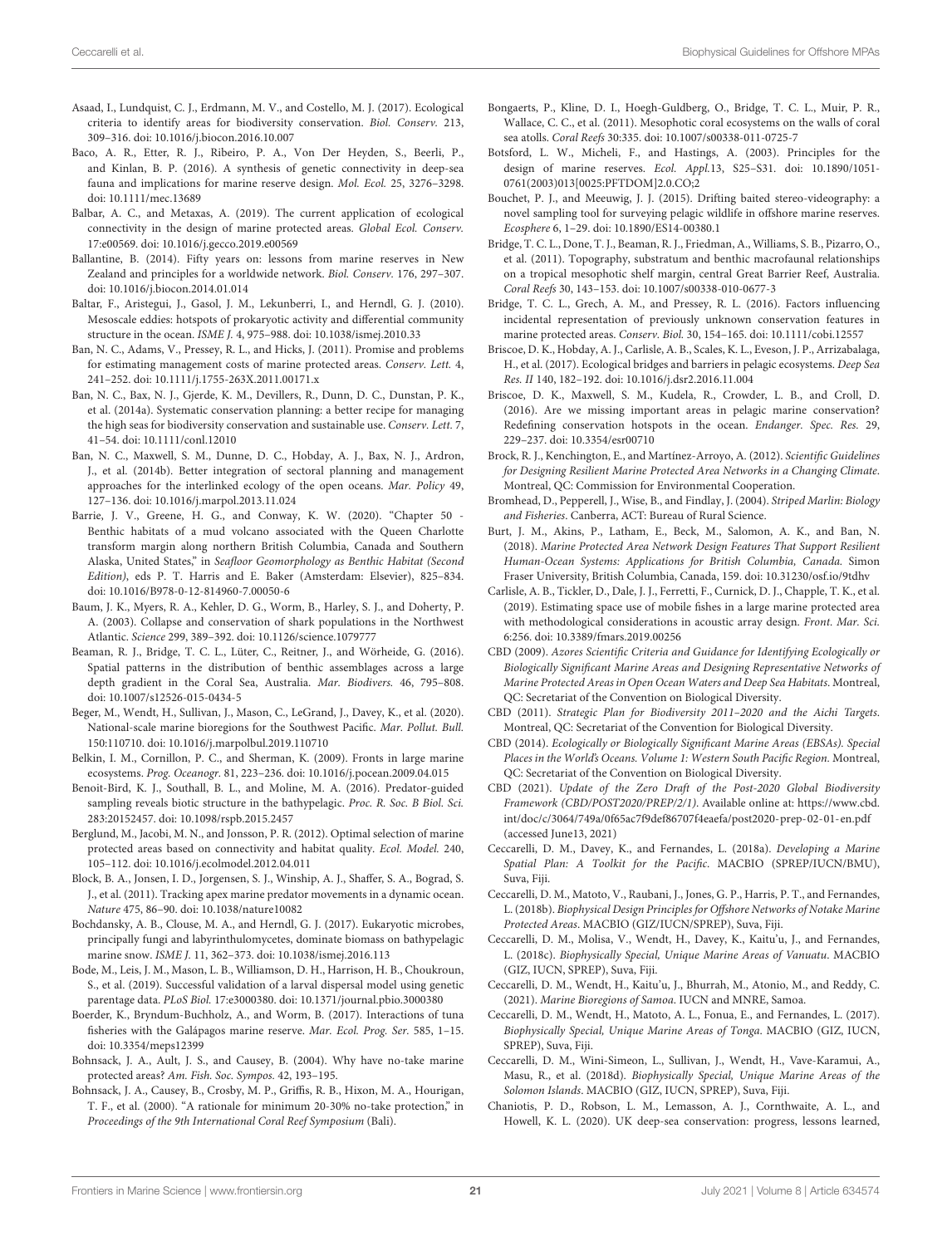and actions for the future. Aquat. Conserv. Mar. Freshw. Ecosyst. 30, 375–393. doi: [10.1002/aqc.3243](https://doi.org/10.1002/aqc.3243)

- <span id="page-21-26"></span>Chollett, I. (2017). Plan for a Network of Replenishment zones in Northern Honduras. Fort Pierce, FL: Smithsonian Institution.
- <span id="page-21-37"></span>Cinner, J. (2005). Socioeconomic factors influencing customary marine tenure in the Indo-Pacific. Ecol. Soc. 10, 36–50. doi: [10.5751/ES-01364-100136](https://doi.org/10.5751/ES-01364-100136)
- <span id="page-21-11"></span>Clark, C. W. (1996). Marine reserves and the precautionary management of fisheries. Ecol. Appl. 6, 369–370. doi: [10.2307/2269374](https://doi.org/10.2307/2269374)
- <span id="page-21-16"></span>Clark, M. R., Rowden, A. A., Schlacher, T. A., Guinotte, J., Dunstan, P. K., Williams, A., et al. (2014). Identifying ecologically or biologically significant areas (EBSA): A systematic method and its application to seamounts in the South Pacific Ocean. Ocean Coast. Manag. 91, 65–79. doi: [10.1016/j.ocecoaman.2014.01.016](https://doi.org/10.1016/j.ocecoaman.2014.01.016)
- <span id="page-21-17"></span>Clark, M. R., Watling, L., Rowden, A. A., Guinotte, J. M., and Smith, C. R. (2011). A global seamount classification to aid the scientific design of marine protected area networks. Ocean Coast. Manag. 54, 19–36. doi: [10.1016/j.ocecoaman.2010.10.006](https://doi.org/10.1016/j.ocecoaman.2010.10.006)
- <span id="page-21-3"></span>Claudet, J., Osenberg, C. W., Domenici, P., Badalamenti, F., Milazzo, M., Falcon, J. M., et al. (2010). Marine reserves: fish life history and ecological traits matter. Ecol. Appl. 20, 830–839. doi: [10.1890/08-2131.1](https://doi.org/10.1890/08-2131.1)
- <span id="page-21-12"></span>Clear, N. P., Evans, K., Gunn, J., Hampton, J., Bestley, S., Hartmann, K., et al. (2005). Movement of Bigeye Tuna (Thunnus obesus) Determined From Archival Tag Light-Levels and Sea Surface Temperatures. Hobart, TAS: CSIRO, SPC, New Caledonia.
- <span id="page-21-2"></span>Collette, B. B., Carpenter, K. E., Polidoro, B. A., Juan-Jorda, M. J., Boustany, A., Die, D. J., et al. (2011). High value and long life— double jeopardy for tunas and billfishes. Science [333, 291–292. doi: 10.1126/science.](https://doi.org/10.1126/science.1208730) 1208730
- <span id="page-21-27"></span><span id="page-21-20"></span>Commonwealth of Australia (2003). Australia's South-east Marine Region: A User's Guide to Identifying Candidate Areas for a Regional Representative System of Marine Protected Areas. Canberra, ACT: Parks Australia South, Environment Australia.
- <span id="page-21-13"></span>Cosgrove, R., Arregi, I., Brophy, D., Arrizabalaga, H., Ortiz-de-Zárate-Vidal, V., and Griffin, N. (2010). A simulated archival tagging programme for albacore (Thunnus alalunga) in the Northeast Atlantic, including an analysis of factors affecting tag recovery. ICES J. Mar. Sci. 67, 1216–1221. doi: [10.1093/icesjms/fsq030](https://doi.org/10.1093/icesjms/fsq030)
- <span id="page-21-1"></span>Costello, M. J. (2014). Long live marine reserves: a review of experiences and benefits. Biol. Conserv. [176, 289–296. doi: 10.1016/j.biocon.2014.](https://doi.org/10.1016/j.biocon.2014.04.023) 04.023
- <span id="page-21-28"></span>Costello, M. J., Tsai, P., Wong, P. S., Cheung, A. K. L., Basher, Z., and Chaudhary, C. (2017). Marine biogeographic realms and species endemicity. Nat. Commun. 8:1057. doi: [10.1038/s41467-017-01121-2](https://doi.org/10.1038/s41467-017-01121-2)
- <span id="page-21-31"></span>Cowen, R. K., Gawarkiewic, G., Pineda, J., Thorrold, S. R., and Werner, F. E. (2007). Population connectivity in marine systems: an overview. Oceanography 20, 14–21. doi: [10.5670/oceanog.2007.26](https://doi.org/10.5670/oceanog.2007.26)
- <span id="page-21-35"></span>Danovaro, R., Corinaldesi, C., Dell'Anno, A., and Snelgrove, P. V. R. (2017). The deep-sea under global change. Curr. Biol. 27, R461–R465. doi: [10.1016/j.cub.2017.02.046](https://doi.org/10.1016/j.cub.2017.02.046)
- <span id="page-21-6"></span>Davies, A. J., Roberts, M., and Hall-Spencer, J. (2007). Preserving deep-sea natural heritage: emerging issues in offshore conservation and management. Biol. Conserv. 138, 299–312. doi: [10.1016/j.biocon.2007.05.011](https://doi.org/10.1016/j.biocon.2007.05.011)
- <span id="page-21-7"></span>Davies, T. E., Maxwell, S. M., Kaschner, K., Garilao, C., and Ban, N. C. (2017). Large marine protected areas represent biodiversity now and under climate change. Sci. Rep. 7:9569. doi: [10.1038/s41598-017-08758-5](https://doi.org/10.1038/s41598-017-08758-5)
- <span id="page-21-5"></span>Davies, T. K., Martin, S., Mees, C., Chassot, E., and Kaplan, D. M. (2012). A Review of the Conservation Benefits of Marine Protected Areas for Pelagic Species Associated With Fisheries. ISSF Technical Report 2012-02. International Seafood Sustainability Foundation, McLean, VA, Untied States.
- <span id="page-21-25"></span>Day, J., Dudley, N., Hockings, M., Holmes, G., Laffoley, D., Stolton, S., et al. (2012). Guidelines for Applying the IUCN Protected Area Management Categories to Marine Protected Areas. Gland: World Commission on Protected Areas - Marine.
- <span id="page-21-33"></span>Day, J. C. (2002). Zoning—lessons from the Great Barrier Reef Marine Park. Ocean Coast. Manage. [45, 139–156. doi: 10.1016/S0964-5691\(02\)](https://doi.org/10.1016/S0964-5691(02)00052-2) 00052-2
- <span id="page-21-40"></span>De Santo, E. M. (2013). The Darwin Mounds special area of conservation: implications for offshore marine governance. Mar. Policy 41, 25–32. doi: [10.1016/j.marpol.2013.01.007](https://doi.org/10.1016/j.marpol.2013.01.007)
- <span id="page-21-19"></span><span id="page-21-15"></span>De Santo, E. M., and Jones, P. J. S. (2007). The Darwin Mounds: from undiscovered coral to the development of an offshore marine protected area regime. Bull. Mar. Sci. 81, 147–156.
- <span id="page-21-14"></span>Della Pella, A., Koubbi, P., Cotté C., Bon, C., Bost, C.-A., and d'Ovidio, F. (2017). Lagrangian analysis of multi-satellite data in support of open ocean Marine Protected Area design. Deep Sea Res. II 140, 212–221. doi: [10.1016/j.dsr2.2016.12.014](https://doi.org/10.1016/j.dsr2.2016.12.014)
- <span id="page-21-30"></span>Department of the Environment and Heritage (2006). A Guide to the Integrated Marine and Coastal Regionalisation of Australia – Version 4.0 June 2006. (IMCRA v4.0). Canberra, ACT: Commonwealth of Australia.
- <span id="page-21-8"></span>Devillers, R., Pressey, R., Ward, T., Grech, A., Kittinger, J., Edgar, G., et al. (2020). Residual marine protected areas five years on: are we still favouring ease of establishment over need for protection? Aquat. Conserv. Mar. Freshw. Ecosyst. 30, 1758–1764. doi: [10.1002/aqc.3374](https://doi.org/10.1002/aqc.3374)
- <span id="page-21-39"></span>Doonan, I. J., Fu, D., and Dunn, M. R. (2015). Harvest control rules for a sustainable orange roughy fishery. Deep Sea Res. Part I Oceanogr. Res. Pap. 98, 53–61. doi: [10.1016/j.dsr.2014.12.001](https://doi.org/10.1016/j.dsr.2014.12.001)
- <span id="page-21-0"></span>Duarte, C. M., Agusti, S., Barbier, E., Britten, G. L., Castilla, J. C., Gattuso, J.-P., et al. (2020). Rebuilding marine life. Nature 580, 39–51. doi: [10.1038/s41586-020-2146-7](https://doi.org/10.1038/s41586-020-2146-7)
- <span id="page-21-36"></span>Dudley, N. (ed.). (2008). Guidelines for Applying Protected Area Management Categories. Gland: International Union for Conservation of Nature and Natural Resources (IUCN).
- <span id="page-21-43"></span><span id="page-21-22"></span>Dulvy, N. K. (2013). Super-sized MPAs and the marginalization of species conservation. Aquat. Conserv. Mar. Freshw. Ecosyst. 23, 357–362. doi: [10.1002/aqc.2358](https://doi.org/10.1002/aqc.2358)
- <span id="page-21-21"></span><span id="page-21-18"></span>Dunn, D. C., Ardron, J., Ban, N. C., Bax, N. J., Bernal, P., Bograd, S. J., et al. (2011). Ecologically or Biologically Significant Areas in the Pelagic Realm: Examples & Guidelines – Workshop Report. Gland: IUCN.
- <span id="page-21-9"></span>Dunn, D. C., Van Dover, C. L., Etter, R. J., Smith, C. R., Levin, L. A., Morato, T., et al. (2018). A strategy for the conservation of biodiversity on mid-ocean ridges from deep-sea mining. Sci. Adv. 4:eaar4313. doi: [10.1126/sciadv.aar4313](https://doi.org/10.1126/sciadv.aar4313)
- <span id="page-21-4"></span>Dunne, R. P., Polunin, N. V. C., Sand, P. H., and Johnson, M. L. (2014). The creation of the Chagos marine protected area: a fisheries perspective. Adv. Mar. Biol. [69, 79–127. doi: 10.1016/B978-0-12-800214-8.](https://doi.org/10.1016/B978-0-12-800214-8.00003-7) 00003-7
- <span id="page-21-10"></span>Edgar, G. J., Stuart-Smith, R. D., Willis, T. J., Kininmonth, S., Baker, S. C., Banks, S., et al. (2014). Global conservation outcomes depend on marine [protected areas with five key features.](https://doi.org/10.1038/nature13022) Nature 506, 216–228. doi: 10.1038/ nature13022
- <span id="page-21-41"></span>Ehler, C. (2008). Conclusions: benefits, lessons learned, and future challenges of marine spatial planning. Mar. Policy 32, 840–842. doi: [10.1016/j.marpol.2008.03.014](https://doi.org/10.1016/j.marpol.2008.03.014)
- <span id="page-21-42"></span>Ehler, C., and Douvere, F. (2009). Marine Spatial Planning: A Step-by-Step Approach Toward Ecosystem-Based Management. Intergovernmental Oceanographic Commission and Man and the Biosphere Programme. IOC Manual and Guides No. 53, ICAM Dossier No. 6. Paris: UNESCO.
- <span id="page-21-32"></span>Elsäßer, B., Fariñas-Franco, J. M., Wilson, C. D., Kregting, L., and Roberts, D. (2013). Identifying optimal sites for natural recovery and restoration of impacted biogenic habitats in a special area of conservation using hydrodynamic and habitat suitability modelling. J. Sea Res. 77, 11–21. doi: [10.1016/j.seares.2012.12.006](https://doi.org/10.1016/j.seares.2012.12.006)
- <span id="page-21-34"></span>Estes, J. A., Terborgh, J., Brashares, J. S., Power, M. E., Berger, J., Bond, W. J., et al. (2011). Trophic downgrading of planet earth. Science 333, 301–306. doi: [10.1126/science.1205106](https://doi.org/10.1126/science.1205106)
- <span id="page-21-29"></span>Etnoyer, P., Canny, D., Mate, B., and Morgan, L. (2004). Persistent pelagic habitats in the Baja California to Bering Sea (B2B) ecoregion. Oceanography 17, 90–101. doi: [10.5670/oceanog.2004.71](https://doi.org/10.5670/oceanog.2004.71)
- <span id="page-21-24"></span>FAO (2019). International Guidelines for the Management of Deep-Sea Fisheries in the High Seas. Rome: Food and Agriculture Organization.
- <span id="page-21-38"></span>Fariñas-Franco, J. M., Allcock, A. L., and Roberts, D. (2018). Protection alone may not promote natural recovery of biogenic habitats of high biodiversity damaged by mobile fishing gears. Mar. Environ. Res. 135, 18–28. doi: [10.1016/j.marenvres.2018.01.009](https://doi.org/10.1016/j.marenvres.2018.01.009)
- <span id="page-21-23"></span>Fernandes, L., Day, J., Kerrigan, B., Breen, D., De'ath, G., Mapstone, B. D., et al. (2009). A process to design a network of marine no-take areas: Lessons from the Great Barrier Reef. Ocean Coast. Manag. 52, 439–447. doi: [10.1016/j.ocecoaman.2009.06.004](https://doi.org/10.1016/j.ocecoaman.2009.06.004)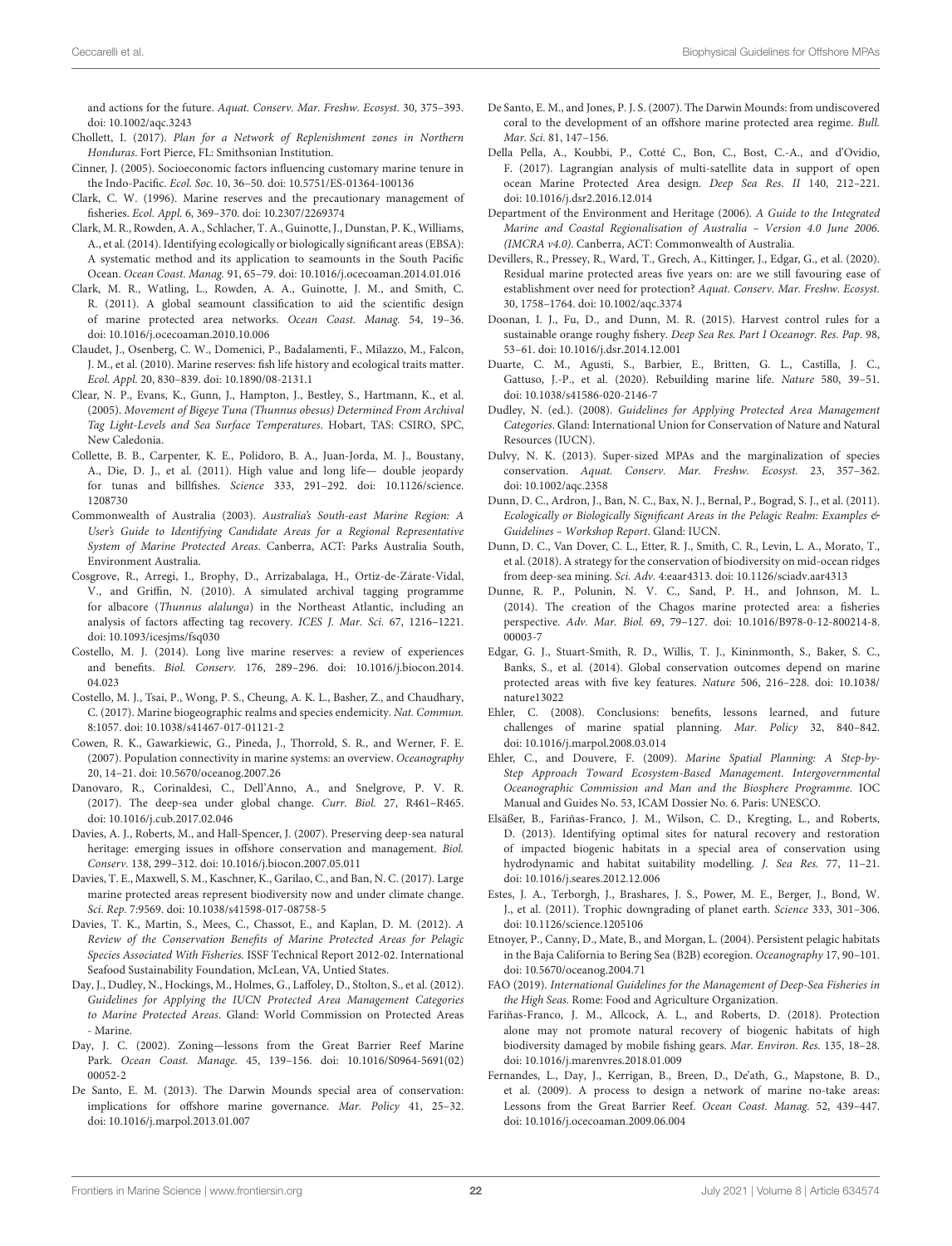- <span id="page-22-31"></span>Fernandes, L., Day, J., Lewis, A., Slegers, S., Kerrigan, B., Breen, D., et al. (2005). Establishing representative no-take areas in the Great Barrier Reef: large scale implementation of theory on Marine Protected Areas. Conserv. Biol. 19, 1733–1744. doi: [10.1111/j.1523-1739.2005.00302.x](https://doi.org/10.1111/j.1523-1739.2005.00302.x)
- <span id="page-22-17"></span>Fernandes, L., Green, A., Tanzer, J., White, A., Alino, P., Jompa, J., et al. (2012). Biophysical Principles for Designing Resilient Networks of Marine Protected Areas to Integrate Fisheries, Biodiversity and Climate Change Objectives in the Coral Triangle. Report prepared by The Nature Conservancy for the Coral Triangle Support Partnership.
- <span id="page-22-7"></span>Ferretti, F., Worm, B., Britten, G. L., Heithaus, M. R., and Lotze, H. K. (2010). Patterns and ecosystem consequences of shark declines in the ocean. Ecol. Lett. 13, 1055–1071. doi: [10.1111/j.1461-0248.2010.01489.x](https://doi.org/10.1111/j.1461-0248.2010.01489.x)
- <span id="page-22-27"></span>Fischer, A., Bhakta, D., Macmillan-Lawler, M., and Harris, P. T. (2019). Existing global marine protected area network is not representative or comprehensive measured against seafloor geomorphic features and benthic habitats. Ocean Coast. Manag. 167, 176–187. doi: [10.1016/j.ocecoaman.2018.10.001](https://doi.org/10.1016/j.ocecoaman.2018.10.001)
- <span id="page-22-30"></span>Foley, M. M., Halpern, B. S., Micheli, F., Armsby, M. H., Caldwell, M. R., Crain, C. M., et al. (2010). Guiding ecological principles for marine spatial planning. Mar. Policy 34, 955–966. doi: [10.1016/j.marpol.2010.02.001](https://doi.org/10.1016/j.marpol.2010.02.001)
- <span id="page-22-36"></span>Fraschetti, S., D'Ambrosio, P., Micheli, F., Pizzolante, F., Bussotti, S., and Terlizzi, A. (2009). Design of marine protected areas in a human- dominated seascape. Mar. Ecol. Prog. Ser. 375, 13–24. doi: [10.3354/meps07781](https://doi.org/10.3354/meps07781)
- <span id="page-22-34"></span>Friedlander, A. M., and DeMartini, E. E. (2002). Contrasts in density, size, and biomass of reef fishes between the northwestern and the main Hawaiian Islands: the effects of fishing down apex predators. Mar. Ecol. Prog. Ser. 230, 253–264. doi: [10.3354/meps230253](https://doi.org/10.3354/meps230253)
- <span id="page-22-18"></span>Gaines, S. D., White, C., Carr, M. H., and Palumbi, S. R. (2010). Designing marine reserve networks for both conservation and fisheries management. Proc. Natl. Acad. Sci. U.S.A. 107, 18286–18293. doi: [10.1073/pnas.0906473107](https://doi.org/10.1073/pnas.0906473107)
- <span id="page-22-28"></span>Game, E. T., Grantham, H. S., Hobday, A. J., Pressey, R. L., Lombard, A. T., Beckley, L. E., et al. (2009). Pelagic protected areas: the missing dimension in ocean conservation. Trends Ecol. Evol. 24, 360–369. doi: [10.1016/j.tree.2009.01.011](https://doi.org/10.1016/j.tree.2009.01.011)
- <span id="page-22-40"></span>Game, E. T., McDonald-Madden, E. V. E., Puotinen, M. L., and Possingham, H. P. (2008). Should we protect the strong or the weak? Risk, resilience, and the selection of marine protected areas. Conserv. Biol. 22, 1619–1629. doi: [10.1111/j.1523-1739.2008.01037.x](https://doi.org/10.1111/j.1523-1739.2008.01037.x)
- <span id="page-22-14"></span>Garrigue, C., Clapham, P. J., Geyer, Y., Kennedy, A. S., and Zerbini, A. N. (2015). Satellite tracking reveals novel migratory patterns and the importance of seamounts for endangered South Pacific humpback whales. R. Soc. Open Sci. 2:150489. doi: [10.1098/rsos.150489](https://doi.org/10.1098/rsos.150489)
- <span id="page-22-12"></span>Gary, S. F., Fox, A. D., Biastoch, A., Roberts, J. M., and Cunningham, S. A. (2020). Larval behaviour, dispersal and population connectivity in the deep sea. Sci. Rep. 10:10675. doi: [10.1038/s41598-020-67503-7](https://doi.org/10.1038/s41598-020-67503-7)
- <span id="page-22-15"></span>Gell, F. R., and Roberts, C. M. (2002). The Fishery Effects of Marine Reserves and Fishery Closures. Washington, DC: WWF-US.
- <span id="page-22-3"></span>Gilman, E., Dunn, D., Read, A., Hyrenbach, K. D., and Warner, R. (2011). Designing criteria suites to identify discrete and networked sites of high value across manifestations of biodiversity. Biodivers. Conserv. 20, 3363–3383. doi: [10.1007/s10531-011-0116-y](https://doi.org/10.1007/s10531-011-0116-y)
- <span id="page-22-35"></span>Girard, F., Shea, K., and Fisher, C. R. (2018). Projecting the recovery of a long-lived deep-sea coral species after the Deepwater Horizon oil spill using state-structured models. J. Appl. Ecol. [55, 1812–1822. doi: 10.1111/1365-2664.](https://doi.org/10.1111/1365-2664.13141) 13141
- <span id="page-22-9"></span>Gjerde, K. M. (2007). High Seas Marine Protected Areas and Deep-Sea Fishing. Rome: Food and Agriculture Organization.
- <span id="page-22-42"></span>Global Fishing Watch (2021). Global Fishing Watch [\(www.globalfishingwatch.org\)](http://www.globalfishingwatch.org). Global Washington, DC: Fishing Watch Inc.
- <span id="page-22-4"></span>Glover, A. G., and Smith, C. R. (2003). The deep-sea floor ecosystem: current status and prospects of anthropogenic change by the year (2025). Environ. Conserv. 30, 219–241. doi: [10.1017/S0376892903000225](https://doi.org/10.1017/S0376892903000225)
- <span id="page-22-41"></span>Gormley, K. S. G., Hull, A. D., Porter, J. S., Bell, M. C., and Sanderson, W. G. (2015). Adaptive management, international co-operation and planning for marine conservation hotspots in a changing climate. Mar. Policy 53, 54–66. doi: [10.1016/j.marpol.2014.11.017](https://doi.org/10.1016/j.marpol.2014.11.017)
- <span id="page-22-0"></span>Graham, N. A. J., Ainsworth, T. D., Baird, A. H., Ban, N. C., Bay, L. K., Cinner, J. E., et al. (2011). From microbes to people: tractable benefits of notake areas for coral reefs. Oceanogr. Mar. Biol. [49, 105–136. doi: 10.1201/b1](https://doi.org/10.1201/b11009-4) 1009-4
- <span id="page-22-32"></span><span id="page-22-21"></span><span id="page-22-20"></span>Grantham, B. A., Eckert, G. L., and Shanks, A. L. (2003). Dispersal potential of marine invertebrates in diverse habitats. Ecol. Appl. 13, 108–116. doi: 10.1890/ [1051-0761\(2003\)013\[0108:DPOMII\]2.0.CO;2](https://doi.org/10.1890/1051-0761(2003)013[0108:DPOMII]2.0.CO;2)
- <span id="page-22-37"></span>Grantham, H. S., and Possingham, H. P. (2011). Zoning Marine Protected Areas for Biodiversity Conservation and Community Livelihoods: A Case Study From Raja Ampat, West Papua. Brisbane, QLD: Applied Environmental Decision Analysis, University of Queensland.
- <span id="page-22-24"></span>Great Barrier Reef Marine Park Authority (2002). Technical Information Sheet No 6: Biophysical Operational Principles as Recommended by the Scientific Steering Committee for the Representative Areas Program. Townsville, OLD: Great Barrier Reef Marine Park Authority.
- <span id="page-22-26"></span>Green, A., Chollett, I., Suárez, A., Dahlgren, C., Cruz, S., Zepeda, C., et al. (2017). Biophysical Principles for Designing a Network of Replenishment Zones for the Mesoamerican Reef System. Technical report produced by The Nature Conservancy, Comunidad y Biodiversidad, A.C., Smithsonian Institution, Perry Institute for Marine Science, Centro de Estudios Marinos, Healthy Reefs Initiative and Universidad Autónoma de Baja California Sur, 64.
- <span id="page-22-1"></span>Green, A., White, A., and Kilarski, S. (eds.). (2013). Designing Marine Protected Area Networks to Achieve Fisheries, Biodiversity, and Climate Change Objectives in Tropical Ecosystems: A Practitioner Guide. Cebu City: The Nature Conservancy, and the USAID Coral Triangle Support Partnership.
- <span id="page-22-2"></span>Green, A. L., Maypa, A. P., Almany, G. R., Rhodes, K. L., Weeks, R., Abesamis, R. A., et al. (2014). Larval dispersal and movement patterns of coral reef fishes, and implications for marine reserve network design. Biol. Rev. 90, 1215–1247. doi: [10.1111/brv.12155](https://doi.org/10.1111/brv.12155)
- <span id="page-22-23"></span><span id="page-22-22"></span><span id="page-22-13"></span>Green, A. L., and Mous, P. J. (2007). Delineating the Coral Triangle, Its Ecoregions and Functional Seascapes. Brisbane, QLD: The Nature Conservancy.
- <span id="page-22-8"></span>Grober-Dunsmore, R., Wooninck, L., Field, J., Ainsworth, C., Beets, J., Berkeley, S., et al. (2008). Vertical zoning in Marine Protected Areas: ecological considerations for balancing pelagic fishing with conservation of benthic communities. Fisheries 33, 598–610. doi: [10.1577/1548-8446-33.12.598](https://doi.org/10.1577/1548-8446-33.12.598)
- <span id="page-22-19"></span>Gruss, A., Kaplan, D. M., Guenette, S., Roberts, C. M., and Botsford, L. W. (2011). Consequences of adult and juvenile movement for marine protected areas. Biol. Conserv. 144, 692–702. doi: [10.1016/j.biocon.2010.12.015](https://doi.org/10.1016/j.biocon.2010.12.015)
- <span id="page-22-10"></span>Halpern, B. (2003). The impact of marine reserves: do reserves work and does size matter? Ecol. Appl. 13, S117–S137. doi: 10.1890/1051- [0761\(2003\)013\[0117:TIOMRD\]2.0.CO;2](https://doi.org/10.1890/1051-0761(2003)013[0117:TIOMRD]2.0.CO;2)
- <span id="page-22-5"></span>Halpern, B., Walbridge, S., Selkoe, K. A., Kappel, C. V., Micheli, F., and D'Agrosa, C. (2008). A global map of human impact on marine ecosystems. Science 319, 948–952. doi: [10.1126/science.1149345](https://doi.org/10.1126/science.1149345)
- <span id="page-22-25"></span>Halpern, B. S., Selkoe, K. A., Micheli, F., and Kappel, C. V. (2007). Evaluating and ranking the vulnerability of global marine ecosystems to anthropogenic threats. Conserv. Biol. 21, 1301–1315. doi: [10.1111/j.1523-1739.2007.00752.x](https://doi.org/10.1111/j.1523-1739.2007.00752.x)
- <span id="page-22-16"></span>Halpern, B. S., and Warner, R. R. (2003). Review paper. Matching Marine Reserve design to reserve objectives. Proc. Biol. Sci. 270, 1871–1878. doi: [10.1098/rspb.2003.2405](https://doi.org/10.1098/rspb.2003.2405)
- <span id="page-22-11"></span>Hampton, J., and Gunn, J. (1998). Exploitation and movements of yellowfin tuna (Thunnus albacares) and bigeye tuna (T. obesus) tagged in the north-western Coral Sea. Mar. Freshw. Res. 49, 475–489. doi: [10.1071/MF97210](https://doi.org/10.1071/MF97210)
- <span id="page-22-33"></span>Hargreaves-Allen, V. A., Mourato, S., and Milner-Gulland, E. J. (2017). Drivers of coral reef marine protected area performance. PLoS ONE. 12:e0179394. doi: [10.1371/journal.pone.0179394](https://doi.org/10.1371/journal.pone.0179394)
- <span id="page-22-38"></span>Harris, P. T. (2007). "Applications of geophysical information to the design of a representative system of marine protected areas in southeastern Australia," in Mapping the Seafloor for Habitat Characterization Geological Association of Canada (Amsterdam), 463–481.
- <span id="page-22-39"></span>Harris, P. T. (2014). Shelf and deep-sea sedimentary environments and physical benthic disturbance regimes: a review and synthesis. Mar. Geol. 353, 169–184. doi: [10.1016/j.margeo.2014.03.023](https://doi.org/10.1016/j.margeo.2014.03.023)
- <span id="page-22-6"></span>Harris, P. T. (2020). "Chapter 3 - Anthropogenic threats to benthic habitats," in Seafloor Geomorphology as Benthic Habitat (Second Edition), eds P. T. Harris and E. Baker (Amsterdam: Elsevier), 35–61. doi: [10.1016/B978-0-12-814960-7.00003-8](https://doi.org/10.1016/B978-0-12-814960-7.00003-8)
- <span id="page-22-29"></span>Harris, P. T., and Baker, E. K. (2012). Seafloor Geomorphology as Benthic Habitat: GeoHab Atlas of Seafloor Geomorphic Features and Benthic Habitats. Amsterdam: Elsevier. doi: [10.1016/B978-0-12-385140-6.00064-5](https://doi.org/10.1016/B978-0-12-385140-6.00064-5)
- <span id="page-22-43"></span>Harris, P. T., and Baker, E. K. (2020). "Chapter 60 - GeoHab Atlas of seafloor geomorphic features and benthic habitats–synthesis and lessons learned," in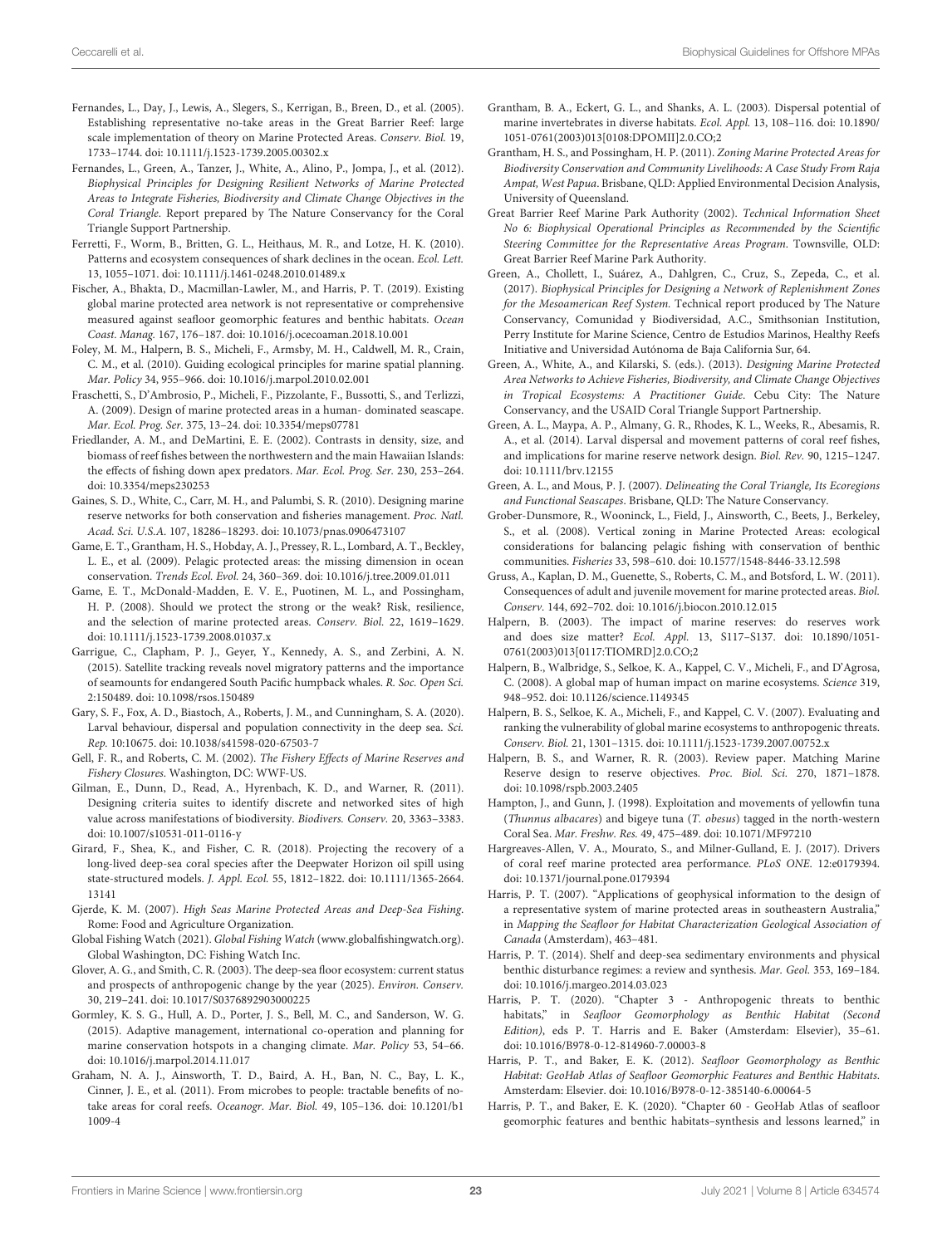Seafloor Geomorphology as Benthic Habitat (Second Edition), eds P. T. Harris and E. Baker (Elsevier), 969–990. doi: [10.1016/B978-0-12-814960-7.00060-9](https://doi.org/10.1016/B978-0-12-814960-7.00060-9)

- <span id="page-23-13"></span>Harris, P. T., Macmillan-Lawler, M., Rupp, J., and Baker, E. K. (2014). Geomorphology of the oceans. Mar. Geol. 352, 4–24. doi: [10.1016/j.margeo.2014.01.011](https://doi.org/10.1016/j.margeo.2014.01.011)
- <span id="page-23-36"></span>Harris, P. T., and Whiteway, T. (2009). High Seas Marine Protected Areas: benthic environmental conservation priorities from a GIS analysis of global ocean biophysical data. Ocean Coast. Manage. 52, 22–38. doi: [10.1016/j.ocecoaman.2008.09.009](https://doi.org/10.1016/j.ocecoaman.2008.09.009)
- <span id="page-23-24"></span>Harris, P. T., and Whiteway, T. (2011). Global distribution of large submarine canyons: geomorphic differences between active and passive continental margins. Mar. Geol. 285, 69–86. doi: [10.1016/j.margeo.2011.05.008](https://doi.org/10.1016/j.margeo.2011.05.008)
- <span id="page-23-21"></span>Harrison, H. B., Williamson, D. H., Evans, R. D., Almany, G. R., Thorrold, S. R., Russ, G. R., et al. (2012). Larval export from marine reserves and the recruitment benefit for fish and fisheries. Curr. Biol. 22, 1023–1028. doi: [10.1016/j.cub.2012.04.008](https://doi.org/10.1016/j.cub.2012.04.008)
- <span id="page-23-34"></span>Hart, D. R. (2006). When do marine reserves increase fishery yields? Can. J. Fish. Aquat. Sci. 63, 1445–1449. doi: [10.1139/f06-071](https://doi.org/10.1139/f06-071)
- <span id="page-23-0"></span>Herring, P. J. (2002). The Biology of the Deep Ocean. Oxford: Oxford University Press.
- <span id="page-23-39"></span>Hewitt, J. E., Wang, D., Francis, M., Lundquist, C., and Duffy, C. (2015). Evaluating demersal fish richness as a surrogate for epibenthic richness in management and conservation. Divers. Distrib. 21, 901–912. doi: [10.1111/ddi.12336](https://doi.org/10.1111/ddi.12336)
- <span id="page-23-16"></span>Hilário, A., Metaxas, A., Gaudron, S. M., Howell, K. L., Mercier, A., Mestre, N. C., et al. (2015). Estimating dispersal distance in the deep sea: challenges and applications to marine reserves. Front. Mar. Sci. 2:6. doi: [10.3389/fmars.2015.00006](https://doi.org/10.3389/fmars.2015.00006)
- <span id="page-23-35"></span>Hilborn, R. (2016). Marine biodiversity needs more than protection. Nature 535, 224–226. doi: [10.1038/535224a](https://doi.org/10.1038/535224a)
- <span id="page-23-17"></span>Hillman, J. R., Lundquist, C. J., and Thrush, S. F. (2018). The challenges associated with connectivity in ecosystem processes. Front. Mar. Sci. 5:364. doi: [10.3389/fmars.2018.00364](https://doi.org/10.3389/fmars.2018.00364)
- <span id="page-23-10"></span>Hobday, A. J., Young, J., Moeseneder, C., and Dambacher, J. (2011). Defining dynamic pelagic habitats in oceanic waters off eastern Australia. Deep Sea Res. Part II Top. Stud. Oceanogr. 58, 734–745. doi: [10.1016/j.dsr2.2010.10.006](https://doi.org/10.1016/j.dsr2.2010.10.006)
- <span id="page-23-26"></span>Hobday, A. J., Arrizabalaga, H., Evans, K., Scales, K. L., Senina, I., and Weng, K. C. (2017). International collaboration and comparative research on ocean top predators under CLIOTOP. Deep Sea Res. II 140, 1–8. doi: [10.1016/j.dsr2.2017.03.008](https://doi.org/10.1016/j.dsr2.2017.03.008)
- <span id="page-23-8"></span>Holdsworth, J. C., Sippel, T. J., and Block, B. A. (2009). Near real time satellite tracking of striped marlin (Kajikia audax) movements in the Pacific Ocean. Mar. Biol. 156, 505–514. doi: [10.1007/s00227-008-1104-y](https://doi.org/10.1007/s00227-008-1104-y)
- <span id="page-23-11"></span>Hooker, S. K., Cañadas, A., Hyrenbach, K. D., Corrigan, C., Polovina, J. J., and Reeves, R. R. (2011). Making protected area networks effective for marine top predators. Endanger. Spec. Res. 13, 203–218. doi: [10.3354/esr00322](https://doi.org/10.3354/esr00322)
- <span id="page-23-9"></span>Howey, L. A., Tolentino, E. R., Papastamatiou, Y. P., Brooks, E. J., Abercrombie, D. L., Watanabe, Y. Y., et al. (2016). Into the deep: the functionality of mesopelagic excursions by an oceanic apex predator. Ecol. Evol. 6, 5290–5304. doi: [10.1002/ece3.2260](https://doi.org/10.1002/ece3.2260)
- <span id="page-23-2"></span>Huvenne, V. A. I., Bett, B. J., Masson, D. G., Le Bas, T. P., and Wheeler, A. J. (2016). Effectiveness of a deep-sea cold-water coral Marine Protected Area, following eight years of fisheries closure. Biol. Conserv. 200, 60–69. doi: [10.1016/j.biocon.2016.05.030](https://doi.org/10.1016/j.biocon.2016.05.030)
- <span id="page-23-12"></span>Hyrenbach, K. D., Forney, K. A., and Dayton, P. K. (2000). Marine protected areas and ocean basin management. Aquat. Conserv. Mar. Freshw. Ecosyst. [10, 437–458. doi: 10.1002/1099-0755\(200011/12\)10:6<437::AID-AQC425>3.0.](https://doi.org/10.1002/1099-0755(200011/12)10:6<437::AID-AQC425>3.0.CO;2-Q)  $CO:2-O$
- <span id="page-23-23"></span>IHO (2008). Standardization of Undersea Feature Names: Guidelines Proposal for Terminology. International Hydrographic Organisation and Intergovernmental Oceanographic Commission. Bathymetric Publication No. 6, Monaco.
- <span id="page-23-25"></span>IMO (2006). Revised Guidelines for the Identification and Designation of Particularly Sensitive Sea Areas. London: International Maritime Organization.
- <span id="page-23-41"></span>Inniss, L., Simcock, A., Ajawin, A. Y., Alcala, A. C., Bernal, P., Calumpong, H. I. P., et al. (2016). The First Global Integrated Marine Assessment: World Ocean Assessment I. New York, NY: United Nations.
- <span id="page-23-4"></span>IUCN (2016a). Increasing Marine Protected Area Coverage for Effective Marine Biodiversity Conservation. Gland: International Union for the Conservation of Nature.
- <span id="page-23-40"></span>IUCN (2016b). World Conservation Congress, Hawaii (2016). Resolution 050. Gland: International Union for the Conservation of Nature.
- <span id="page-23-18"></span>IUCN-WCPA (2008). Establishing Marine Protected Area Networks - Making It Happen. Washington, DC: IUCN World Commission on Protected Areas.
- <span id="page-23-3"></span>IUCN-WCPA (2018). Applying IUCN's Global Conservation Standards to Marine Protected Areas (MPA). Delivering Effective Conservation Action Through MPAs, to Secure Ocean Health & Sustainable Development. Version 1.0., Gland.
- <span id="page-23-38"></span>Jaine, F. R. A., Rohner, C. A., Weeks, S. J., Couturier, L. I. E., Bennett, M. B., Townsend, K. A., et al. (2014). Movements and habitat use of reef manta rays off eastern Australia: offshore excursions, deep diving and eddy affinity revealed by satellite telemetry. Mar. Ecol. Prog. Ser. 510, 73–86. doi: [10.3354/meps10910](https://doi.org/10.3354/meps10910)
- <span id="page-23-19"></span>Jessen, S., Chan, K., Côté I., Dearden, P., De Santo, E., Fortin, M. J., et al. (2011). Science-Based Guidelines for MPAs and MPA Networks in Canada. Vancouver, BC: Canadian Parks and Wilderness Society.
- <span id="page-23-32"></span>Johns, K. A., Osborne, K. O., and Logan, M. (2014). Contrasting rates of coral recovery and reassembly in coral communities on the Great Barrier Reef. Coral Reefs 33, 553–563. doi: [10.1007/s00338-014-1148-z](https://doi.org/10.1007/s00338-014-1148-z)
- <span id="page-23-28"></span>Jones, G. P., Almany, G. R., Russ, G. R., Sale, P. F., Steneck, R. S., van Oppen, M. J. H., et al. (2009). Larval retention and connectivity among populations of corals and reef fishes: history, advances and challenges. Coral Reefs 28, 307–325. doi: [10.1007/s00338-009-0469-9](https://doi.org/10.1007/s00338-009-0469-9)
- <span id="page-23-20"></span>Jones, G. P., Srinivasan, M., and Almany, G. R. (2007). Population connectivity and conservation of marine biodiversity. Oceanography 20, 101–111. doi: [10.5670/oceanog.2007.33](https://doi.org/10.5670/oceanog.2007.33)
- <span id="page-23-15"></span>Kahng, S. E., Garcia-Sias, J. R., Spalding, H. L., Brokovich, E., Wagner, D., Weil, E., et al. (2010). Community ecology of mesophotic coral reef ecosystems. Coral Reefs 29, 255–275. doi: [10.1007/s00338-010-0593-6](https://doi.org/10.1007/s00338-010-0593-6)
- <span id="page-23-14"></span>Kanaji, Y., Okazaki, M., and Miyashita, T. (2017). Spatial patterns of distribution, abundance, and species diversity of small odontocetes estimated using density surface modeling with line transect sampling. Deep Sea Res. II 140, 151–162. doi: [10.1016/j.dsr2.2016.05.014](https://doi.org/10.1016/j.dsr2.2016.05.014)
- <span id="page-23-22"></span>Kaplan, D. M., Chassot, E., Amandé J. M., Dueri, S., Demarcq, H., Dagorn, L., et al. (2014). Spatial management of Indian Ocean tropical tuna fisheries: potential and perspectives. ICES J. Mar. Sci. 71, 1728–1749. doi: [10.1093/icesjms/fst233](https://doi.org/10.1093/icesjms/fst233)
- <span id="page-23-33"></span>Kaplan, D. M., Hart, D. R., and Botsford, L. W. (2010). Rotating spatial harvests and fishing effort displacement: a comment on Game et al. (2009). Ecol. Lett. 13, E10–E12. doi: [10.1111/j.1461-0248.2010.01499.x](https://doi.org/10.1111/j.1461-0248.2010.01499.x)
- <span id="page-23-37"></span>Katsanevakis, S., Coll, M., Fraschetti, S., Giakoumi, S., Goldsborough, D., Mači, ć V., et al. (2020). Twelve recommendations for advancing marine conservation in European and contiguous seas. Front. Mar. Sci. 7:565968. doi: [10.3389/fmars.2020.565968](https://doi.org/10.3389/fmars.2020.565968)
- <span id="page-23-27"></span>Kavanaugh, M. T., Oliver, M. J., Chavez, F. P., Letelier, R. M., Muller-Karger, F. E., and Doney, S. C. (2016). Seascapes as a new vernacular for pelagic ocean monitoring, management and conservation. ICES J. Mar. Sci. 73, 1839–1850. doi: [10.1093/icesjms/fsw086](https://doi.org/10.1093/icesjms/fsw086)
- <span id="page-23-5"></span>Kelleher, G., and Kenchington, R. (1992). Guidelines for Establishing Marine Protected Areas. A Marine Conservation and Development Report. Gland: IUCN.
- <span id="page-23-31"></span>Kerwath, S. E., Winker, H., Götz, A., and Attwood, C. G. (2013). Marine protected area improves yield without disadvantaging fishers. Nat. Commun. 4:2347. doi: [10.1038/ncomms3347](https://doi.org/10.1038/ncomms3347)
- <span id="page-23-6"></span>Kingsford, M. J., and Defries, A. (1999). The ecology of and fishery for Coryphaena spp. in the waters around Australia and New Zealand. Sci. Mar. 63, 267–275. doi: [10.3989/scimar.1999.63n3-4277](https://doi.org/10.3989/scimar.1999.63n3-4277)
- <span id="page-23-7"></span>Kohler, N. E., Turner, E. A., Hoey, J. J., Natanson, L. J., and Briggs, R. (2002). Tag and recapture data for three pelagic shark species: blue shark (Prionace glauca), shortfin mako (Isurus oxyrinchus), and porbeagle (Lamna nasus) in the north Atlantic Ocean. Collect. Sci. Pap. ICCAT 54, 1231–1260.
- <span id="page-23-1"></span>Koldewey, H. J., Curnick, D., Harding, S., Harrison, L. R., and Gollock, M. (2010). Potential benefits to fisheries and biodiversity of the Chagos Archipelago/British Indian Ocean Territory as a no-take marine reserve. Mar. Pollut. Bull. 60, 1906–1915. doi: [10.1016/j.marpolbul.2010.10.002](https://doi.org/10.1016/j.marpolbul.2010.10.002)
- <span id="page-23-30"></span>Krueck, N. C., Ahmadia, G. N., Green, A., Jones, G. P., Possingham, H. P., Riginos, C., et al. (2017). Incorporating larval dispersal into MPA design for both conservation and fisheries. Ecol. Appl. 27, 925–941. doi: [10.1002/eap.1495](https://doi.org/10.1002/eap.1495)
- <span id="page-23-29"></span>Lam, C. H., Galuardi, B., Mendillo, A., Chandler, E., and Lutcavage, M. (2016). Sailfish migrations connect productive coastal areas in the West Atlantic Ocean. Sci. Rep. 6:38163. doi: [10.1038/srep38163](https://doi.org/10.1038/srep38163)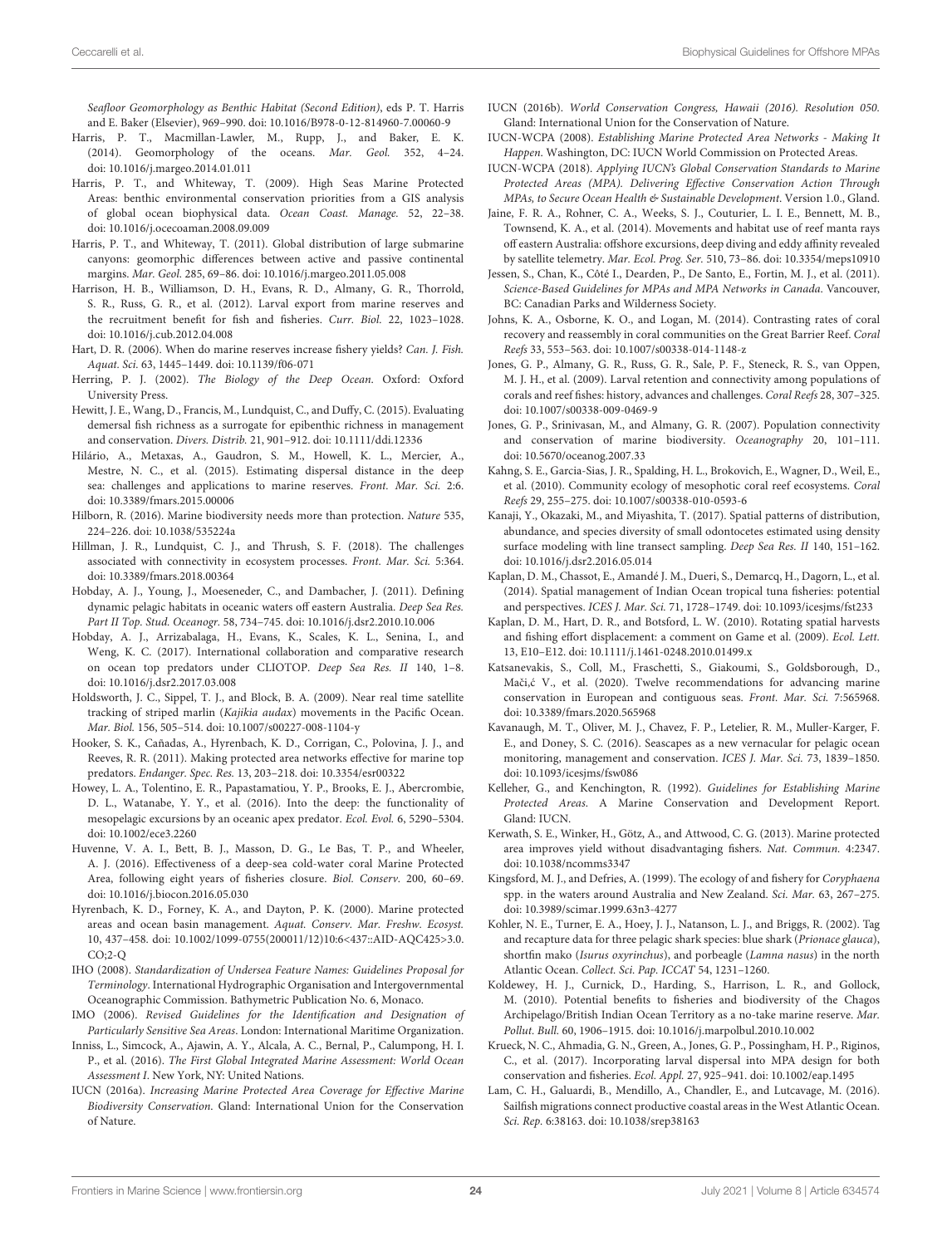- <span id="page-24-41"></span>Langford, W. T., Gordon, A., and Bastin, L. (2009). When do conservation planning methods deliver? Quantifying the consequences of uncertainty. Ecol. Inform. 4, 123–135. doi: [10.1016/j.ecoinf.2009.04.002](https://doi.org/10.1016/j.ecoinf.2009.04.002)
- <span id="page-24-10"></span>Lauck, T., Clark, C. W., Mangel, M., and Munro, G. R. (1998). Implementing the precautionary principle in fisheries management through marine reserves. Ecol. Appl. 8, S72–S78. doi: [10.1890/1051-0761\(1998\)8\[S72:ITPPIF\]2.0.CO;2](https://doi.org/10.1890/1051-0761(1998)8[{}S72:ITPPIF]2.0.CO;2)

<span id="page-24-37"></span>Lausche, B. (2011). Guidelines for Protected Areas Legislation. Gland: IUCN.

- <span id="page-24-6"></span>Leathwick, J., Moilanen, A., Francis, M., Elith, J., Taylor, P., Julian, K., et al. (2008). Novel methods for the design and evaluation of marine protected areas in offshore waters. Conserv. Lett. 1, 91–102. doi: [10.1111/j.1755-263X.2008.00012.x](https://doi.org/10.1111/j.1755-263X.2008.00012.x)
- <span id="page-24-17"></span>Lecours, V., Gabor, L., Edinger, E., and Devillers, R. (2020). "Finescale habitat characterization of The Gully, the Flemish Cap, and the Orphan Knoll, Northwest Atlantic, with a focus on cold-water corals," in Seafloor Geomorphology as Benthic Habitat (Second Edition), eds P. T. Harris and E. Baker (Amsterdam: Elsevier), 735–751. doi: [10.1016/B978-0-12-814960-7.00044-0](https://doi.org/10.1016/B978-0-12-814960-7.00044-0)
- <span id="page-24-9"></span>Leenhardt, P., Cazalet, B., Salvat, B., Claudet, J., and Feral, F. (2013). The rise of large-scale marine protected areas: conservation or geopolitics? Ocean Coast. Manage. 85, 112–118. doi: [10.1016/j.ocecoaman.2013.08.013](https://doi.org/10.1016/j.ocecoaman.2013.08.013)
- <span id="page-24-1"></span>Lesser, M. P., Slattery, M., Laverick, J. H., Macartney, K. J., and Bridge, T. C. (2019). Global community breaks at 60 m on mesophotic coral reefs. Global Ecol. Biogeogr. 28, 1403–1416. doi: [10.1111/geb.12940](https://doi.org/10.1111/geb.12940)
- <span id="page-24-18"></span>Lester, S. E., Halpern, B. S., Grorud-Colvert, K., Lubchenco, J., Ruttenberg, B. I., Gaines, S. D., et al. (2009). Biological effects within no-take marine reserves: a global synthesis. Mar. Ecol. Prog. Ser. 384, 33–46. doi: [10.3354/meps08029](https://doi.org/10.3354/meps08029)
- <span id="page-24-43"></span>Letessier, T. B., Bouchet, P. J., and Meeuwig, J. J. (2017). Sampling mobile oceanic fishes and sharks: implications for fisheries and conservation planning. Biol. Rev. 92, 627–646. doi: [10.1111/brv.12246](https://doi.org/10.1111/brv.12246)
- <span id="page-24-8"></span>Lewis, N., Day, J. C., Wagner, D., Gaymer, C., Friedlander, A., Parks, J., et al. (2017). Large-Scale Marine Protected Areas: Guidelines for design and management. Best Practice Protected Areas Guidelines [Series, No. 26. IUCN, Gland, Switzerland. doi: 10.2305/IUCN.CH.2017.](https://doi.org/10.2305/IUCN.CH.2017.PAG.26.en) PAG.26.en
- <span id="page-24-44"></span>Livingstone, T. C., Harris, J. M., Lombard, A. T., Smit, A. J., and Schoeman, D. S. (2018). Classification of marine bioregions on the east coast of South Africa. Afr. J. Mar. Sci. 40, 51–65. doi: [10.2989/1814232X.2018.1438316](https://doi.org/10.2989/1814232X.2018.1438316)
- <span id="page-24-16"></span>Long, M. H., Berg, P., de Beer, D., and Zieman, J. C. (2013). In situ coral reef oxygen metabolism: an eddy correlation study. PLoS ONE 8:e58581. doi: [10.1371/journal.pone.0058581](https://doi.org/10.1371/journal.pone.0058581)
- <span id="page-24-31"></span>Lowe, W. H., and Allendorf, F. W. (2010). What can genetics tell us about population connectivity? Mol. Ecol. 19, 3038–3051. doi: [10.1111/j.1365-294X.2010.04688.x](https://doi.org/10.1111/j.1365-294X.2010.04688.x)
- <span id="page-24-36"></span>Lundquist, C., Davies, K., and McCartain, L. (2015). Best Practice Guidelines for Marine Protected Area Network Design and Evaluation. Hamilton: National Institute of Water & Atmospheric Research Ltd.
- <span id="page-24-14"></span>Lundquist, C. J., Bulmer, R. H., Clark, M. R., Hillman, J. R., Nelson, W. A., Norrie, C. R., et al. (2017). Challenges for the conservation of marine small natural features. Biol. Conserv. 211, 69–79. doi: [10.1016/j.biocon.2016.12.027](https://doi.org/10.1016/j.biocon.2016.12.027)
- <span id="page-24-19"></span>Maas, P. A. Y., O'Mullan, G. D., Lutz, R. A., and Vrijenhoek, R. C. (1999). Genetic and morphometric characterization of mussels (Bivalvia: Mytilidae) from mid-Atlantic hydrothermal vents. Biol. Bull. 196, 265–272. doi: [10.2307/1542951](https://doi.org/10.2307/1542951)
- <span id="page-24-28"></span>Macmillan-Lawler, M., and Harris, P. T. (2016). "Chapter 17: Multivariate classification of seamount morphology: assessing seamount morphotypes in relation to marine jurisdictions and bioregions," in Ocean Solutions, Earth Solutions, ed D. J. Wright (Redlands, CA: ESRI Global), 312–355. doi: [10.17128/9781589484603\\_17d](https://doi.org/10.17128/9781589484603_17d)
- <span id="page-24-33"></span>Manel, S., Loiseau, N., Andrello, M., Fietz, K., Goñi, R., Forcada, A., et al. (2019). Long-distance benefits of marine reserves: myth or reality? Trends Ecol. Evol. 34, 342–354. doi: [10.1016/j.tree.2019.01.002](https://doi.org/10.1016/j.tree.2019.01.002)
- <span id="page-24-30"></span>Mannocci, L., Monestiez, P., Spitz, J., and Ridoux, V. (2015). Extrapolating cetacean densities beyond surveyed regions: habitat-based predictions in the circumtropical belt. J. Biogeogr. 42, 1267–1280. doi: [10.1111/jbi.12530](https://doi.org/10.1111/jbi.12530)
- <span id="page-24-7"></span>Marine Conservation Institute (2020). Marine Protection Atlas (online). Available online at:<https://mpatlas.org/> (accessed April 1, 2021).
- <span id="page-24-13"></span>Maxwell, S. M., Ban, N. C., and Morgan, L. E. (2014). Pragmatic approaches for effective management of pelagic marine protected areas. Endanger. Spec. Res. 26, 59–74. doi: [10.3354/esr00617](https://doi.org/10.3354/esr00617)
- <span id="page-24-24"></span><span id="page-24-23"></span><span id="page-24-12"></span>McClain, C. R., and Hardy, S. M. (2010). The dynamics of biogeographic ranges in the deep sea. Proc. R. Soc. B Biol. Sci. 277, 3533–3546. doi: [10.1098/rspb.2010.1057](https://doi.org/10.1098/rspb.2010.1057)
- McCook, L. J., Almany, G. R., Berumen, M. L., Day, J. C., Green, A. L., Jones, G. P., et al. (2009). Management under uncertainty: guide-lines for incorporating connectivity into the protection of coral reefs. Coral Reefs 28, 353–366. doi: [10.1007/s00338-008-0463-7](https://doi.org/10.1007/s00338-008-0463-7)
- <span id="page-24-0"></span>McCook, L. J., Ayling, A. L., Cappo, M., Choat, J. H., Evans, R. D., De Freitas, D. M., et al. (2010). Adaptive management of the Great Barrier Reef: a globally significant demonstration of the benefits of networks of marine reserves. Proc. Natl. Acad. Sci. U.S.A. 107, 18233–18742. doi: [10.1073/pnas.0909335107](https://doi.org/10.1073/pnas.0909335107)
- McLeod, E., Salm, R., Green, A., and Almany, J. (2009). Designing marine protected area networks to address the impacts of climate change. Front. Ecol. Environ. 7, 362–370. doi: [10.1890/070211](https://doi.org/10.1890/070211)
- <span id="page-24-20"></span>Mee, J. A., Otto, S. P., and Pauly, D. (2017). Evolution of movement rate increases the effectiveness of marine reserves for the conservation of pelagic fishes. Evol. Appl. 10, 444–461. doi: [10.1111/eva.12460](https://doi.org/10.1111/eva.12460)
- Meester, G. A., Mehrotra, A., Ault, J. S., and Baker, E. K. (2004). Designing marine reserves for fishery management Management Science 50, 1031–1043. doi: [10.1287/mnsc.1040.0222](https://doi.org/10.1287/mnsc.1040.0222)
- <span id="page-24-2"></span>Merrie, A., Dunn, D. C., Metian, M., Boustany, A., Takei, Y., Elferink, A. O., et al. (2014). An ocean of surprises – Trends in human use, unexpected dynamics and governance challenges in areas beyond national jurisdiction. Global Environ. Change 27, 19–31. doi: [10.1016/j.gloenvcha.2014.04.012](https://doi.org/10.1016/j.gloenvcha.2014.04.012)
- <span id="page-24-26"></span><span id="page-24-25"></span><span id="page-24-22"></span><span id="page-24-21"></span><span id="page-24-11"></span>Micheli, F., Halpern, B. S., Botsford, L. W., and Warner, R. R. (2004). Trajectories and correlates of community change in no-take marine reserves. Ecol. Appl. 14, 1709–1723. doi: [10.1890/03-5260](https://doi.org/10.1890/03-5260)
- <span id="page-24-35"></span>Miller, K. J., and Gunasekera, R. M. (2017). A comparison of genetic connectivity in two deep sea corals to examine whether seamounts are isolated islands or stepping stones for dispersal. Sci. Rep. 7:46103. doi: [10.1038/srep46103](https://doi.org/10.1038/srep46103)
- <span id="page-24-15"></span>Miller, P. I., and Christodoulou, S. (2014). Frequent locations of oceanic fronts as an indicator of pelagic diversity: application to marine protected areas and renewables. Mar. Policy 45, 318–329. doi: [10.1016/j.marpol.2013.09.009](https://doi.org/10.1016/j.marpol.2013.09.009)
- <span id="page-24-4"></span>Mills, C. E., and Carlton, J. T. (1998). Rationale for a system of international reserves for the open ocean. Conserv. Biol. 12, 244–247. doi: [10.1046/j.1523-1739.1998.96475.x](https://doi.org/10.1046/j.1523-1739.1998.96475.x)
- <span id="page-24-39"></span>Ministry of Fisheries and Department of Conservation (2008). Marine Protected Areas: Classification, Protection Standard and Implementation Guidelines. Wellington: Ministry of Fisheries and Department of Conservation.
- <span id="page-24-34"></span>Moffitt, E. A., White, J. W., and Botsford, L. W. (2011). The utility and limitations of size and spacing guidelines for designing marine protected area (MPA) networks. Biol. Conserv. [144, 306–318. doi: 10.1016/j.biocon.2010.](https://doi.org/10.1016/j.biocon.2010.09.008) 09.008
- <span id="page-24-27"></span>Morato, T., and Clark, M. R. (2007). "Seamount fishes: ecology and life histories," in Seamounts: Ecology, Fisheries and Conservation: Blackwell Fisheries and Aquatic Resources Series, eds T. J. Pitcher et al. (Oxford: Blackwell Publishing), 170–188. doi: [10.1002/9780470691953.ch9](https://doi.org/10.1002/9780470691953.ch9)
- <span id="page-24-38"></span>Morato, T., Hoyle, S. D., Allain, V., and Nicol, S. J. (2010). Seamounts are hotspots of pelagic biodiversity in the open ocean. Proc. Natl. Acad. Sci. U.S.A. 107:9707–9711. doi: [10.1073/pnas.0910290107](https://doi.org/10.1073/pnas.0910290107)
- <span id="page-24-32"></span>Munguia-Vega, A., Green, A. L., Suarez-Castillo, A., Espinosa-Romero, M., Aburto-Oropeza, O., Cisneros-Montemayor, A., et al. (2018). Ecological guidelines for designing networks of marine reserves in the unique biophysical environment of the Gulf of California. Rev. Fish Biol. Fish. 28, 749–776. doi: [10.1007/s11160-018-9529-y](https://doi.org/10.1007/s11160-018-9529-y)
- <span id="page-24-42"></span>Nickols, K. J., White, J. W., Malone, D., Carr, M. H., Starr, R. M., Baskett, M. L., et al. (2019). Setting ecological expectations for adaptive management of marine protected areas. J. Appl. Ecol. 56, 2376–2385. doi: [10.1111/1365-2664.13463](https://doi.org/10.1111/1365-2664.13463)
- <span id="page-24-5"></span>Norse, E. A. (2005). Pelagic protected areas: the greatest parks challenge of the 21st century. Parks 15, 32–39.
- <span id="page-24-3"></span>Norse, E. A., Brooke, S., Cheung, W. W. L., Clark, M. R., Ekeland, L., Froese, R., et al. (2012). Sustainability of deep-sea fisheries. Mar. Policy 36, 307–320. doi: [10.1016/j.marpol.2011.06.008](https://doi.org/10.1016/j.marpol.2011.06.008)
- <span id="page-24-29"></span>O'Hara, T. D., Rowden, A. A., and Bax, N. J. (2011). A southern hemisphere bathyal fauna is distributed in latitudinal bands. Curr. Biol. 21, 226–230. doi: [10.1016/j.cub.2011.01.002](https://doi.org/10.1016/j.cub.2011.01.002)
- <span id="page-24-40"></span>O'Leary, B., Brown, R., Johnson, D., von Nordheim, H., Ardron, J., Packeiser, T., et al. (2012). The first network of marine protected areas (MPAs) in the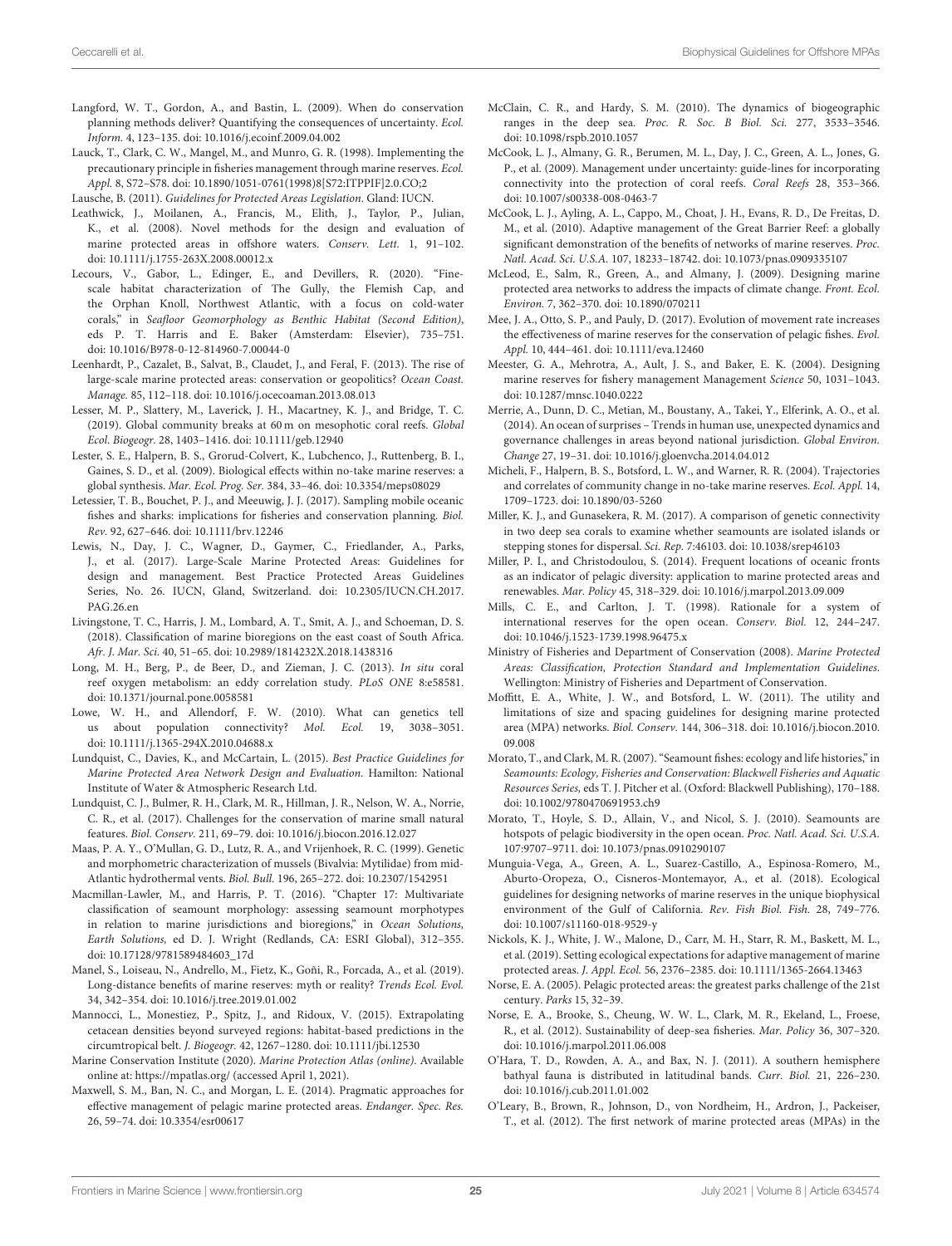high seas: the process, the challenges and where next. Mar. Policy 36, 598–605. doi: [10.1016/j.marpol.2011.11.003](https://doi.org/10.1016/j.marpol.2011.11.003)

- <span id="page-25-8"></span>O'Leary, B. C., Allen, H. L., Yates, K. L., Page, R. W., Tudhope, A. W., McClean, C., et al. (2019). 30 x 30: A Blueprint for Ocean Protection. Greenpeace: University of York and University of Oxford.
- <span id="page-25-10"></span>O'Leary, B. C., Kvist, K., Bayliss, H. R., Derroire, G., Healey, J. R., Hughes, K., et al. (2016a). The reliability of evidence review methodology in environmental science and conservation. Environ. Sci. Policy 64, 75–82. doi: [10.1016/j.envsci.2016.06.012](https://doi.org/10.1016/j.envsci.2016.06.012)
- <span id="page-25-15"></span>O'Leary, B. C., Winther-Janson, M., Bainbridge, J. M., Aitken, J., Hawkins, J. P., and Roberts, C. M. (2016b). Effective coverage targets for ocean protection. Conserv. Lett. 9, 398–404. doi: [10.1111/conl.12247](https://doi.org/10.1111/conl.12247)
- <span id="page-25-3"></span>Ortuño Crespo, G., and Dunn, D. C. (2017). A review of the impacts of fisheries on open-ocean ecosystems. ICES J. Mar. Sci. 74, 2283–2297. doi: [10.1093/icesjms/fsx084](https://doi.org/10.1093/icesjms/fsx084)
- <span id="page-25-7"></span>OSCA (2016). A Statement of Concern to the Australian Government: Review of the Commonwealth Network of Marine Reserves. Ocean Science Council of Australia.
- <span id="page-25-28"></span>OSPAR Commission (2008). Case Reports for the OSPAR List of Threatened and/or Declining Species and Habitats. OSPAR Commission.
- <span id="page-25-41"></span>Page, M. J., McKenzie, J. E., Bossuyt, P. M., Boutron, I., Hoffmann, T. C., Mulrow, C. D., et al. (2021). The PRISMA 2020 statement: an updated guideline for reporting systematic reviews. BMJ. 372:n71. doi: [10.1136/bmj.n71](https://doi.org/10.1136/bmj.n71)
- <span id="page-25-4"></span>Palomares, L. D., Froese, R., Derrick, B., Meeuwig, J. J., Nöel, S.-L., Tsui, G., et al. (2020). Fishery biomass trends of exploited fish populations in marine ecoregions, climatic zones and ocean basins. Estuar. Coast. Shelf Sci. 243:106896. doi: [10.1016/j.ecss.2020.106896](https://doi.org/10.1016/j.ecss.2020.106896)
- <span id="page-25-25"></span><span id="page-25-6"></span>Palumbi, S. R. (2004). Marine reserves and ocean neighborhoods: the spatial scale of marine populations and their management. Annu. Rev. Environ. Resour. 29, 31–68. doi: [10.1146/annurev.energy.29.062403.102254](https://doi.org/10.1146/annurev.energy.29.062403.102254)
- <span id="page-25-29"></span>Palumbi, S. R., McLeod, K. L., and Gruenbaum, D. (2008). Ecosystems in action: lessons from marine ecology about recovery, resistance, and reversibility. Bioscience 58, 33–42. doi: [10.1641/B580108](https://doi.org/10.1641/B580108)
- <span id="page-25-34"></span>Papastamatiou, Y. P., Meyer, C. G., Kosaki, R. K., Wallsgrove, N. J., and Popp, B. N. (2015). Movements and foraging of predators associated with mesophotic coral reefs and their potential for linking ecological habitats. Mar. Ecol. Prog. Ser. 521, 155–170. doi: [10.3354/meps11110](https://doi.org/10.3354/meps11110)
- <span id="page-25-9"></span>Partridge, E. (2009). High Seas Pacific Marine Reserves: A Case Study for the High Seas Enclaves. A Briefing to the CBD's Expert Workshop on Scientific and Technical Guidance on the Use of Biogeographic Classification Systems and Identification of Marine Areas Beyond National Jurisdiction in Need of Protection. Greenpeace.
- <span id="page-25-36"></span>Passfield, K., and Gilman, E. (2010). Effects of Pelagic Longline Fishing on Seamount Ecosystems Based on Interviews With Pacific Island Fishers. Suva: International Union for the Conservation of Nature, Oceania Regional Office.
- <span id="page-25-32"></span>Patterson, T., Sharples, R., Raymond, B., Welsford, D., Andrews-Goff, V., Lea, M. A., et al. (2016). Foraging distribution overlap and marine reserve usage amongst sub-Antarctic predators inferred from a multi-species satellite tagging experiment. Ecol. Indic. 70, 531–544. doi: [10.1016/j.ecolind.2016.05.049](https://doi.org/10.1016/j.ecolind.2016.05.049)
- <span id="page-25-5"></span>Pauly, D., Zeller, D., and Palomares, M. L. D. (eds.). (2020). Sea Around Us Concepts, Design and Data. Available online at: [seaaroundus.org](https://seaaroundus.org) (accessed April 23, 2021).
- <span id="page-25-39"></span>Pavanato, H. J., Wedekin, L. L., Guilherme-Silveira, F. R., Engel, M. H., and Kinas, P. G. (2017). Estimating humpback whale abundance using hierarchical distance sampling. Ecol. Model. 358, 10–18. doi: [10.1016/j.ecolmodel.2017.05.003](https://doi.org/10.1016/j.ecolmodel.2017.05.003)
- <span id="page-25-22"></span>Possingham, H. P., and Wilson, K. (2005). Biodiversity: turning up the heat on hotspots. Nature 436, 919–920. doi: [10.1038/436919a](https://doi.org/10.1038/436919a)
- <span id="page-25-16"></span>Proud, R., Cox, M. J., and Brierley, A. S. (2017). Biogeography of the global ocean's mesopelagic zone. Curr. Biol. 27, 113–119. doi: [10.1016/j.cub.2016.11.003](https://doi.org/10.1016/j.cub.2016.11.003)
- <span id="page-25-11"></span>Proudfoot, B., Devillers, R., and Brown, C. J. (2020). Integrating fine-scale seafloor mapping and spatial pattern metrics into marine conservation prioritization. [Aquat. Conserv. Mar. Freshw. Ecosyst.](https://doi.org/10.1002/aqc.3360) 30, 1613–1625. doi: 10.1002/aqc. 3360
- <span id="page-25-33"></span>Queiroz, N., Vila-Pouca, C., Couto, A., Southall, E. J., Mucientes, G., Humphries, N. E., et al. (2017). Convergent foraging tactics of marine predators with different feeding strategies across heterogeneous ocean environments. Front. Mar. Sci. 4:239. doi: [10.3389/fmars.2017.00239](https://doi.org/10.3389/fmars.2017.00239)
- Rachor, E., Gunther, C. P., Kroncke, I., Turkay, M., and Sundermann, J. (eds.). (2001). "Concepts for offshore nature reserves in the southeastern North Sea. In: Burning issues of North Sea ecology," in The 14th International Senckenberg Conference "North Sea 2000" (Wilhelmshaven).
- <span id="page-25-1"></span>Ramirez-Llodra, E., Tyler, P. A., Baker, M. C., Bergstad, O. A., Clark, M. R., Escobar, E., et al. (2011). Man and the last great wilderness: human impact on the deep sea. PLoS ONE [6:e22588. doi: 10.1371/journal.pone.00](https://doi.org/10.1371/journal.pone.0022588) 22588
- <span id="page-25-12"></span>Read, B. A., Kegel, J., Klute, M. J., Kuo, A., Lefebre, S. C., Maumus, F., et al. (2013). Pan genome of the phytoplankton Emiliania underpins its global distribution. Nature 499, 209–213. doi: [10.1038/nature12221](https://doi.org/10.1038/nature12221)
- <span id="page-25-17"></span>Reygondeau, G., Maury, O., Beaugrand, G., Fromentin, J. M., Fonteneau, A., and Cury, P. (2012). Biogeography of tuna and billfish communities. J. Biogeogr. 39, 114–129. doi: [10.1111/j.1365-2699.2011.02582.x](https://doi.org/10.1111/j.1365-2699.2011.02582.x)
- <span id="page-25-30"></span>Richer de Forges, B., Koslow, J. A., and Poore, G. C. B. (2000). Diversity and endemism of the benthic seamount fauna in the southwest Pacific. Nature 405, 944–947. doi: [10.1038/35016066](https://doi.org/10.1038/35016066)
- <span id="page-25-14"></span>Rigby, C. L., Simpfendorfer, C. A., and Cornish, A. (2019). A Practical Guide to Effective Design and Management of MPAs for Sharks and Rays. Gland: WWF.
- <span id="page-25-27"></span>Rissik, D., and Suthers, I. M. (2000). Enhanced feeding by pelagic juvenile myctophid fishes within a region of island-induced flow disturbance in the Coral Sea. Mar. Ecol. Prog. Ser. [203, 263–273. doi: 10.3354/meps](https://doi.org/10.3354/meps203263) 203263
- <span id="page-25-37"></span>Robb, C. K., Bodtker, K. M., and Wright, K. (2015). Marine protected areas in the Canadian Pacific: do they fulfill network criteria? Coast. Manage. 43, 253–269. doi: [10.1080/08920753.2015.1030306](https://doi.org/10.1080/08920753.2015.1030306)
- <span id="page-25-26"></span><span id="page-25-24"></span><span id="page-25-23"></span><span id="page-25-2"></span>Roberts, C. M. (2002). Deep impact: the rising toll of fishing in the deep sea. Trends Ecol. Evol. 17, 242–245. doi: [10.1016/S0169-5347\(02\)02492-8](https://doi.org/10.1016/S0169-5347(02)02492-8)
- <span id="page-25-31"></span>Roberts, C. M., Branch, G., Bustamante, R. H., Castilla, J. C., Dugan, J., Halpern, B. S., et al. (2003). Application of ecological criteria in selecting marine reserves and developing reserve networks. Ecol. Appl. 13, S215–S228. doi: 10.1890/1051- [0761\(2003\)013\[0215:AOECIS\]2.0.CO;2](https://doi.org/10.1890/1051-0761(2003)013[0215:AOECIS]2.0.CO;2)
- <span id="page-25-19"></span>Roberts, C. M., Hawkins, J. P., Fletcher, J., Hands, S., Raab, K., and Ward, S. (2010). Guidance on the Size and Spacing of Marine Protected Areas in England. Natural England Commissioned Report NECR037, England.
- <span id="page-25-0"></span>Roberts, C. M., Page, R. W., O'Leary, B. C., Allen, H. L., Yates, K. L., Tudhope, A. W., et al. (2019). 30x30: A Blueprint for Ocean Protection. Greenpeace, University of York and University of Oxford.
- <span id="page-25-18"></span>Roberts, R. C., and Sargant, H. (2002). Fishery benefits of fully protected marine reserves: why habitat and behaviour are important. Nat. Resour. Model. 15, 487–507. doi: [10.1111/j.1939-7445.2002.tb00099.x](https://doi.org/10.1111/j.1939-7445.2002.tb00099.x)
- <span id="page-25-13"></span>Robinson, N. J., Morreale, S. J., Nel, R., and Paladino, F. V. (2016). Coastal leatherback turtles reveal conservation hotspot. Sci. Rep. 6:37851. doi: [10.1038/srep37851](https://doi.org/10.1038/srep37851)
- <span id="page-25-40"></span>Rodrigues, A. S. L., Andelman, S. J., Bakarr, M. I., Boitani, L., Brooks, T. M., Cowling, R. M., et al. (2004). Effectiveness of the global protected area network in representing species diversity. Nature 428, 640–643. doi: [10.1038/nature02422](https://doi.org/10.1038/nature02422)
- <span id="page-25-20"></span>Rodríguez-Rodríguez, D., Rodríguez, J., Blanco, J. M., and Malak, D. A. (2016). Marine protected area design patterns in the Mediterranean Sea: implications for conservation. Mar. Pollut. Bull. 110, 335–342. doi: [10.1016/j.marpolbul.2016.06.044](https://doi.org/10.1016/j.marpolbul.2016.06.044)
- <span id="page-25-35"></span>Ross, R. E., Nimmo-Smith, W. A. M., and Howell, K. L. (2017). Towards 'ecological coherence': assessing larval dispersal within a network of existing Marine Protected Areas. Deep Sea Res. Part I Oceanogr. Res. Pap. 126, 128–138. doi: [10.1016/j.dsr.2017.06.004](https://doi.org/10.1016/j.dsr.2017.06.004)
- <span id="page-25-21"></span>Russ, G. R. (2002). "Yet another review of marine reserves as reef fisheries management tools," in Coral Reef Fishes: Dynamics and Diversity in a Complex Ecosystem, ed P. F. Sale (San Diego, CA: Academic Press), 421–443. doi: [10.1016/B978-012615185-5/50024-4](https://doi.org/10.1016/B978-012615185-5/50024-4)
- <span id="page-25-38"></span>Russell, M., Greenwood, J. G., and Hall, N. J. (1998). Strategies for Reopening a Coral Reef to Fishing After Commercial Fishing Stocks Have Been Replenished (Using Bramble Reef Replenishment Area as an Example). Townsville, QLD: Great Barrier Reef Marine Park Authority.
- Saarman, E., Gleason, M., Ugoretz, J., Airame, S., Carr, M., Fox, E., et al. (2013). The role of science in supporting marine protected area network planning and design in California. Ocean Coast. Manage. 74, 45–56. doi: [10.1016/j.ocecoaman.2012.08.021](https://doi.org/10.1016/j.ocecoaman.2012.08.021)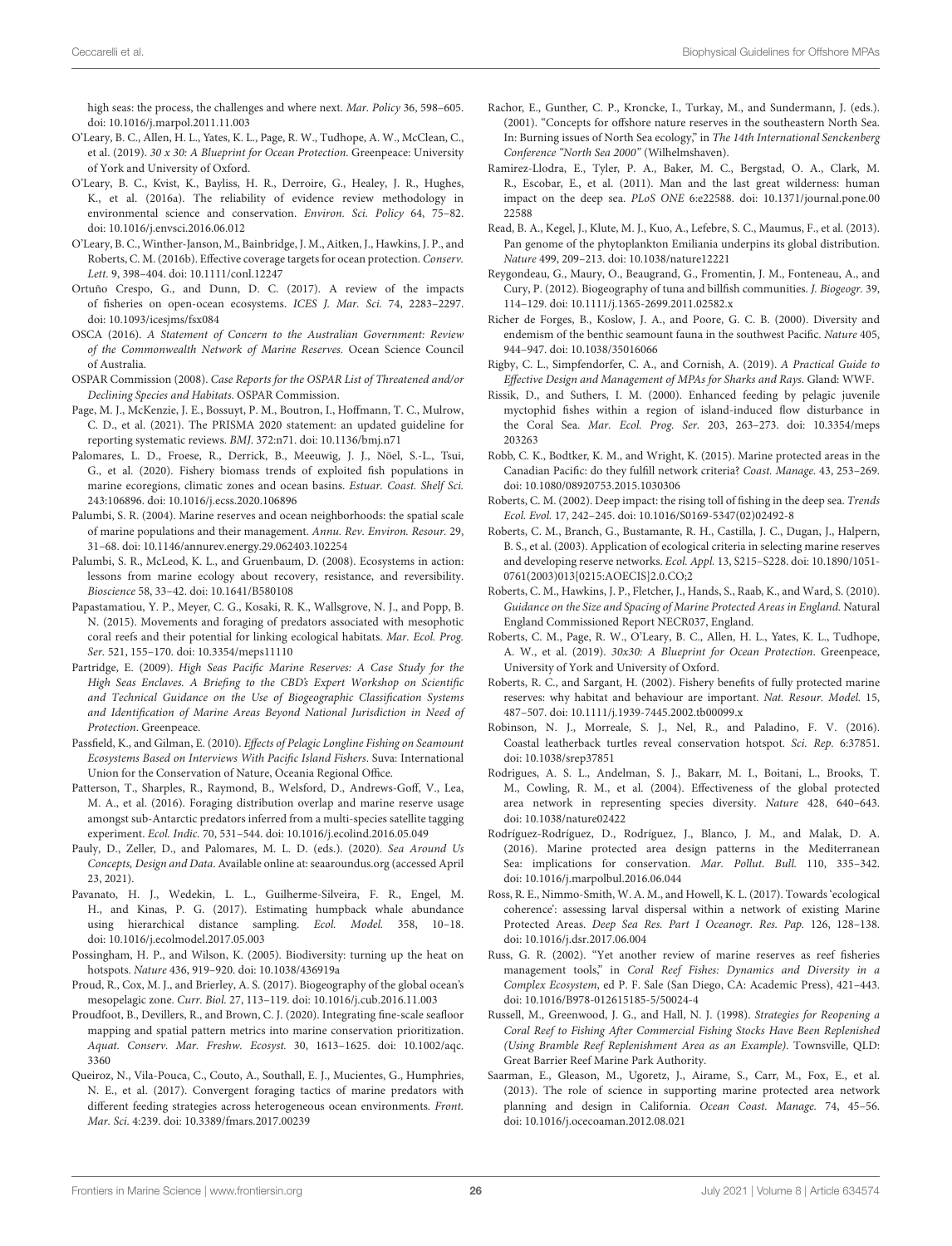- <span id="page-26-38"></span>Sadovy, Y. J., Clua, E., and Secretariat of the Pacific Community (2011). "The need for sustainable management of coral reef fish spawning aggregations," in Seventh Heads of Fisheries Meeting, Secretariat of the Pacific Community (Noumea).
- <span id="page-26-33"></span>Sala, E., Aburto-Oropeza, O., Paredes, G., Parra, I., Barrera, J. C., and Dayton, P. K. (2002). A general model for designing networks of marine reserves. Science 298, 1991–1993. doi: [10.1126/science.1075284](https://doi.org/10.1126/science.1075284)
- <span id="page-26-0"></span>Sala, E., and Giakoumi, S. (2017). No-take marine reserves are the most effective protected areas in the ocean. ICES J. Mar. Sci. 75, 1166–1168. doi: [10.1093/icesjms/fsx059](https://doi.org/10.1093/icesjms/fsx059)
- <span id="page-26-43"></span>Sala, E., Lubchenco, J., Grorud-Colvert, K., Novelli, C., Roberts, C., and Sumaila, U. R. (2018). Assessing real progress towards effective ocean protection. Mar. Policy 91, 11–13. doi: [10.1016/j.marpol.2018.02.004](https://doi.org/10.1016/j.marpol.2018.02.004)
- <span id="page-26-27"></span>Saldivar-Lucio, R., Di Lorenzo, E., Nakamura, M., Villalobos, H., Lluch-Cota, D., and Del Monte-Luna, P. (2016). Macro-scale patterns in upwelling/downwelling activity at North American West Coast. PLoS ONE 11:e0166962. doi: [10.1371/journal.pone.0166962](https://doi.org/10.1371/journal.pone.0166962)
- <span id="page-26-37"></span>Salm, R. V., Done, T., and McLeod, E. (2006). "Marine protected area planning in a changing climate," in Coral Reefs and Climate Change: Science and Management (Washington, DC: American Geophysical Union). doi: [10.1029/61CE12](https://doi.org/10.1029/61CE12)
- <span id="page-26-21"></span>Salomon, A. K., Ruesink, J. L., and DeWreede, R. E. (2006). Population viability, ecological processes and biodiversity: valuing sites for reserve selection. Biol. Conserv. 128, 79–92. doi: [10.1016/j.biocon.2005.09.018](https://doi.org/10.1016/j.biocon.2005.09.018)
- <span id="page-26-28"></span>Samadi, S., Bottan, L., Macpherson, E., Richer de Forges, B., and Boisselier, M.- C. (2006). Seamount endemism questioned by the geographic distribution and population genetic structure of marine invertebrates. Mar. Biol. 149, 1463–1475. doi: [10.1007/s00227-006-0306-4](https://doi.org/10.1007/s00227-006-0306-4)
- <span id="page-26-31"></span>Sayre, R. G., Wright, D. J., Breyer, S. P., Butler, K. A., Van Graafeiland, K., Costello, M. J., et al. (2017). A three-dimensional mapping of the ocean based on environmental data. Oceanography 30, 90–103. doi: [10.4095/305925](https://doi.org/10.4095/305925)
- <span id="page-26-15"></span>Schaefer, K. M., Fuller, D. W., and Aldana, G. (2014). Movements, behavior, and habitat utilization of yellowfin tuna (Thunnus albacares) in waters surrounding the Revillagigedo Islands Archipelago Biosphere Reserve, Mexico. Fish. Oceanogr. 23, 65–82. doi: [10.1111/fog.12047](https://doi.org/10.1111/fog.12047)
- <span id="page-26-5"></span>Schmidt Ocean Institute (2020). Visioning of the Coral Sea Marine Park 30-day Post Cruise Report. Palo Alto, CA.
- <span id="page-26-22"></span>Secretariat of the Convention on Biological Diversity (2014). Ecologically or Biologically Significant Marine Areas (EBSAs). Special Places in the World's Oceans. Volume 1: Western South Pacific Region. Secretariat of the Convention on Biological Diversity.
- <span id="page-26-10"></span>Sedberry, G. R., and Loefer, J. K. (2001). Satellite telemetry tracking of swordfish, Xiphias gladius, off the eastern United States. Mar. Biol. 139, 355–360. doi: [10.1007/s002270100593](https://doi.org/10.1007/s002270100593)
- <span id="page-26-14"></span>Sepulveda, C. A., Knight, A., Nasby-Lucas, N., and Domeier, M. L. (2010). Finescale movements of the swordfish Xiphias gladius in the Southern California Bight. Fish. Oceanogr.19, 279–289. doi: [10.1111/j.1365-2419.2010.00543.x](https://doi.org/10.1111/j.1365-2419.2010.00543.x)
- <span id="page-26-19"></span>Shanks, A. L. (2009). Pelagic larval duration and dispersal distance revisited. Biol. Bull. 216, 373–385. doi: [10.1086/BBLv216n3p373](https://doi.org/10.1086/BBLv216n3p373)
- <span id="page-26-34"></span>Shanks, A. L., Grantham, B. A., and Carr, M. H. (2003). Propagule dispersal distances and the size and spacing of marine reserves. Ecol. Appl. 13, S159–S169. doi: [10.1890/1051-0761\(2003\)013\[0159:PDDATS\]2.0.CO;2](https://doi.org/10.1890/1051-0761(2003)013[0159:PDDATS]2.0.CO;2)
- <span id="page-26-26"></span>Shephard, F. (1964). Submarine Geology. New York, NY: Harper & Row.
- <span id="page-26-11"></span>Sibert, J., and Hampton, J. (2002). Lifetime Displacements of Tropical Tunas: How Much Ocean Do You Need to Conserve "Your" Tuna? Pelagic Fisheries Program, University of Hawaii Secretariat of the Pacific Community, New Caledonia.
- <span id="page-26-12"></span>Sibert, J., and Hampton, J. (2003). Mobility of tropical tunas and the implications for fisheries management. Mar. Policy 27, 87–95. doi: [10.1016/S0308-597X\(02\)00057-X](https://doi.org/10.1016/S0308-597X(02)00057-X)
- <span id="page-26-17"></span>Sibert, J., Holland, K. N., and Itano, D. G. (2000). Exchange rates of yellowfin and bigeye tunas and fishery interaction between Cross seamount and nears-shore FADs in Hawaii. Aquat. Liv. Resour. 13, 225–232. doi: [10.1016/S0990-7440\(00\)01057-3](https://doi.org/10.1016/S0990-7440(00)01057-3)
- <span id="page-26-39"></span>Simpfendorfer, C. A., and Kyne, P. M. (2009). Limited potential to recover from overfishing raises concerns for deep-sea sharks, rays and chimaeras. Environ. Conserv. 36, 97–103. doi: [10.1017/S0376892909990191](https://doi.org/10.1017/S0376892909990191)
- <span id="page-26-29"></span>Spalding, M. D., Fox, H. E., Halpern, B. S., McManus, M. A., Molnar, J., Allen, G. R., et al. (2007). Marine ecoregions of the world: a bioregionalization of coastal and shelf areas. Bioscience 57, 573–583. doi: [10.1641/B570707](https://doi.org/10.1641/B570707)
- <span id="page-26-42"></span>Stephenson, F., Goetz, K., Sharp, B. R., Mouton, T. L., Beets, F. L., Roberts, J., et al. (2020). Modelling the spatial distribution of cetaceans in New Zealand waters. Divers. Distrib. 26, 495–516. doi: [10.1111/ddi.13035](https://doi.org/10.1111/ddi.13035)
- <span id="page-26-36"></span>Strömberg, S. M., and Larsson, A. I. (2017). Larval behavior and longevity in the cold-water coral Lophelia pertusa indicate potential for long distance dispersal. Front. Mar. Sci. 4:411 doi: [10.3389/fmars.2017.00411](https://doi.org/10.3389/fmars.2017.00411)
- <span id="page-26-18"></span>Sutton, T., Porteiro, F., Heino, M., Byrkjedal, I., Langhelle, G., Anderson, C., et al. (2008). Vertical structure, biomass and topographic association of deep-pelagic fishes in relation to a mid-ocean ridge system. Deep Sea Res. Part II Top. Stud. Oceanogr. 55, 161–184. doi: [10.1016/j.dsr2.2007.09.013](https://doi.org/10.1016/j.dsr2.2007.09.013)
- <span id="page-26-35"></span>Sutton, T. T. (2013). Vertical ecology of the pelagic ocean: classical patterns and new perspectives. J. Fish Biol. [83, 1508–1527. doi: 10.1111/jfb.](https://doi.org/10.1111/jfb.12263) 12263
- <span id="page-26-32"></span>Sutton, T. T., Clark, M. R., Dunn, D. C., Halpin, P. N., Rogers, A. D., Guinotte, J., et al. (2017). A global biogeographic classification of the mesopelagic zone. Deep Sea Res. Part I Oceanogr. Res. Pap. 126, 85–102. doi: [10.1016/j.dsr.2017.05.006](https://doi.org/10.1016/j.dsr.2017.05.006)
- <span id="page-26-23"></span>Sydeman, W. J., Brodeur, R. D., Grimes, C., Bychkov, A., and Mckinnell, S. (2006). Marine habitat 'hotspots' and their use by migratory species and top predators in the North Pacific Ocean: introduction. Deep Sea Res. Part II Top. Stud. Oceanogr. 53, 247–249. doi: [10.1016/j.dsr2.2006.03.001](https://doi.org/10.1016/j.dsr2.2006.03.001)
- The Ecology Centre (2009). Scientific Principles for Design of Marine Protected Areas in Australia: A Guidance Statement. Brisbane, OLD: The University of Queensland.
- <span id="page-26-25"></span><span id="page-26-24"></span><span id="page-26-13"></span>Theisen, T. C., Bowen, B. W., Lanier, W., and Baldwin, J. D. (2008). High connectivity on a global scale in the pelagic wahoo, Acanthocybium solandri (tuna family Scombridae). Mol. Ecol. 17, 4233–4247. doi: [10.1111/j.1365-294X.2008.03913.x](https://doi.org/10.1111/j.1365-294X.2008.03913.x)
- <span id="page-26-9"></span>Thomas, H., and Shears, N. (2013). Marine Protected Areas: A Comparison of Approaches the Royal Forest and Bird Protection Society of New Zealand. Wellington.
- <span id="page-26-41"></span>Trebilco, R., Halpern, B. S., Flemming, J. M., Field, C., Blanchard, W., and Worm, B. (2011). Mapping species richness and human impact drivers to inform global pelagic conservation prioritisation. Biol. Conserv. 144, 1758–1766. doi: [10.1016/j.biocon.2011.02.024](https://doi.org/10.1016/j.biocon.2011.02.024)
- <span id="page-26-7"></span>UK Government (2021). Global Ocean Alliance: 30by30 Initiative. Available online at: [https://www.gov.uk/government/topical-events/global-ocean-alliance-](https://www.gov.uk/government/topical-events/global-ocean-alliance-30by30-initiative)[30by30-initiative](https://www.gov.uk/government/topical-events/global-ocean-alliance-30by30-initiative) (accessed April 10, 2021).
- <span id="page-26-3"></span>UN (2015). First Global Integrated Marine Assessment: World Ocean Assessment I. New York, NY: UN.
- <span id="page-26-4"></span>UN Environment (2017). Combating Marine Plastic Litter and Microplastics: An Assessment of the Effectiveness of Relevant International, Regional and Subregional Governance Strategies and Approaches. New York, NY: UN.
- <span id="page-26-6"></span>UNDP (2021). Sustainable Development Goals. Available online at: [https://](https://www.undp.org/content/undp/en/home/sustainable-development-goals.html) [www.undp.org/content/undp/en/home/sustainable-development-goals.html](https://www.undp.org/content/undp/en/home/sustainable-development-goals.html) (accessed April 10, 2021).
- <span id="page-26-16"></span>UNESCO (2009). Global Open Oceans and Deep Seabeds (GOODS) - Biogeographic Classification. IOC Technical Series, 84. UNESCO-IOC, Paris.
- <span id="page-26-1"></span>Van den Hove, S., Moreau, V., UNEP-WCMC, and HERMES Project (2007). Deep-Sea Biodiversity and Ecosystems - A Scoping Report on Their Socioeconomy, Management and Governance. UNEP-WCMC Biodiversity Series 28. UNEP-WCMC and HERMES Project, Cambridge.
- <span id="page-26-2"></span>Verity, P. G., Smetacek, V., and Smayda, T. J. (2002). Status, trends and the future of the marine pelagic ecosystem. Environ. Conserv. 29, 207–237. doi: [10.1017/S0376892902000139](https://doi.org/10.1017/S0376892902000139)
- <span id="page-26-8"></span>Visalli, M. E., Best, B. D., Cabral, R. B., Cheung, W. W. L., Clark, N. A., Garilao, C., et al. (2020). Data-driven approach for highlighting priority areas for protection in marine areas beyond national jurisdiction. Mar. Policy122:103927. doi: [10.1016/j.marpol.2020.103927](https://doi.org/10.1016/j.marpol.2020.103927)
- <span id="page-26-30"></span>Watling, L., Guinotte, J., Clark, M. R., and Smith, C. R. (2013). A proposed biogeography of the deep ocean floor. Prog. Oceanogr. 111, 91–112. doi: [10.1016/j.pocean.2012.11.003](https://doi.org/10.1016/j.pocean.2012.11.003)
- <span id="page-26-20"></span>Weeks, R., Green, A., Joseph, E., Peterson, N., and Terk, E. (2017). Using reef fish movement to inform marine reserve design. J. Appl. Ecol. 54, 145–152. doi: [10.1111/1365-2664.12736](https://doi.org/10.1111/1365-2664.12736)
- <span id="page-26-40"></span>Weinert, M., Mathis, M., Kröncke, I., Pohlmann, T., and Reiss, H. (2021). Climate change effects on marine protected areas: projected decline of benthic species in the North Sea. Mar. Environ. Res. 163:105230. doi: [10.1016/j.marenvres.2020.105230](https://doi.org/10.1016/j.marenvres.2020.105230)